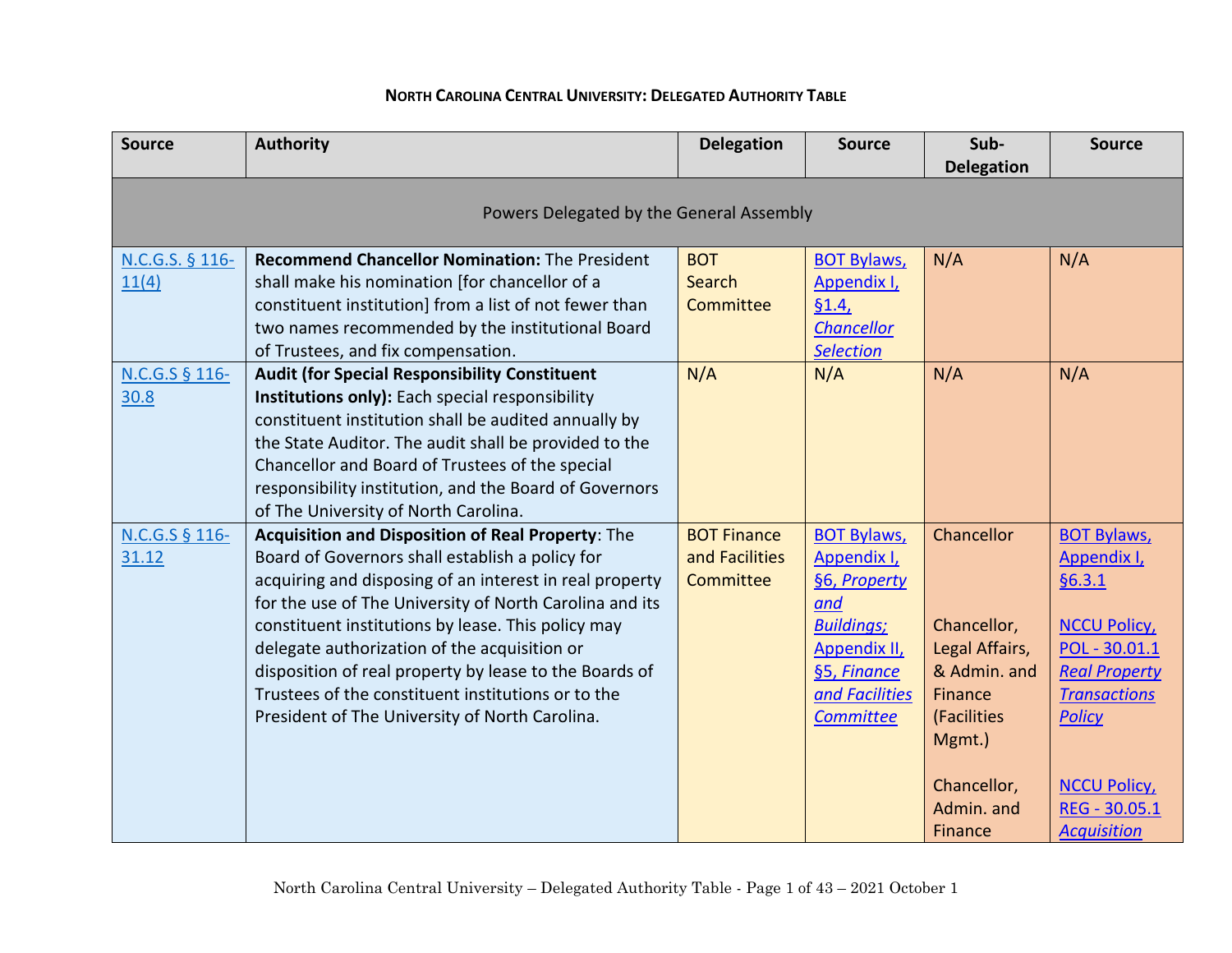| <b>Source</b>                    | <b>Authority</b>                                                                                                                                                                                                                                                                                                                                                                                                                                                                                                                                     | <b>Delegation</b>                                                           | <b>Source</b>                                           | Sub-                             | <b>Source</b>                                                                                                                                                                                            |
|----------------------------------|------------------------------------------------------------------------------------------------------------------------------------------------------------------------------------------------------------------------------------------------------------------------------------------------------------------------------------------------------------------------------------------------------------------------------------------------------------------------------------------------------------------------------------------------------|-----------------------------------------------------------------------------|---------------------------------------------------------|----------------------------------|----------------------------------------------------------------------------------------------------------------------------------------------------------------------------------------------------------|
|                                  |                                                                                                                                                                                                                                                                                                                                                                                                                                                                                                                                                      |                                                                             |                                                         | <b>Delegation</b>                |                                                                                                                                                                                                          |
|                                  |                                                                                                                                                                                                                                                                                                                                                                                                                                                                                                                                                      |                                                                             |                                                         | (Facilities<br>Management)       | and<br><b>Disposition of</b><br><b>Real Property</b><br><b>Requlation</b>                                                                                                                                |
| N.C.G.S. § 116-<br>33.1          | Board of Trustees to Permit Recruiter Access: If the<br>Board of Trustees provides access to its buildings and<br>campus and the student information directory to<br>persons or groups which make students aware of<br>occupational or educational options, the Board of<br>Trustees shall provide access on the same basis to<br>official recruiting representatives of the military forces<br>of the State and of the United States for the purpose<br>of informing students of educational and career<br>opportunities available in the military. | <b>BOT</b><br>Academic and<br><b>Student</b><br><b>Affairs</b><br>Committee | <b>BOT Bylaws,</b><br>Appendix II,<br>$\underline{\S6}$ | <b>Student</b><br><b>Affairs</b> | Resolution                                                                                                                                                                                               |
| N.C. Gen. Stat.<br>$$116-36(a)$  | Endowment Fund: The Board of Trustees of each<br>constituent institution shall establish and maintain,<br>pursuant to such terms and conditions, uniformly<br>applicable to all constituent institutions, as the Board<br>of Governors of the University of North Carolina may<br>from time to time prescribe, an endowment fund for<br>the constituent institution.                                                                                                                                                                                 | <b>Board of</b><br><b>Trustees of</b><br>the<br>Endowment<br>Fund           | <b>BOT Bylaws,</b><br><b>Article VIII</b>               | Admin. and<br>Finance            | <b>NCCU Policy</b><br>POL - 30.04.1<br><b>Endowment</b><br><b>Fund</b><br><b>Investment</b><br>Policy;<br><b>NCCU Policy</b><br>POL - 30.02.1<br><b>Budget</b><br><b>Administration</b><br><b>Policy</b> |
| N.C. Gen. Stat.<br>$116 - 36(c)$ | <b>Endowment Fund: Pursuant to the foregoing</b><br>subsections and consistent with the powers and<br>duties prescribed in this section, each Board of<br>Trustees shall appoint an investment board to be                                                                                                                                                                                                                                                                                                                                           | <b>Board of</b><br><b>Trustees of</b><br>the                                | <b>BOT Bylaws,</b><br><b>Article VIII</b>               | Admin. and<br><b>Finance</b>     | <b>NCCU Policy</b> ,<br>POL - 30.04.1<br><b>Endowment</b><br>Fund                                                                                                                                        |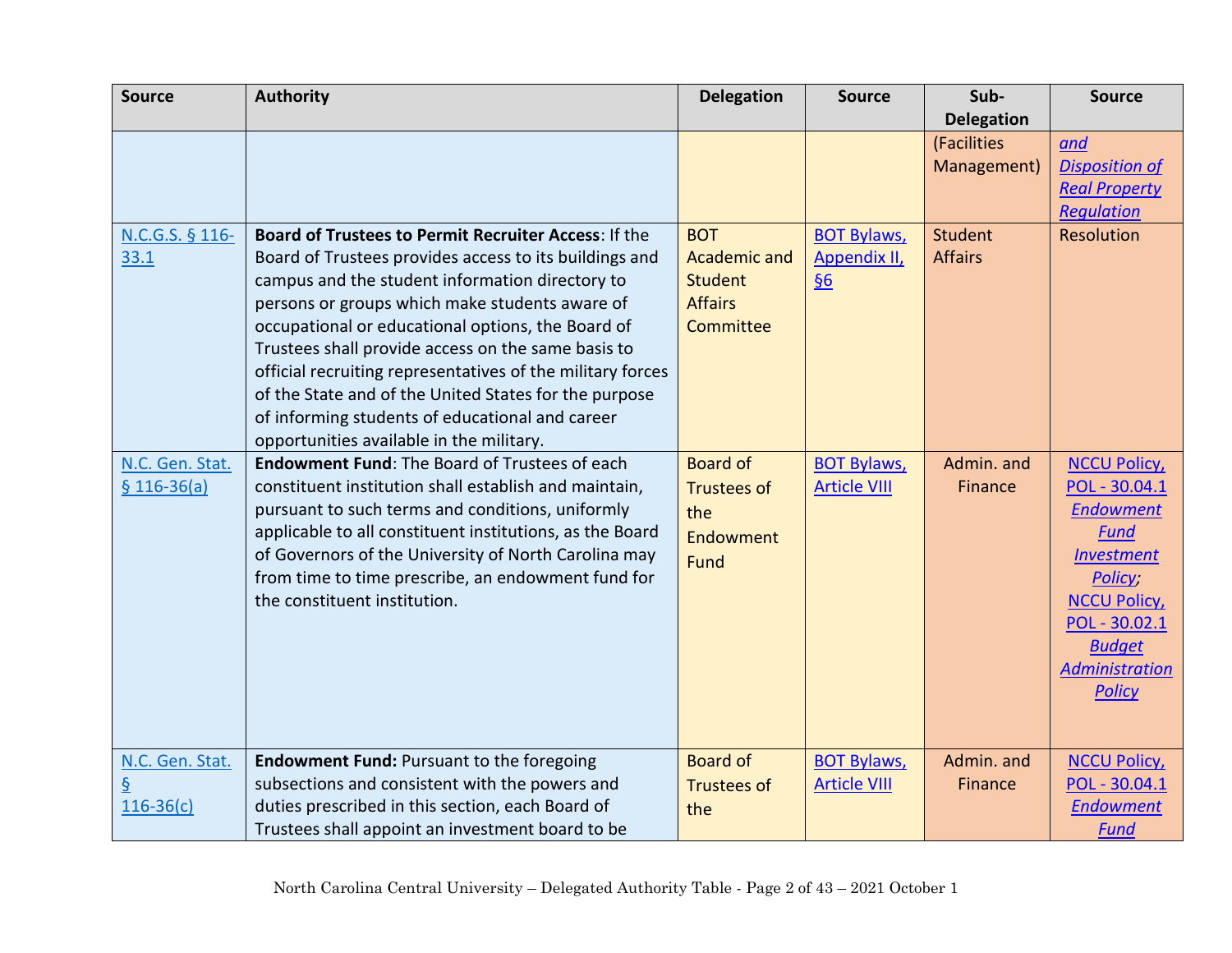| <b>Source</b>   | <b>Authority</b>                                       | <b>Delegation</b> | <b>Source</b>      | Sub-              | <b>Source</b>         |
|-----------------|--------------------------------------------------------|-------------------|--------------------|-------------------|-----------------------|
|                 |                                                        |                   |                    | <b>Delegation</b> |                       |
|                 | known as "The Board of Trustees of the Endowment       | Endowment         |                    |                   | <b>Investment</b>     |
|                 | Fund of North Carolina Central University"             | Fund              |                    |                   | Policy;               |
|                 |                                                        |                   |                    |                   | <b>NCCU Policy</b>    |
|                 |                                                        |                   |                    |                   | POL - 30.02.1         |
|                 |                                                        |                   |                    |                   | <b>Budget</b>         |
|                 |                                                        |                   |                    |                   | <b>Administration</b> |
|                 |                                                        |                   |                    |                   | <b>Policy</b>         |
|                 |                                                        |                   |                    |                   |                       |
|                 |                                                        |                   |                    |                   |                       |
| N.C.G.S. § 116- | Campus Law Enforcement Agencies: The Board of          | Chancellor        | <b>BOT Bylaws,</b> | Admin. and        | Chancellor or         |
| 40.5            | Trustees may establish a campus law enforcement        |                   | <b>Article IX</b>  | Finance           | cabinet-level         |
|                 | agency, employ campus police officers, and enter joint |                   | §9.1;              | (University       | directive             |
|                 | agreements with any municipality, county, or other     |                   | Appendix I,        | Police)           |                       |
|                 | constituent institution to extend law enforcement      |                   | §15                |                   | Resolution            |
|                 | jurisdiction under specified circumstances.            |                   |                    |                   |                       |
| N.C.G.S. § 116- | Management Flexibility: The Board of Trustees of       | N/A               | N/A                | N/A               | N/A                   |
| 40.22(b)        | an institution shall, on recommendation of the         |                   |                    |                   |                       |
|                 | Chancellor, appoint and fix the compensation of all    |                   |                    |                   |                       |
|                 | vice-chancellors, senior academic and administrative   |                   |                    |                   |                       |
|                 | officers, and any person having permanent tenure at    |                   |                    |                   |                       |
|                 | that institution.                                      |                   |                    |                   |                       |
| N.C.G.S. § 116- | Management Flexibility: The Board of Trustees of the   | Chancellor        | <b>BOT Bylaws,</b> | Admin. and        | <b>NCCU Policy</b>    |
| 40.22(c)        | institution may recommend to the Board of              |                   | <b>Article IX</b>  | Finance           | POL - 30.02.1         |
|                 | Governors tuition and fees for program-specific and    |                   | 69.1               | (Budgets and      | <b>Budget</b>         |
|                 | institution-specific needs at that institution without |                   |                    | Financial         | <b>Administration</b> |
|                 | regard to whether an emergency situation exists and    |                   |                    | Planning)         | Policy;               |
|                 | not inconsistent with the actions of the General       |                   |                    |                   | <b>NCCU Policy</b>    |
|                 | Assembly.                                              |                   |                    |                   | POL - 30.02.2         |
|                 |                                                        |                   |                    |                   | <b>Tuition, Fees</b>  |
|                 |                                                        |                   |                    |                   | and Deposits          |
|                 |                                                        |                   |                    |                   | <b>Policy</b>         |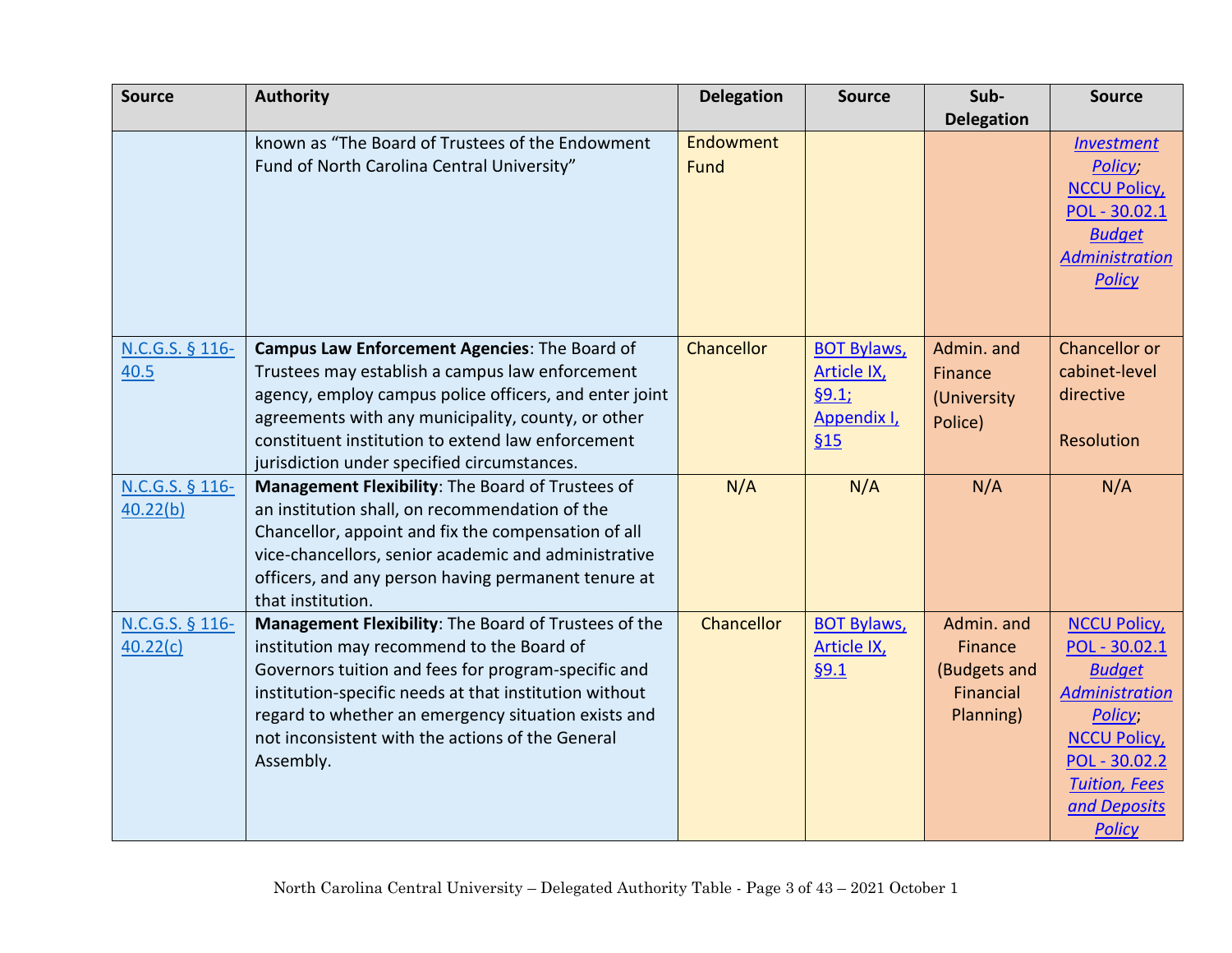| <b>Source</b>               | <b>Authority</b>                                                                                                                                                                                                                                                                                                                                                    | <b>Delegation</b>                                                 | <b>Source</b>                                   | Sub-                                                | <b>Source</b>                                                                                                                                                                                     |
|-----------------------------|---------------------------------------------------------------------------------------------------------------------------------------------------------------------------------------------------------------------------------------------------------------------------------------------------------------------------------------------------------------------|-------------------------------------------------------------------|-------------------------------------------------|-----------------------------------------------------|---------------------------------------------------------------------------------------------------------------------------------------------------------------------------------------------------|
|                             |                                                                                                                                                                                                                                                                                                                                                                     |                                                                   |                                                 | <b>Delegation</b>                                   |                                                                                                                                                                                                   |
| N.C.G.S. § 116-<br>40.22(d) | Management Flexibility: The Board of Trustees of an<br>institution shall establish policies and rules governing<br>the planning, acquisition, implementation, and<br>delivery of information technology and<br>telecommunications at the institution.                                                                                                               | Chancellor                                                        | <b>BOT Bylaws,</b><br><b>Article IX</b><br>69.1 | <b>Information</b><br>Technology<br><b>Services</b> | <b>NCCU Policy</b><br>POL - 70.00.1,<br><b>Information</b><br><b>Security Policy</b><br><b>NCCU Policy</b><br>REG - 70.00.2<br>Data and<br><b>Information</b><br><b>Regulation</b>                |
| N.C.G.S § 116-<br>40.23     | Management Flexibility: The Board of Trustees shall<br>report to the Board of Governors and to the Joint<br>Legislative Education Oversight Committee any<br>policies, procedures, and rules adopted pursuant to<br>G.S. 116-40.22, as well as any subsequent changes<br>thereto, prior to implementation.                                                          | N/A                                                               | N/A                                             | N/A                                                 | N/A                                                                                                                                                                                               |
| N.C.G.S. § 116-<br>41.15(c) | <b>Distinguished Professors Endowment Trust Fund:</b><br>Each participating Board of Trustees shall establish its<br>own Distinguished Professors Endowment Trust Fund,<br>and shall maintain it pursuant to the provision of G.S.<br>116-36 to function as a depository for private<br>contributions and for the State matching funds for the<br>challenge grants. | <b>Board of</b><br><b>Trustees of</b><br>the<br>Endowment<br>Fund | <b>BOT Bylaws,</b><br><b>Article VIII</b>       | Admin. and<br>Finance                               | <b>NCCU Policy</b><br>POL - 30.04.1<br><b>Endowment</b><br>Fund<br><b>Investment</b><br>Policy;<br><b>NCCU Policy</b><br>POL - 30.02.1<br><b>Budget</b><br><b>Administration</b><br><b>Policy</b> |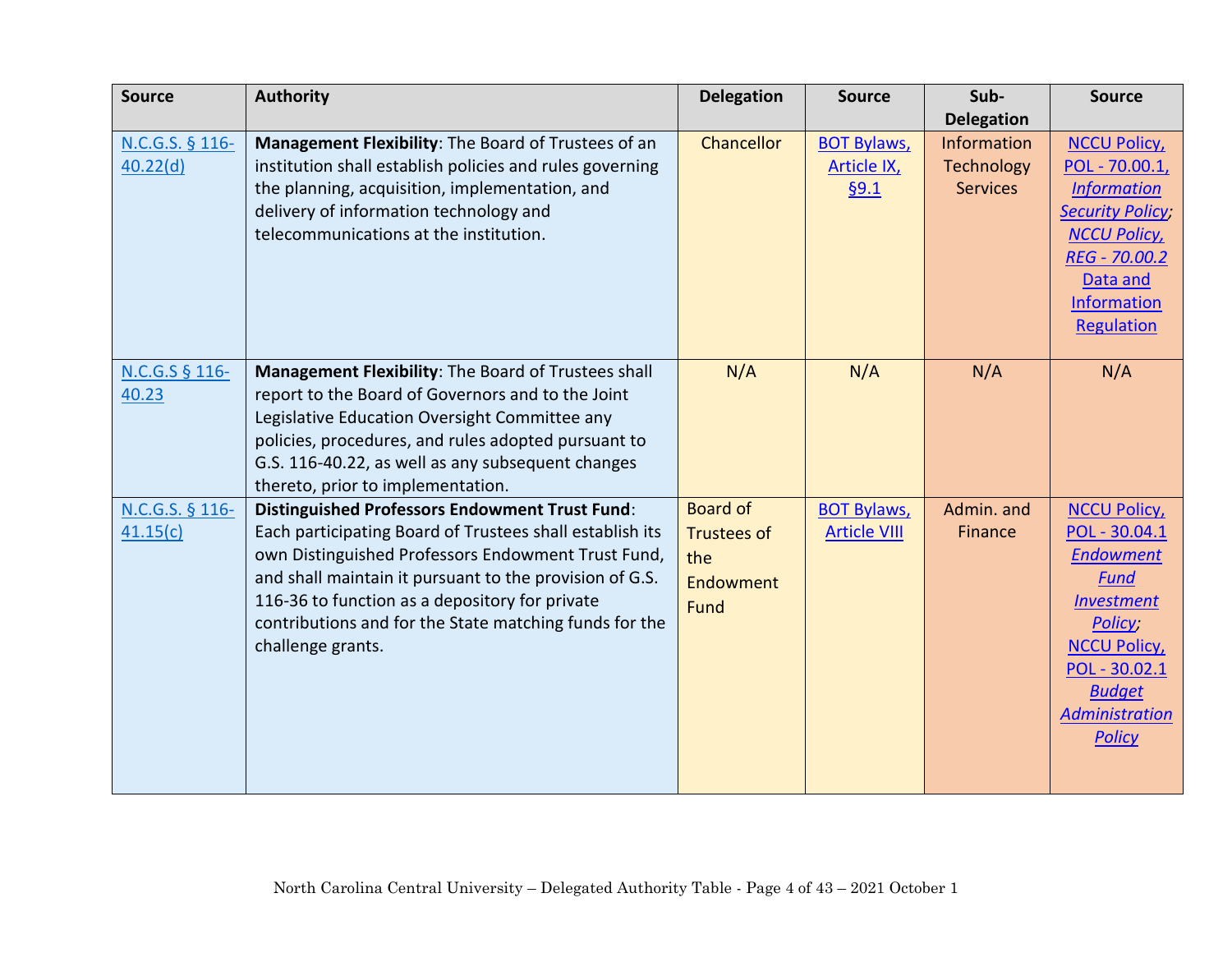| <b>Source</b>   | <b>Authority</b>                                         | <b>Delegation</b>   | <b>Source</b>       | Sub-              | <b>Source</b>         |
|-----------------|----------------------------------------------------------|---------------------|---------------------|-------------------|-----------------------|
|                 |                                                          |                     |                     | <b>Delegation</b> |                       |
| N.C.G.S § 116-  | Distinguished Professors Endowment Trust Fund: The       | <b>Board of</b>     | <b>BOT Bylaws,</b>  | Chancellor,       | Resolution;           |
| 41.17; 18       | Board of Trustees may recommend to the Board [of         | <b>Trustees of</b>  | <b>Article VIII</b> | Academic          | <b>NCCU Policy</b>    |
|                 | Governors], for its approval, the establishment of an    | the                 |                     | <b>Affairs</b>    | POL - 30.04.1         |
|                 | endowed chair or chairs and develop procedures and       | Endowment           |                     |                   | <b>Endowment</b>      |
|                 | rules for the designation and selection of               | <b>Fund and BOT</b> |                     |                   | <b>Fund</b>           |
|                 | Distinguished Professors.                                | Executive/          |                     |                   | <b>Investment</b>     |
|                 |                                                          | Personnel           |                     |                   | <b>Policy</b>         |
|                 |                                                          | Committee           |                     |                   |                       |
|                 |                                                          |                     |                     |                   |                       |
| N.C.G.S. § 116- | Traffic and Parking: The Board of Trustees may by        | <b>BOT</b>          | <b>BOT Bylaws,</b>  | Admin. and        | <b>NCCU Policy</b>    |
| 44.4            | ordinance prohibit, regulate, divert, control, and limit | <b>Academic and</b> | Appendix I,         | Finance           | POL - 30.03.1,        |
|                 | pedestrian or vehicular traffic and the parking of       | <b>Student</b>      | $\underline{\S6}$   | (University       | <b>Parking and</b>    |
|                 | motor vehicles and other modes of conveyance on the      | <b>Affairs</b>      |                     | Police)           | <b>Traffic Policy</b> |
|                 | campus; provide for the registration of motor vehicles   | Committee           |                     |                   |                       |
|                 | maintained or operated on the campus; fix fees for       |                     |                     | <b>Student</b>    | Chancellor or         |
|                 | such registration; set aside parking lots and other      |                     |                     | <b>Affairs</b>    | Cabinet-level         |
|                 | parking facilities on the campus; issue permits to park  |                     |                     | (Transportati     | directive             |
|                 | in these lots and garages and may charge a fee           |                     |                     | on)               |                       |
|                 | therefor; make it unlawful for any person to park a      |                     |                     |                   |                       |
|                 | motor vehicle in any lot or other parking facility       |                     |                     |                   |                       |
|                 | without procuring the requisite permit and displaying    |                     |                     |                   |                       |
|                 | it on the vehicle; set aside spaces in designated        |                     |                     |                   |                       |
|                 | parking areas or facilities in which motor vehicles may  |                     |                     |                   |                       |
|                 | be parked for specified periods of time; install a       |                     |                     |                   |                       |
|                 | system of parking meters and make it unlawful for any    |                     |                     |                   |                       |
|                 | person to park a motor vehicle in a metered space        |                     |                     |                   |                       |
|                 | without activating the meter; install automatic gates,   |                     |                     |                   |                       |
|                 | employ attendants, and use any other device or           |                     |                     |                   |                       |
|                 | procedure to control access to and collect the fees for  |                     |                     |                   |                       |
|                 | using its parking areas and facilities; provide for the  |                     |                     |                   |                       |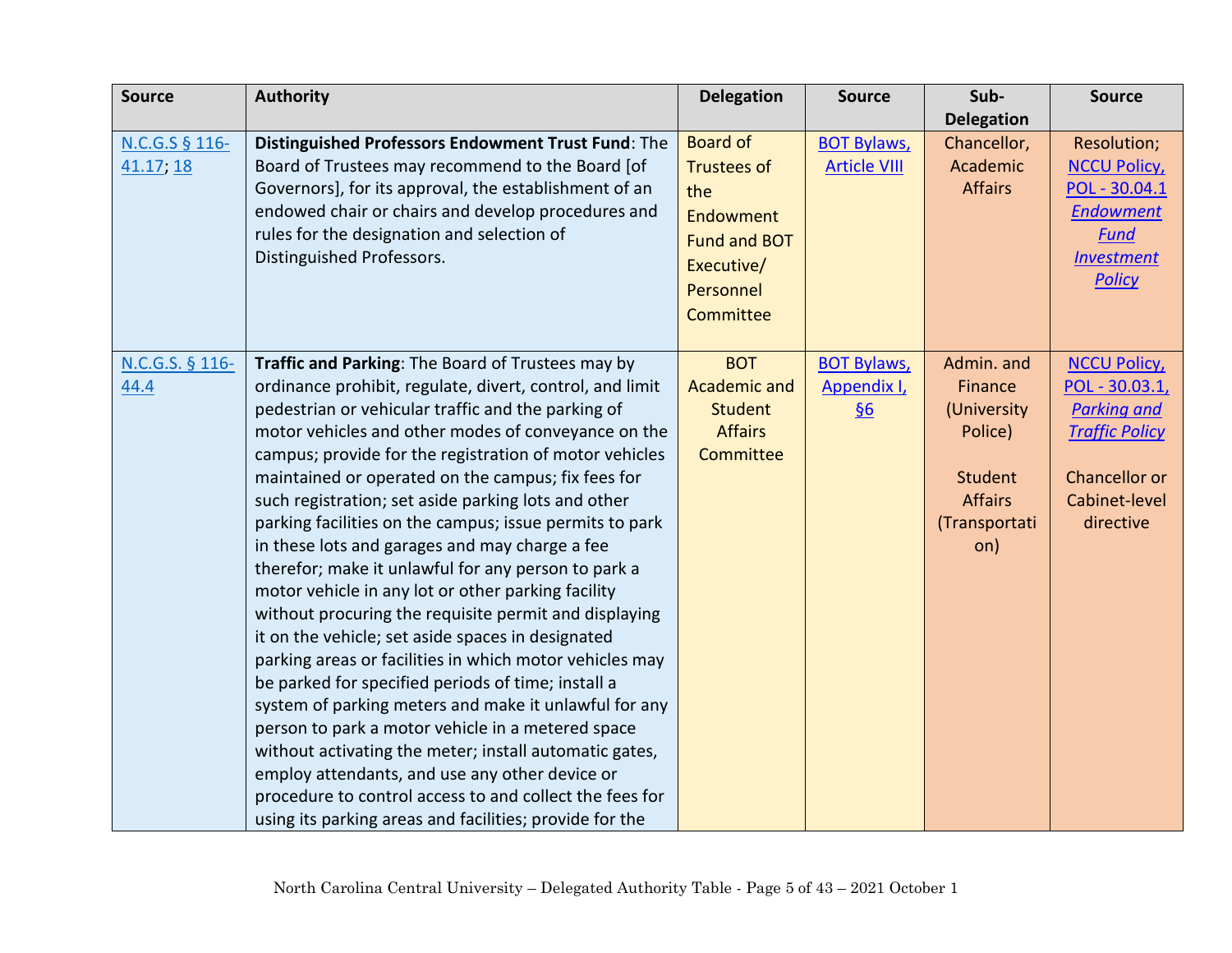| <b>Source</b>   | <b>Authority</b>                                           | <b>Delegation</b>   | <b>Source</b>       | Sub-              | <b>Source</b>        |
|-----------------|------------------------------------------------------------|---------------------|---------------------|-------------------|----------------------|
|                 |                                                            |                     |                     | <b>Delegation</b> |                      |
|                 | issuance of stickers, decals, permits, or other indicia    |                     |                     |                   |                      |
|                 | representing the registration status of vehicles;          |                     |                     |                   |                      |
|                 | establish procedures for the collection of penalties;      |                     |                     |                   |                      |
|                 | provide for appropriate administrative sanctions;          |                     |                     |                   |                      |
|                 | cause to be posted appropriate notice to the public of     |                     |                     |                   |                      |
|                 | applicable traffic and parking restrictions; and provide   |                     |                     |                   |                      |
|                 | for printing and distributing copies of its traffic and    |                     |                     |                   |                      |
|                 | parking ordinances.                                        |                     |                     |                   |                      |
| N.C.G.S. § 116- | <b>Special Provisions Applicable to Identified</b>         | N/A                 | N/A                 | N/A               | N/A                  |
| 44.5            | <b>Constituent Institutions of the University of North</b> |                     |                     |                   |                      |
|                 | Carolina (related to Traffic and Parking): UNC CH,         |                     |                     |                   |                      |
|                 | Appalachian State, UNC Charlotte, UNC Wilmington,          |                     |                     |                   |                      |
|                 | UNC Greensboro, and NC A&T                                 |                     |                     |                   |                      |
| N.C.G.S. § 116- | <b>State Supported Institutions of Higher Education</b>    | <b>BOT Finance</b>  | <b>BOT Bylaws,</b>  | Admin. and        | <b>NCCU Policy</b>   |
| 143(b)          | Required to Charge Tuition and Fees: The Board of          | and Facilities      | <b>Appendix II,</b> | Finance           | POL - 30.02.2        |
|                 | Trustees is authorized and empowered, in its               | Committee           | §5; Appendix        |                   | <b>Tuition, Fees</b> |
|                 | discretion, to accept the obligation of the student or     |                     | I, §9.4             |                   | and Deposits         |
|                 | students together with such collateral or security as it   |                     |                     |                   | <b>Policy</b>        |
|                 | may deem necessary and proper, if the student is           |                     |                     |                   |                      |
|                 | unable to pay the cost of tuition and fees                 |                     |                     |                   |                      |
| N.C.G.S § 116-  | <b>Full Scholarship Students Attending Constituent</b>     | <b>BOT</b>          | <b>BOT Bylaws,</b>  | Academic          | <b>NCCU Policy</b>   |
| 143.6(a)        | Institutions: The Board of Trustees may consider as        | <b>Academic and</b> | Appendix II,        | <b>Affairs</b>    | POL - 10.03.1        |
|                 | residents of North Carolina all persons who receive        | <b>Student</b>      | $\underline{\S6}$   |                   | Cheatham-            |
|                 | full scholarships, unless the scholarships is for          | <b>Affairs</b>      |                     |                   | <b>White</b>         |
|                 | athletics, to the institution from entities recognized by  | Committee           | <b>N.C.G.S.</b>     |                   | <b>Scholarship</b>   |
|                 | the institution and attend the institution as              |                     | §116-294,           |                   | <b>Policy</b>        |
|                 | undergraduate students.                                    |                     | Cheatham-           |                   |                      |
|                 |                                                            |                     | White               |                   |                      |
|                 |                                                            |                     | <b>Scholarships</b> |                   |                      |
| N.C.G.S. § 116- | Cap on Student Fees: The Board of Trustees at each         | <b>BOT Finance</b>  | <b>BOT Bylaws,</b>  | Admin. and        | <b>NCCU Policy</b>   |
| 143.10          | constituent institution may increase the cumulative        | and Facilities      | Appendix I,         | Finance           | POL - 30.02.1        |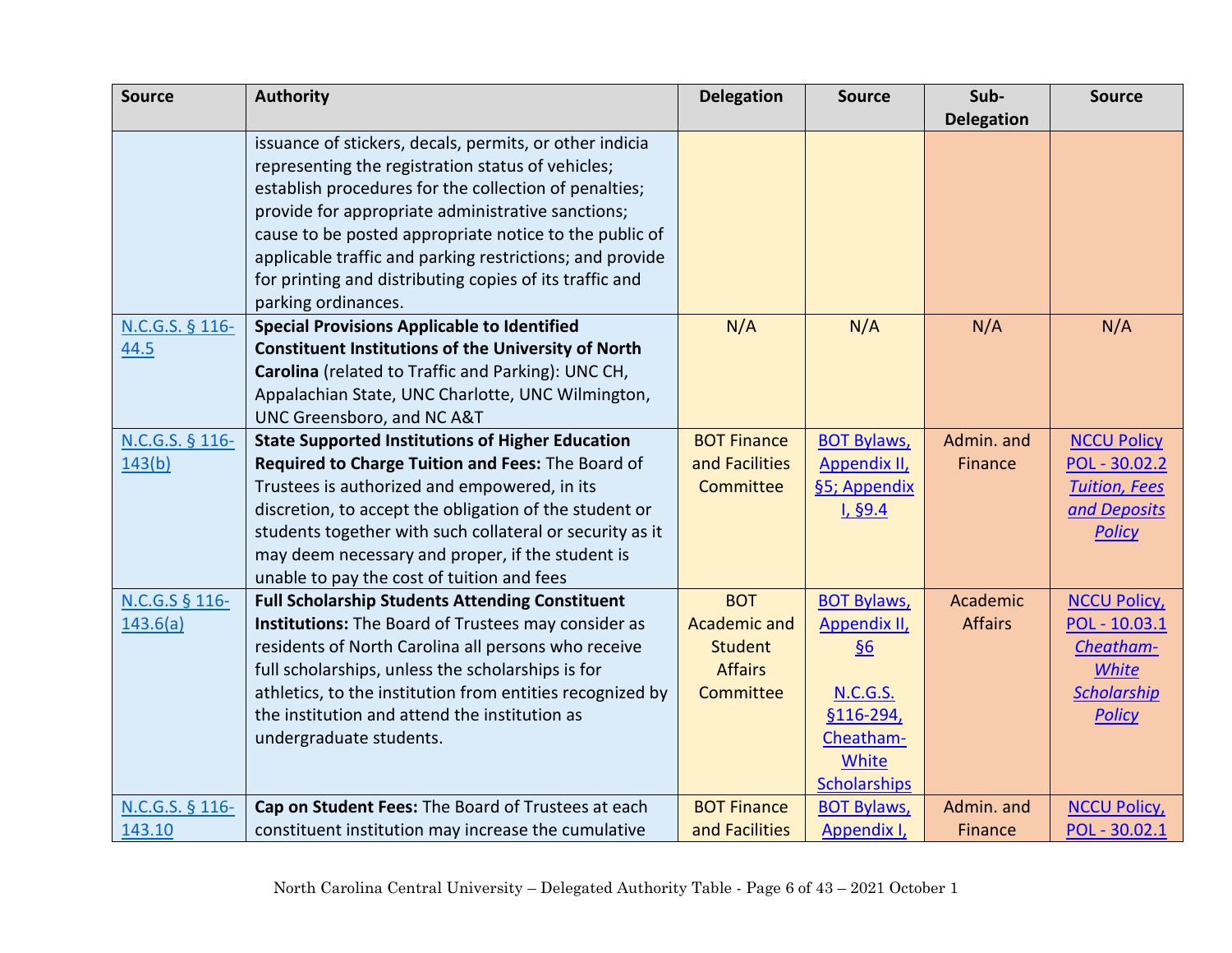| <b>Source</b>       | <b>Authority</b>                                         | <b>Delegation</b>    | <b>Source</b>  | Sub-              | <b>Source</b>         |
|---------------------|----------------------------------------------------------|----------------------|----------------|-------------------|-----------------------|
|                     |                                                          |                      |                | <b>Delegation</b> |                       |
|                     | total of all undergraduate student fees approved by      | Committee,           | $§$ §9.4, 9.5; |                   | <b>Budget</b>         |
|                     | either the Board of Governors or the Board of            | <b>BOT Athletics</b> | Appendix II,   |                   | <b>Administration</b> |
|                     | Trustees by no more than three percent (3%) per          | Committee,           | <u>§6;</u>     |                   | Policy;               |
|                     | academic year.                                           | <b>BOT</b>           |                |                   | <b>NCCU Policy</b>    |
|                     |                                                          | <b>Academic and</b>  |                |                   | POL - 30.02.2         |
|                     |                                                          | <b>Student</b>       |                |                   | <b>Tuition, Fees</b>  |
|                     |                                                          | <b>Affairs</b>       |                |                   | and Deposits          |
|                     |                                                          | Committee            |                |                   | <b>Policy</b>         |
|                     |                                                          |                      |                |                   |                       |
|                     |                                                          |                      |                |                   |                       |
|                     |                                                          |                      |                |                   |                       |
|                     |                                                          |                      |                |                   |                       |
|                     |                                                          |                      |                |                   |                       |
|                     | Powers Delegated by the Board of Governors or President  |                      |                |                   |                       |
|                     |                                                          |                      |                |                   |                       |
| The Code            | Reports on the Activities of the Board of Trustees.      | N/A                  | N/A            | N/A               | N/A                   |
| Section 402C        | The secretary of each Board of Trustees shall keep the   |                      |                |                   |                       |
|                     | Board of Governors, through the secretary of the         |                      |                |                   |                       |
|                     | University, fully and promptly informed concerning       |                      |                |                   |                       |
|                     | activities of the Board of Trustees, including notice of |                      |                |                   |                       |
|                     | any changes in the membership of the Board or in its     |                      |                |                   |                       |
|                     | committee structure or bylaws, and notices of            |                      |                |                   |                       |
|                     | meetings.                                                |                      |                |                   |                       |
| <b>The Code</b>     | Advisory: The Board of Trustees of each constituent      | N/A                  | N/A            | N/A               | N/A                   |
| <b>Section 403</b>  | institution shall advise the Board of Governors on       |                      |                |                   |                       |
|                     | matters related to the institution and shall advise the  |                      |                |                   |                       |
|                     | chancellor on management and development of the          |                      |                |                   |                       |
|                     | institution.                                             |                      |                |                   |                       |
| The Code            | Operation Reports: The chancellor shall submit           | N/A                  | N/A            | N/A               | N/A                   |
| <b>Section 502C</b> | reports to the Board of Trustees on the operation of     |                      |                |                   |                       |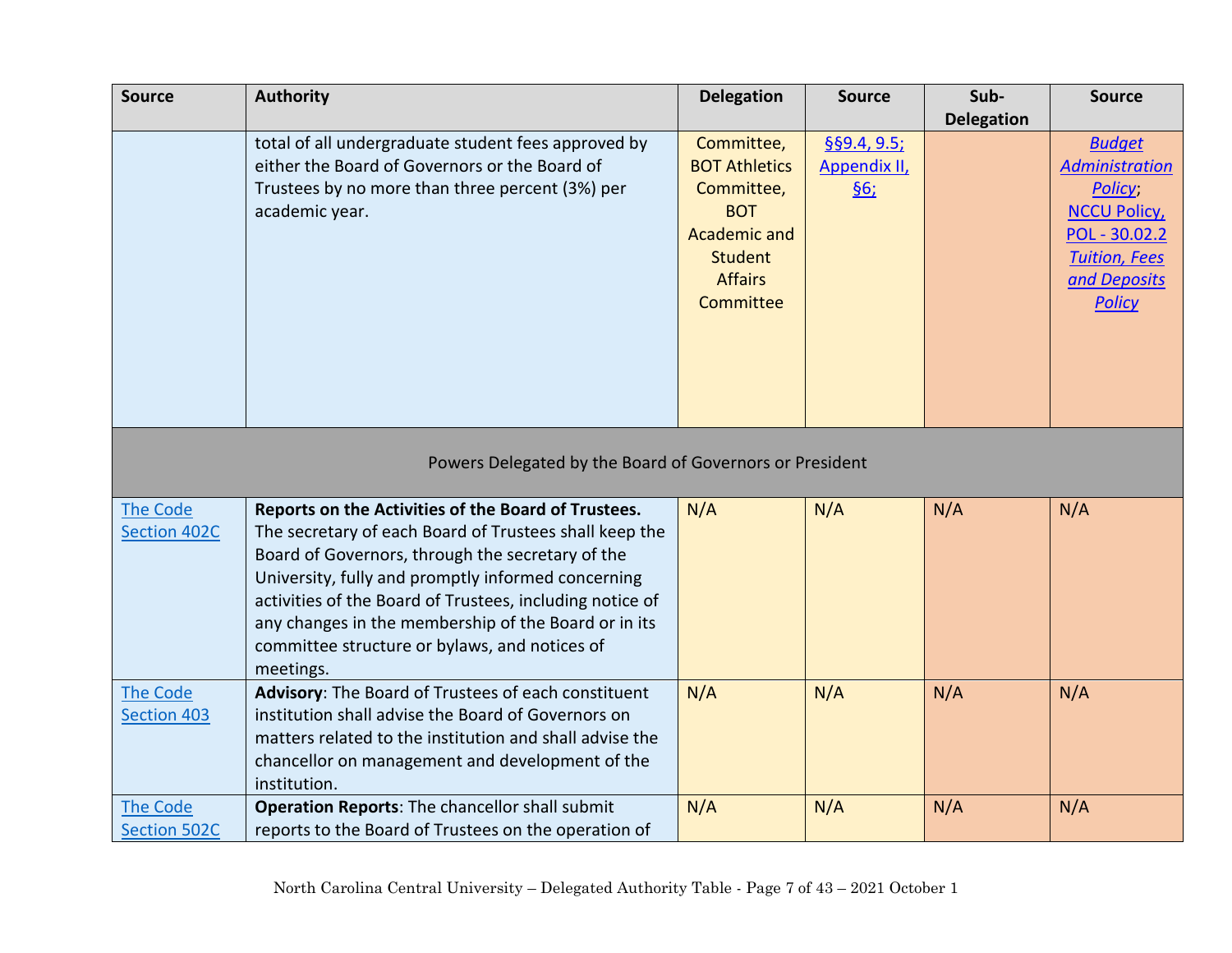| <b>Source</b>   | <b>Authority</b>                                          | <b>Delegation</b> | <b>Source</b>       | Sub-              | <b>Source</b>       |
|-----------------|-----------------------------------------------------------|-------------------|---------------------|-------------------|---------------------|
|                 |                                                           |                   |                     | <b>Delegation</b> |                     |
|                 | the institution and its needs, as the chancellor may      |                   |                     |                   |                     |
|                 | deem wise or the Board may require.                       |                   |                     |                   |                     |
| <b>The Code</b> | Student Affairs: Where, in a student conduct case, the    | BOT,              | <b>BOT Bylaws,</b>  |                   |                     |
| Section 502D    | sanction is suspension or expulsion, an appeal may be     | Academic and      | <b>Appendix II,</b> |                   |                     |
|                 | made to the Board of Trustees. No appeal to the           | <b>Student</b>    | §§6.1, 6.5          |                   |                     |
|                 | president or Board of Governors is permitted.             | <b>Affairs</b>    |                     |                   |                     |
|                 |                                                           | Committee         |                     |                   |                     |
| <b>The Code</b> | <b>Academic Tenure: The Board of Trustees of each</b>     | Chancellor        | <b>BOT Bylaws,</b>  | Academic          | <b>BOT Bylaws,</b>  |
| Section 602     | constituent institution shall adopt policies and          |                   | Appendix I,         | Affairs, Legal    | Appendix I,         |
|                 | regulations governing academic tenure.                    |                   | §1.1.2.1            | <b>Affairs</b>    | 61.3                |
|                 |                                                           |                   |                     |                   |                     |
|                 |                                                           |                   |                     | Academic          | <b>NCCU Faculty</b> |
|                 |                                                           |                   |                     | <b>Affairs</b>    | Handbook,           |
|                 |                                                           |                   |                     | (Committee        | Chapter 3           |
|                 |                                                           |                   |                     | on                |                     |
|                 |                                                           |                   |                     | Reappointme       |                     |
|                 |                                                           |                   |                     | nt, Promotion     |                     |
|                 |                                                           |                   |                     | and Tenure)       |                     |
| <b>The Code</b> | <b>Appeals of Decisions Imposing Discharge or Serious</b> | N/A               | N/A                 |                   |                     |
| Section 603     | Sanction: If the chancellor either declines to accept a   |                   |                     |                   |                     |
| (see also UNC   | committee recommendation that is favorable to the         |                   |                     |                   |                     |
| <b>Policy</b>   | faculty member or concurs in a committee                  |                   |                     |                   |                     |
| 101.3.1.1[R]    | recommendation that is unfavorable to the faculty         |                   |                     |                   |                     |
|                 | member, the faculty member may appeal the                 |                   |                     |                   |                     |
|                 | chancellor's decision to the Board of Trustees. The       |                   |                     |                   |                     |
|                 | appeal to the Board of Trustees shall be decided by       |                   |                     |                   |                     |
|                 | the full Board of Trustees. However, the Board may        |                   |                     |                   |                     |
|                 | delegate the duty of conducting an initial review to a    |                   |                     |                   |                     |
|                 | standing or ad hoc committee of at least three            |                   |                     |                   |                     |
|                 | members. The decision of the Board of Trustees is         |                   |                     |                   |                     |
|                 | final with no further appeal.                             |                   |                     |                   |                     |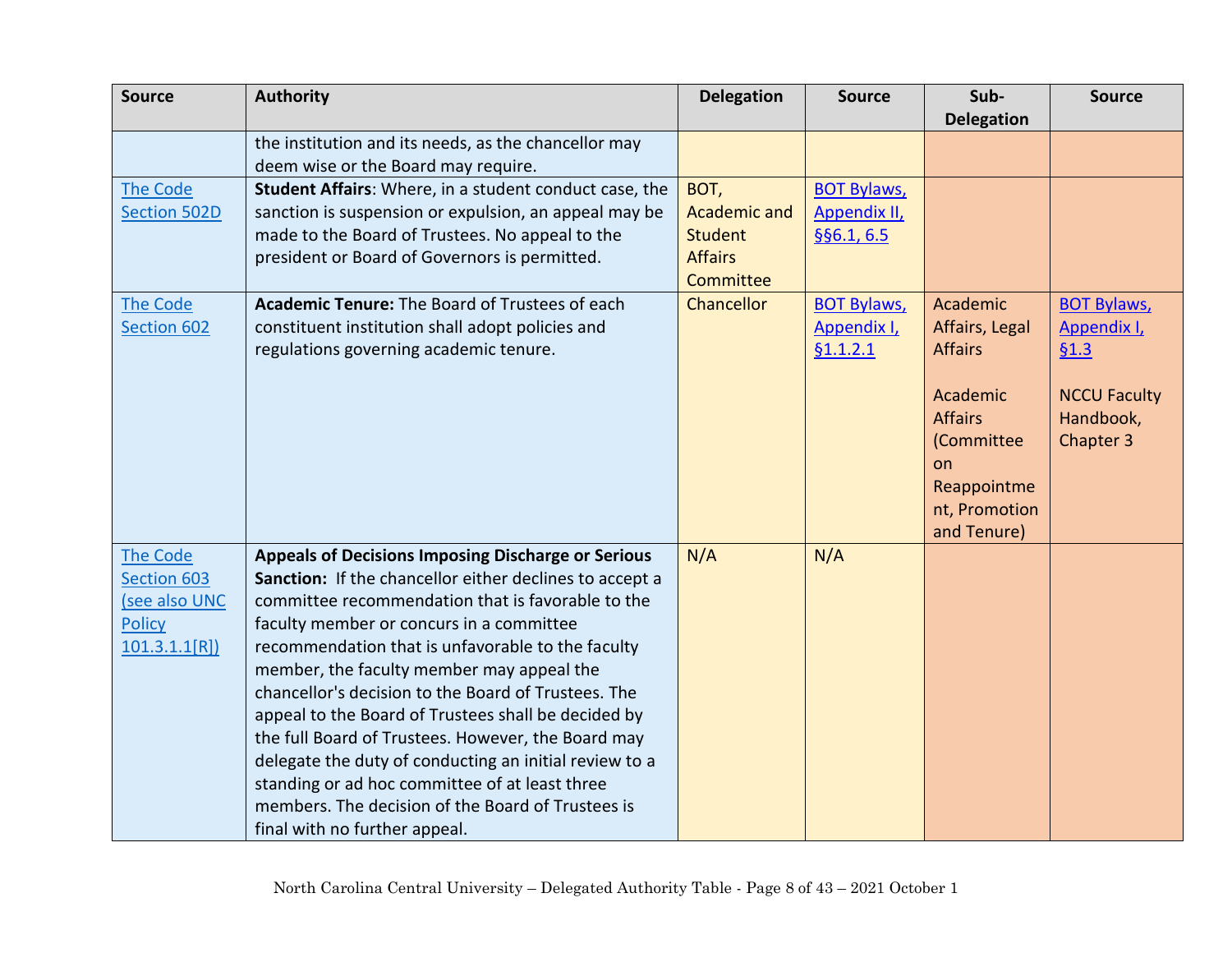| <b>Source</b>         | <b>Authority</b>                                            | <b>Delegation</b> | <b>Source</b> | Sub-              | <b>Source</b> |
|-----------------------|-------------------------------------------------------------|-------------------|---------------|-------------------|---------------|
|                       |                                                             |                   |               | <b>Delegation</b> |               |
| <b>The Code</b>       | Review of Nonreappointment Decisions: If the                | N/A               | N/A           |                   |               |
| <b>Section 604C</b>   | chancellor either declines to accept a committee            |                   |               |                   |               |
| $(2)$ (see also       | recommendation that is favorable to the faculty             |                   |               |                   |               |
| <b>UNC Policy</b>     | member or concurs in a committee recommendation             |                   |               |                   |               |
| 101.3.1.2[R]          | that is unfavorable to the faculty member, the faculty      |                   |               |                   |               |
|                       | member may appeal the chancellor's decision by filing       |                   |               |                   |               |
|                       | a written notice of appeal with the Board of Trustees.      |                   |               |                   |               |
| <b>The Code</b>       | Review of Termination: A faculty member whose               | N/A               | N/A           |                   |               |
| Section 605C          | employment is terminated pursuant to this Section           |                   |               |                   |               |
| (6)                   | 605 may appeal the reconsideration decision to the          |                   |               |                   |               |
|                       | Board of Trustees of the constituent institution.           |                   |               |                   |               |
| <b>The Code</b>       | <b>Faculty Grievance Committee For Constituent</b>          | N/A               | N/A           |                   |               |
| <b>Section 607(6)</b> | <b>Institutions:</b> If neither the relevant administrative |                   |               |                   |               |
| (see also UNC         | official nor the chancellor makes an adjustment that is     |                   |               |                   |               |
| Policy 101.3.2)       | advised by the faculty grievance committee in favor of      |                   |               |                   |               |
|                       | the aggrieved faculty member, then the faculty              |                   |               |                   |               |
|                       | member may appeal to the Board of Trustees of the           |                   |               |                   |               |
|                       | constituent institution. The decision of the Board of       |                   |               |                   |               |
|                       | Trustees is final.                                          |                   |               |                   |               |
| <b>The Code</b>       | <b>Review Of Personnel Actions Affecting Specified</b>      | N/A               | N/A           |                   |               |
| <b>Section 611(2)</b> | <b>Employees Exempt From The State Human Resources</b>      |                   |               |                   |               |
|                       | Act (EHRA): If the chancellor either declines to accept     |                   |               |                   |               |
|                       | a committee recommendation that is favorable to the         |                   |               |                   |               |
|                       | employee or concurs in a committee recommendation           |                   |               |                   |               |
|                       | that is unfavorable to the employee, the employee           |                   |               |                   |               |
|                       | may appeal within 14 calendar days after receiving          |                   |               |                   |               |
|                       | the chancellor's written decision, by filing with the       |                   |               |                   |               |
|                       | chancellor for transmission to the Board of Trustees a      |                   |               |                   |               |
|                       | written notice of appeal The decision of the Board          |                   |               |                   |               |
|                       | of Trustees is final with no further appeal.                |                   |               |                   |               |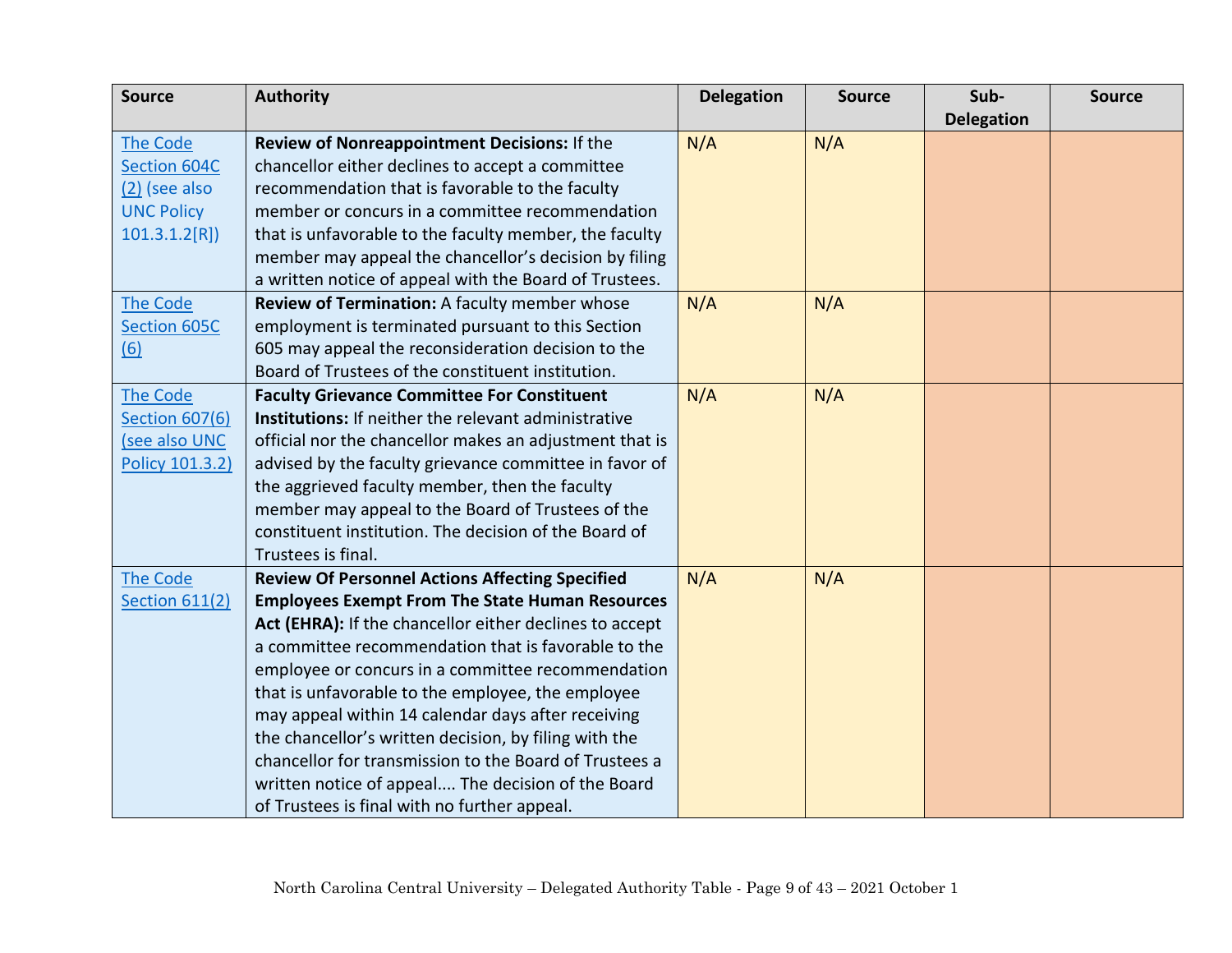| <b>Source</b>   | <b>Authority</b>                                           | <b>Delegation</b>    | <b>Source</b>      | Sub-              | <b>Source</b>      |
|-----------------|------------------------------------------------------------|----------------------|--------------------|-------------------|--------------------|
|                 |                                                            |                      |                    | <b>Delegation</b> |                    |
| The Code        | Academic And Administrative Personnel: Upon                | N/A                  | N/A                | N/A               | N/A                |
| Appendix 1,     | recommendation of the chancellor, the Board of             |                      |                    |                   |                    |
| Section I(A)(1) | Trustees of a special responsibility constituent           |                      |                    |                   |                    |
|                 | institution with management flexibility for personnel      |                      |                    |                   |                    |
|                 | appointments shall, for all positions exempt from the      |                      |                    |                   |                    |
|                 | State Human Resources Act except the position of the       |                      |                    |                   |                    |
|                 | chancellor, appoint, promote, and set the                  |                      |                    |                   |                    |
|                 | compensation for such employees consistent with the        |                      |                    |                   |                    |
|                 | policies and salary ranges set by the Board of             |                      |                    |                   |                    |
|                 | Governors and the regulations and guidelines               |                      |                    |                   |                    |
|                 | established by the Office of the President.                |                      |                    |                   |                    |
| The Code        | <b>Academic And Administrative Personnel: A Board of</b>   | <b>BOT Executive</b> | <b>BOT Bylaws,</b> | N/A               | N/A                |
| Appendix 1,     | Trustees may promote in rank a faculty member with         | and Personnel        | Appendix I,        |                   |                    |
| Section I(A)(2) | permanent tenure, upon the recommendation of the           | Committee            | 1.1.2.1            |                   |                    |
|                 | chancellor, and without approval by the Board of           |                      |                    |                   |                    |
|                 | Governors.                                                 |                      |                    |                   |                    |
| The Code        | <b>Academic And Administrative Personnel: The Board</b>    | <b>BOT Executive</b> | <b>BOT Bylaws,</b> | Chancellor,       | <b>BOT Bylaws,</b> |
| Appendix 1,     | of Trustees may adopt personnel policies not               | and Personnel        | Appendix I,        | Provost, Legal    | Appendix I, 1.3    |
| Section I (C)   | otherwise prescribed by state law, the University          | Committee            | 1.3                | <b>Affairs</b>    |                    |
|                 | Code, or policies of the Board of Governors, for           |                      |                    |                   |                    |
|                 | personnel in all categories of university employment.      |                      |                    |                   |                    |
| <b>The Code</b> | <b>Academic And Administrative Personnel: In the event</b> | <b>BOT Executive</b> | <b>BOT Bylaws,</b> | <b>BOT</b>        | <b>BOT Bylaws,</b> |
| Appendix 1,     | of a vacancy in the chancellorship, the Board of           | and Personnel        | Appendix I,        | Chancellor        | Appendix I,        |
| Section I(D)    | Trustees shall establish, in consultation with the         | Committee            | §§1.4.1,           | Search            | 61.4               |
|                 | president, a search committee composed of                  |                      | 1.4.2              | Committee         |                    |
|                 | representatives of the Board of Trustees, the faculty,     |                      |                    |                   |                    |
|                 | the student body, staff, the alumni, the local             |                      |                    |                   |                    |
|                 | community, and other campus constituencies as may          |                      |                    |                   |                    |
|                 | be appropriate.                                            |                      |                    |                   |                    |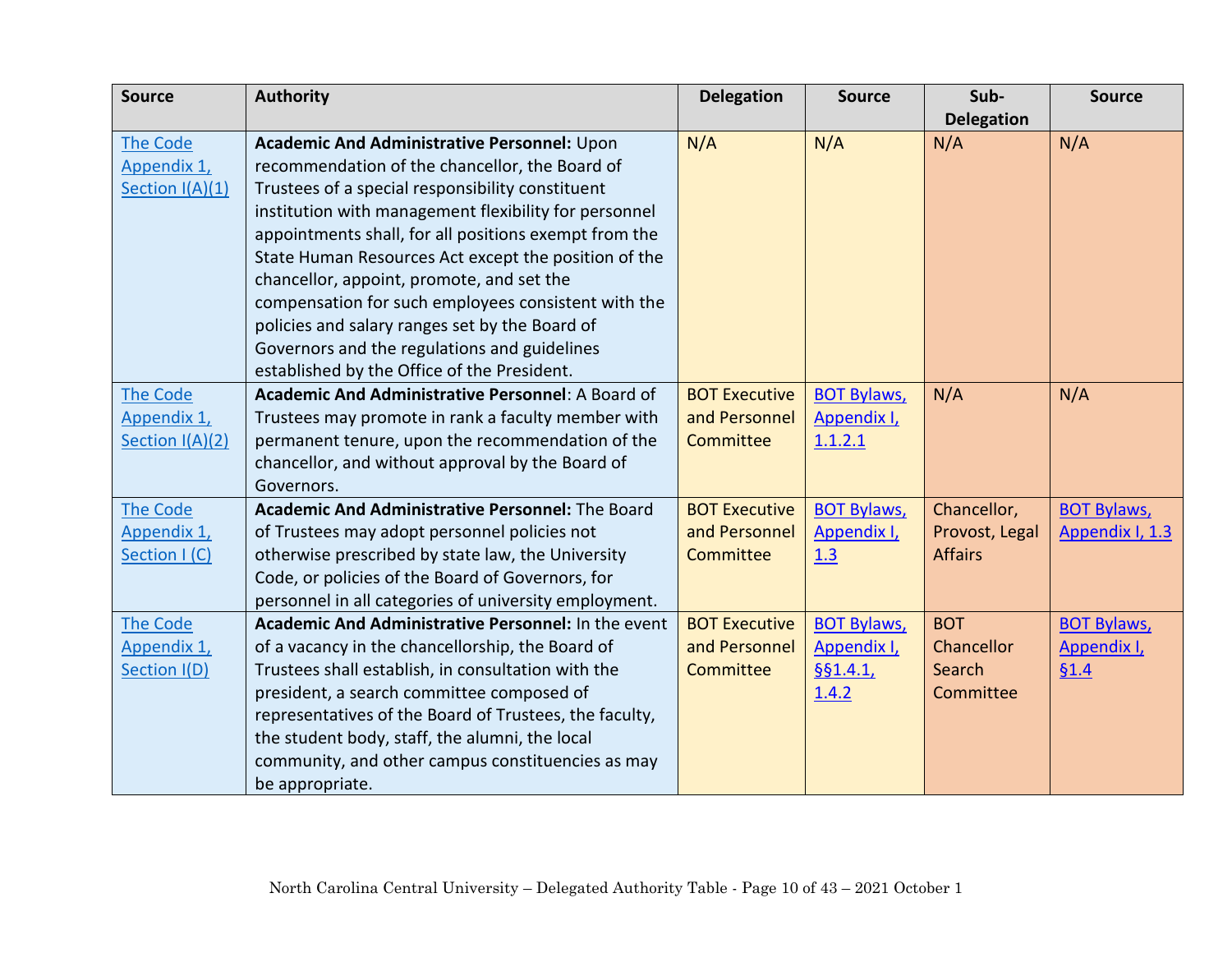| <b>Source</b>      | <b>Authority</b>                                         | <b>Delegation</b>    | <b>Source</b>      | Sub-              | <b>Source</b>        |
|--------------------|----------------------------------------------------------|----------------------|--------------------|-------------------|----------------------|
|                    |                                                          |                      |                    | <b>Delegation</b> |                      |
| <b>The Code</b>    | <b>Academic And Administrative Personnel: The Board</b>  | <b>BOT Executive</b> | <b>BOT Bylaws,</b> | <b>BOT</b>        | <b>BOT Bylaws,</b>   |
| Appendix 1,        | of Trustees, following receipt of the report of the      | and Personnel        | Appendix I,        | Chancellor        | Appendix I,          |
| Section I(D)       | search committee, shall, subject to the direction of     | Committee            | §§1.4.7            | Search            | 61.4                 |
|                    | the president, recommend an unranked slate of no         |                      |                    | Committee         |                      |
|                    | fewer than two candidates for consideration by the       |                      |                    |                   |                      |
|                    | president in designating a nominee for the               |                      |                    |                   |                      |
|                    | chancellorship for approval by the Board of              |                      |                    |                   |                      |
|                    | Governors.                                               |                      |                    |                   |                      |
| <b>The Code</b>    | Academic Program: The Board of Trustees shall be         | <b>BOT</b>           | <b>BOT Bylaws,</b> | Chancellor        | <b>BOT Bylaws,</b>   |
| Appendix 1,        | responsible for ensuring the institution's compliance    | <b>Academic and</b>  | Appendix I,        |                   | Article IX, §9.1     |
| <b>Section II</b>  | with the educational, research, and public service       | <b>Student</b>       | §§2                |                   |                      |
|                    | roles assigned to it by the Board of Governors, either   | <b>Affairs</b>       |                    |                   |                      |
|                    | by express directive or by promulgated long-range        | Committee            |                    |                   |                      |
|                    | plans of the Board of Governors.                         |                      |                    |                   |                      |
| <b>The Code</b>    | <b>Academic Degrees and Grading: Subject to</b>          | <b>BOT</b>           | <b>BOT Bylaws,</b> | Chancellor        | <b>BOT Bylaws,</b>   |
| Appendix 1,        | authorization by the Board of Governors of the nature    | <b>Academic and</b>  | Appendix I,        |                   | Article IX, §9.1     |
| <b>Section III</b> | and general content of specific degree programs          | <b>Student</b>       | 62                 |                   |                      |
|                    | which may be offered by an institution, each             | <b>Affairs</b>       |                    | Academic          | <b>NCCU</b>          |
|                    | institution shall determine whether an individual        | Committee            |                    | <b>Affairs</b>    | Undergraduat         |
|                    | student shall be entitled to receipt of a particular     |                      |                    |                   | e Bulletin and       |
|                    | degree. Each institution also shall determine what       |                      |                    |                   | <b>Catalog, NCCU</b> |
|                    | grade a student will be assigned in a particular course. |                      |                    |                   | Graduate             |
|                    |                                                          |                      |                    |                   | <b>Bulletin and</b>  |
|                    |                                                          |                      |                    |                   | Catalog              |
|                    |                                                          |                      |                    |                   |                      |
| <b>The Code</b>    | Honorary Degrees, Awards And Distinctions: The           | <b>BOT</b>           | <b>BOT Bylaws,</b> |                   |                      |
| Appendix 1,        | Board of Trustees shall be responsible for approving     | Governance           | Appendix I,        |                   |                      |
| <b>Section IV</b>  | the names of all individuals on whom it is proposed      | Committee,           | §4; Appendix       |                   |                      |
|                    | that an honorary degree or other honorary or             | <b>BOT</b>           | II, §§ 4,6         |                   |                      |
|                    | memorial distinction be conferred by the institution,    | Executive/           |                    |                   |                      |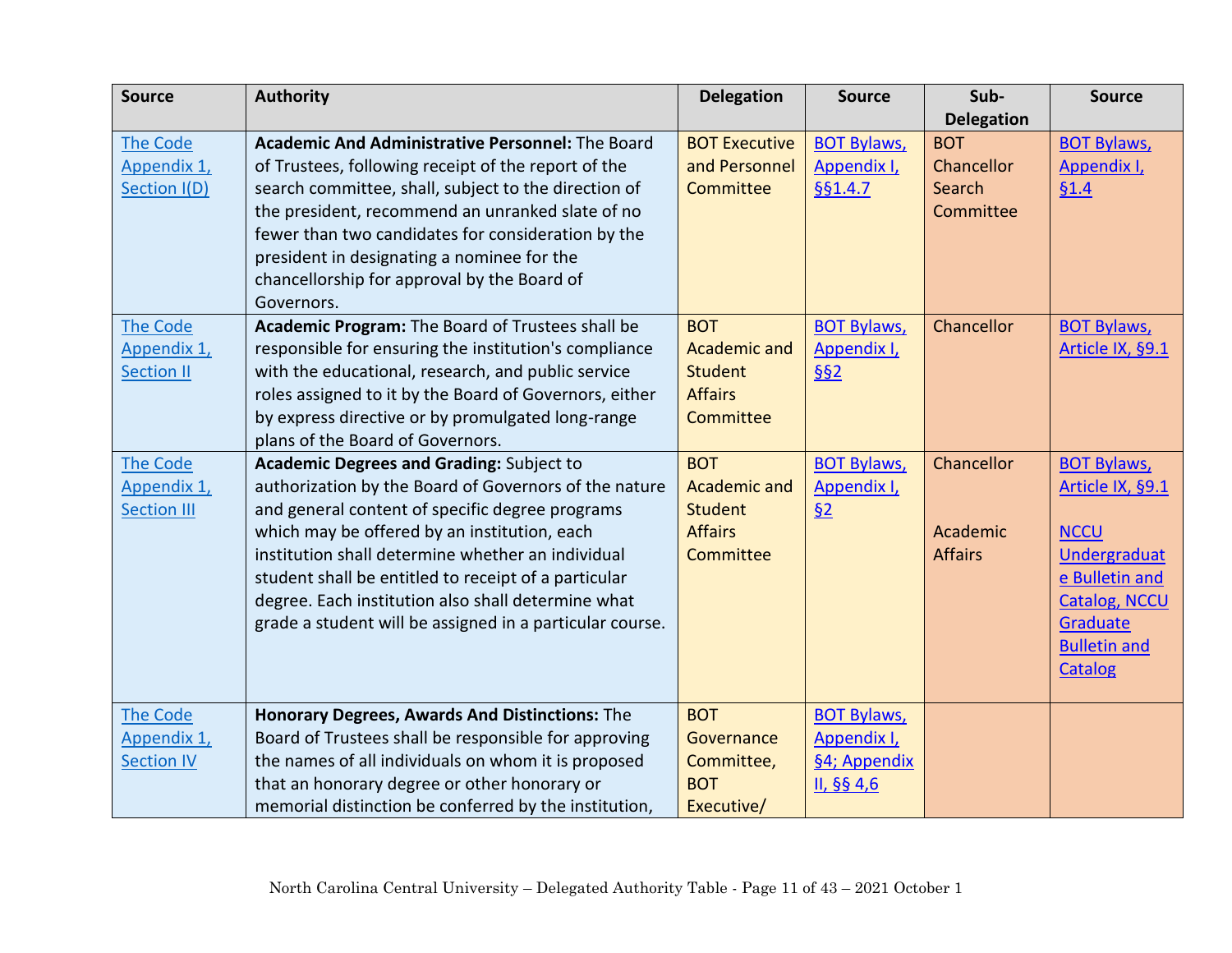| <b>Source</b>     | <b>Authority</b>                                          | <b>Delegation</b>     | <b>Source</b>      | Sub-              | <b>Source</b>         |
|-------------------|-----------------------------------------------------------|-----------------------|--------------------|-------------------|-----------------------|
|                   |                                                           |                       |                    | <b>Delegation</b> |                       |
|                   | subject to such policies as may be established by the     | Personnel             |                    |                   |                       |
|                   | Board of Governors.                                       | Committee,            |                    |                   |                       |
|                   |                                                           | <b>BOT</b>            |                    |                   |                       |
|                   |                                                           | <b>Academic and</b>   |                    |                   |                       |
|                   |                                                           | <b>Student</b>        |                    |                   |                       |
|                   |                                                           | <b>Affairs</b>        |                    |                   |                       |
|                   |                                                           | Committee             |                    |                   |                       |
| The Code          | <b>Budget Administration: The Board of Trustees shall</b> | <b>BOT Finance</b>    | <b>BOT Bylaws,</b> | Admin. and        | <b>NCCU Policy</b>    |
| Appendix 1,       | advise the chancellor with respect to the                 | and Facilities        | Appendix I,        | Finance           | POL - 30.02.1         |
| <b>Section V</b>  | development of budget estimates for the institution       | Committee             | 65                 |                   | <b>Budget</b>         |
|                   | and with respect to the execution and administration      |                       |                    |                   | <b>Administration</b> |
|                   | of the budget of the constituent institution, as          |                       |                    |                   | <b>Policy</b>         |
|                   | approved by the General Assembly and the Board of         |                       |                    |                   |                       |
|                   | Governors.                                                |                       |                    |                   |                       |
| The Code          | Property And Buildings: The Board of Trustees of a        | <b>BOT Facilities</b> | <b>BOT Bylaws,</b> | Chancellor,       | <b>NCCU Policy</b>    |
| Appendix 1,       | constituent institution shall be responsible, subject to  | and Finance           | Appendix I,        | Admin. and        | REG - 30.01.6         |
| <b>Section VI</b> | policies of the Board of Governors and all legal          | Committee             | $\underline{\S6}$  | Finance           | Design (A/E)          |
|                   | requirements relative to the construction of state-       |                       |                    |                   | <b>Selection</b>      |
|                   | owned buildings, for the following matters concerning     |                       |                    |                   | <b>Policy</b>         |
|                   | campus capital construction projects which have been      |                       |                    |                   |                       |
|                   | approved by the Board of Governors and authorized         |                       |                    |                   | <b>NCCU Policy</b>    |
|                   | by the state of North Carolina: (1) the selection of      |                       |                    |                   | REG - 30.05.2         |
|                   | architects or engineers for buildings and                 |                       |                    |                   | <b>Capital</b>        |
|                   | improvements requiring such professional services;        |                       |                    |                   | <b>Improvement</b>    |
|                   | (2) the approval of building sites; (3) the approval of   |                       |                    |                   | <b>Budgeting and</b>  |
|                   | plans and specifications; and (4) the final acceptance    |                       |                    |                   | <b>Approval</b>       |
|                   | of all completed buildings and projects.                  |                       |                    |                   | <b>Regulation</b>     |
| The Code          | Property And Buildings: The Board of Trustees shall       | <b>BOT Finance</b>    | <b>BOT Bylaws,</b> | Chancellor,       | <b>NCCU Policy</b>    |
| Appendix 1,       | be responsible to the Board of Governors for              | and Facilities        | Appendix I,        | Admin. and        | REG - 30.01.6         |
| <b>Section VI</b> | preparing and maintaining a master plan for the           | Committee             | §6.2               | Finance           | Design (A/E)          |
|                   | physical development of the institution, consistent       |                       |                    |                   |                       |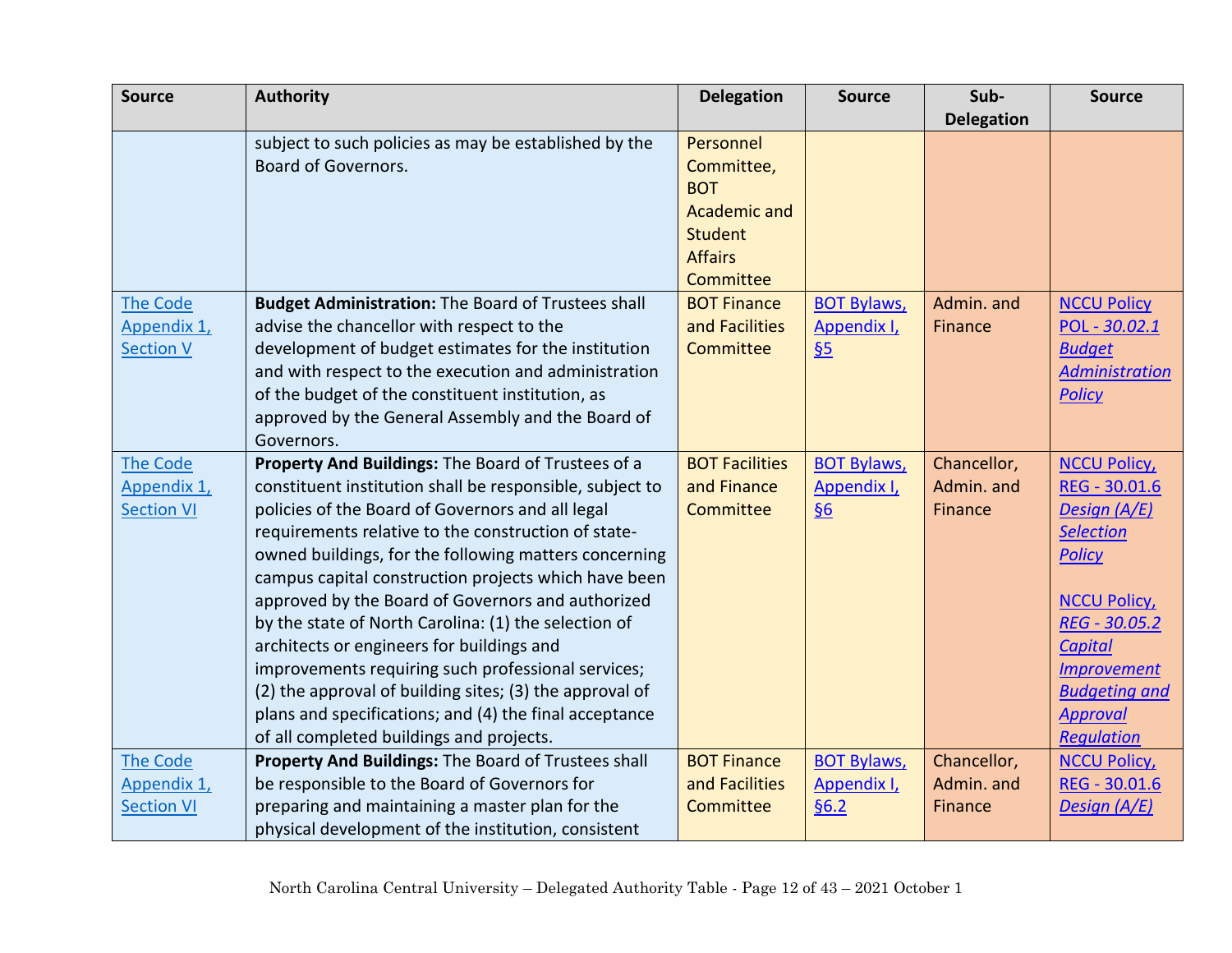| <b>Source</b>                                | <b>Authority</b>                                                                                                                                                                                                                                                                                                                                                                                                                                                                      | <b>Delegation</b> | <b>Source</b>                                                                                                                                              | Sub-                                                    | <b>Source</b>                                                                                                                                                                                                                                                            |
|----------------------------------------------|---------------------------------------------------------------------------------------------------------------------------------------------------------------------------------------------------------------------------------------------------------------------------------------------------------------------------------------------------------------------------------------------------------------------------------------------------------------------------------------|-------------------|------------------------------------------------------------------------------------------------------------------------------------------------------------|---------------------------------------------------------|--------------------------------------------------------------------------------------------------------------------------------------------------------------------------------------------------------------------------------------------------------------------------|
|                                              |                                                                                                                                                                                                                                                                                                                                                                                                                                                                                       |                   |                                                                                                                                                            | <b>Delegation</b>                                       |                                                                                                                                                                                                                                                                          |
|                                              | with the total academic and service mission of the<br>institution as defined and approved by the Board of<br>Governors.                                                                                                                                                                                                                                                                                                                                                               |                   |                                                                                                                                                            |                                                         | <b>Selection</b><br><b>Policy</b><br><b>NCCU Policy</b><br>REG - 30.05.2<br><b>Capital</b><br><b>Improvement</b><br><b>Budgeting and</b><br><b>Approval</b><br><b>Regulation</b><br><b>BOT</b><br>Resolution,<br>November<br><b>2020 (NCCU</b><br><b>Master Plan)</b>    |
| The Code<br>Appendix 1,<br><b>Section VI</b> | Property And Buildings: If a proposal involves<br>acquisition or disposition of any interest in real<br>property other than a leasehold, the Board of<br>Trustees may authorize such a transaction with a<br>value less than \$500,000. If a proposal involves<br>acquisition or disposition of a leasehold interest in<br>real property, the Board of Trustees may authorize<br>such a transaction with an annual value less than<br>\$500,000 and a term of not more than 10 years. | Chancellor        | Bylaws,<br>Appendix I,<br><b>Property and</b><br><b>Buildings</b> ,<br>§6.3.1;<br><b>Appendix II,</b><br>§5, Facilities<br>and Finance<br><b>Committee</b> | <b>Legal Affairs</b><br><b>Facilities</b><br>Management | <b>NCCU Policy,</b><br>POL - 30.01.1<br><b>Real Property</b><br><b>Transactions</b><br><b>Policy</b><br><b>NCCU Policy</b><br>POL - 30.01.1<br><b>Real Property</b><br><b>Transactions</b><br><b>Policy</b><br><b>NCCU Policy</b><br>REG - 30.05.1<br><b>Acquisition</b> |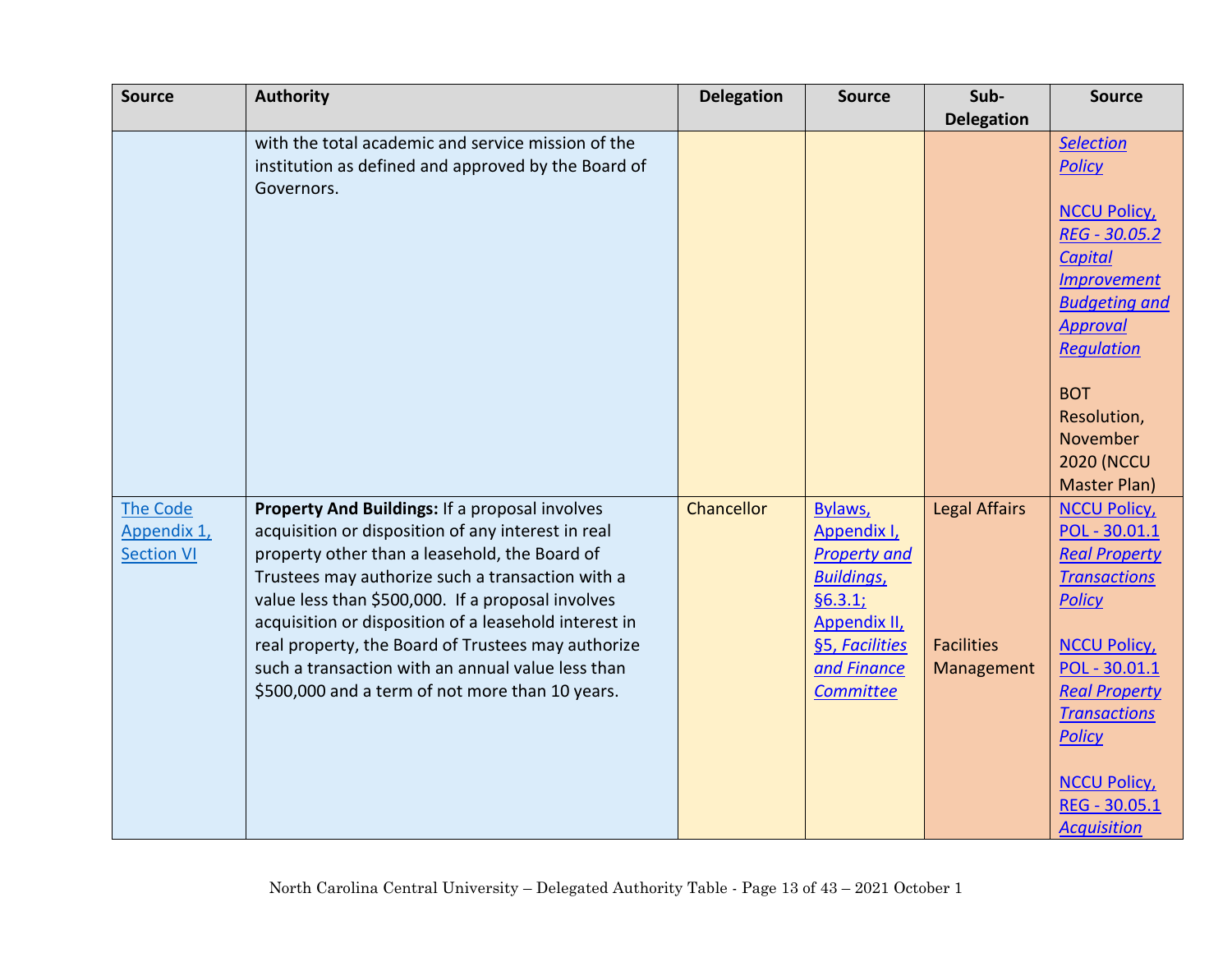| <b>Source</b>                                        | <b>Authority</b>                                                                                                                                                                                                                                                                                                                                                                                                                                                                                                                                                                                                                                                                                           | <b>Delegation</b>                                                                  | <b>Source</b>                                                         | Sub-                       | <b>Source</b>                                                                                         |
|------------------------------------------------------|------------------------------------------------------------------------------------------------------------------------------------------------------------------------------------------------------------------------------------------------------------------------------------------------------------------------------------------------------------------------------------------------------------------------------------------------------------------------------------------------------------------------------------------------------------------------------------------------------------------------------------------------------------------------------------------------------------|------------------------------------------------------------------------------------|-----------------------------------------------------------------------|----------------------------|-------------------------------------------------------------------------------------------------------|
|                                                      |                                                                                                                                                                                                                                                                                                                                                                                                                                                                                                                                                                                                                                                                                                            |                                                                                    |                                                                       | <b>Delegation</b>          |                                                                                                       |
|                                                      |                                                                                                                                                                                                                                                                                                                                                                                                                                                                                                                                                                                                                                                                                                            |                                                                                    |                                                                       |                            | and<br><b>Disposition of</b><br><b>Real Property</b><br><b>Requlation</b>                             |
| <b>The Code</b><br>Appendix 1,<br><b>Section VII</b> | <b>Endowments And Trust Funds: Subject to applicable</b><br>provisions of state law and to such terms and<br>conditions as may be prescribed from time to time by<br>the Board of Governors, each Board of Trustees shall<br>be responsible for the preservation, maintenance, and<br>management of all properties, both real and personal,<br>funds and other things of value which, either<br>separately or in combination, constitute all or any part<br>of the authorized endowment or trust funds, either<br>currently in existence or to be established in the<br>future, for the benefit of the individual constituent<br>institution. [See G.S. 116-11(2); 116-12; 116-36; 116-<br>36.1; 116-36.2] | <b>Board of</b><br><b>Trustees of</b><br><b>NCCU</b><br>Endowment<br>Fund          | <b>BOT Bylaws,</b><br>Appendix I,<br>57                               | Admin. and<br>Finance      | <b>NCCU Policy</b><br>POL - 30.04.1<br><b>Endowment</b><br>Fund<br><b>Investment</b><br><b>Policy</b> |
| The Code<br>Appendix 1,<br><b>Section VIII</b>       | Admissions: Subject to such enrollment levels and<br>minimum general criteria for admission as may be<br>established for a constituent institution by the Board<br>of Governors, each constituent institution of the<br>University of North Carolina shall establish admissions<br>policies and resolve individual admission questions for<br>all schools and divisions within the institution. No<br>appeal concerning an individual admission case shall<br>lie beyond the institutional Board of Trustees.                                                                                                                                                                                              | <b>BOT</b><br><b>Academic and</b><br><b>Student</b><br><b>Affairs</b><br>Committee | <b>BOT Bylaws,</b><br>Appendix I,<br>$\underline{\S6}$                | Academic<br><b>Affairs</b> | Resolution                                                                                            |
| <b>The Code</b><br>Appendix 1,<br><b>Section IX</b>  | Tuition, Fees, And Deposits: The Boards of Trustees of<br>the constituent institutions other than the board of<br>the North Carolina School of Science and Mathematics<br>shall cause to be collected from each student, at the<br>beginning of each semester, quarter, or term, such                                                                                                                                                                                                                                                                                                                                                                                                                      | Chancellor;<br><b>BOT Finance</b><br>and Facilities<br><b>Committee</b>            | <b>BOT Bylaws,</b><br><b>Article IX</b><br>§9.1;<br>Appendix I,<br>69 | Admin. and<br>Finance      | <b>NCCU Policy</b><br>POL - 30.02.2<br><b>Tuition, Fees</b><br>and Deposits<br><b>Policy</b>          |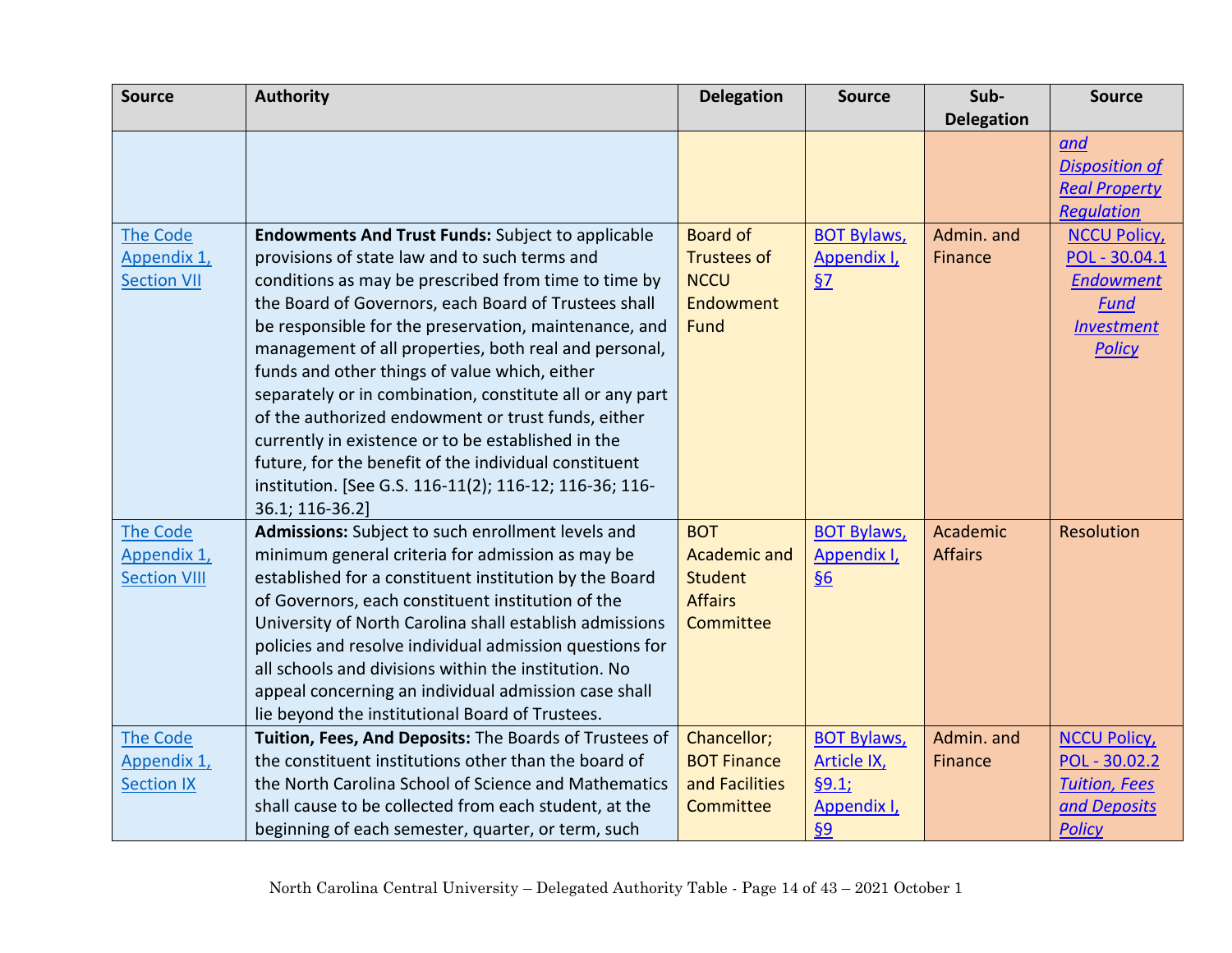| <b>Source</b>     | <b>Authority</b>                                        | <b>Delegation</b>   | <b>Source</b>      | Sub-              | <b>Source</b>        |
|-------------------|---------------------------------------------------------|---------------------|--------------------|-------------------|----------------------|
|                   |                                                         |                     |                    | <b>Delegation</b> |                      |
|                   | tuition, fees, and other amounts necessary to pay       |                     |                    |                   |                      |
|                   | other expenses for the term, as have been approved      |                     |                    |                   |                      |
|                   | by the Board of Governors. [See G.S. 116-143]           |                     |                    |                   |                      |
| <b>The Code</b>   | Tuition, Fees, And Deposits: Each Board of Trustees     | Chancellor;         | <b>BOT Bylaws,</b> | Admin. and        | <b>NCCU Policy</b>   |
| Appendix 1,       | shall require the payment of such advance deposits,     | <b>BOT Finance</b>  | <b>Article IX</b>  | Finance           | POL - 30.02.2        |
| <b>Section IX</b> | at such times and under such conditions as it           | and Facilities      | §9.1;              |                   | <b>Tuition, Fees</b> |
|                   | determines are appropriate or as may be required by     | Committee           | Appendix I,        |                   | and Deposits         |
|                   | state law or by the Board of Governors. [See G.S. 116-  |                     | §9.2               |                   | <b>Policy</b>        |
|                   | 143                                                     |                     |                    |                   |                      |
| <b>The Code</b>   | Tuition, Fees, And Deposits: Each Board of Trustees     | Chancellor;         | <b>BOT Bylaws,</b> | Admin. and        | <b>NCCU Policy</b>   |
| Appendix 1,       | shall require the payment of such nonrefundable         | <b>BOT Finance</b>  | Article IX,        | Finance           | POL - 30.02.2        |
| <b>Section IX</b> | application fees, in connection with each application   | and Facilities      | §9.1;              |                   | <b>Tuition, Fees</b> |
|                   | for admission, as may be required by state law or by    | Committee           | Appendix I,        |                   | and Deposits         |
|                   | the Board of Governors. [See G.S. 116-143].             |                     | §9.3               |                   | <b>Policy</b>        |
| <b>The Code</b>   | Tuition, Fees, And Deposits: Subject to policies        | Chancellor,         | <b>BOT Bylaws,</b> | Admin. and        | <b>NCCU Policy</b>   |
| Appendix 1,       | prescribed by the Board of Governors, the Boards of     | <b>BOT Finance</b>  | <b>Article IX</b>  | Finance           | POL - 30.02.2        |
| <b>Section IX</b> | Trustees shall establish regulations concerning the     | and Facilities      | §9.1;              |                   | <b>Tuition, Fees</b> |
|                   | acceptance of obligations of students, together with    | Committee           | Appendix I,        |                   | and Deposits         |
|                   | such collateral or security as may be deemed            |                     | §9.4               |                   | <b>Policy</b>        |
|                   | necessary or proper, in lieu of cash, in payment of     |                     |                    |                   |                      |
|                   | tuition and fees. [See G.S. 116-143]                    |                     |                    |                   |                      |
| <b>The Code</b>   | Tuition, Fees, And Deposits: Subject to policies        | <b>BOT Finance</b>  | <b>BOT Bylaws,</b> | Admin. and        | <b>NCCU Policy</b>   |
| Appendix 1,       | prescribed by the Board of Governors, each Board of     | and Facilities      | <b>Article IX</b>  | Finance           | POL - 30.02.2        |
| <b>Section IX</b> | Trustees, in consultation with the chancellor, shall    | Committee,          | §9.1;              |                   | <b>Tuition, Fees</b> |
|                   | recommend to the president the amounts to be            | <b>BOT</b>          | Appendix I,        |                   | and Deposits         |
|                   | charged at the constituent institution for application, | <b>Academic and</b> | 69.5               |                   | <b>Policy</b>        |
|                   | athletics, health services, student activities,         | <b>Student</b>      |                    |                   |                      |
|                   | educational and technology, retirement of debt          | <b>Affairs</b>      |                    |                   |                      |
|                   | incurred for capital improvements projects authorized   | Committee           |                    |                   |                      |
|                   | by the General Assembly, course, and special fees.      |                     |                    |                   |                      |
|                   |                                                         |                     |                    |                   |                      |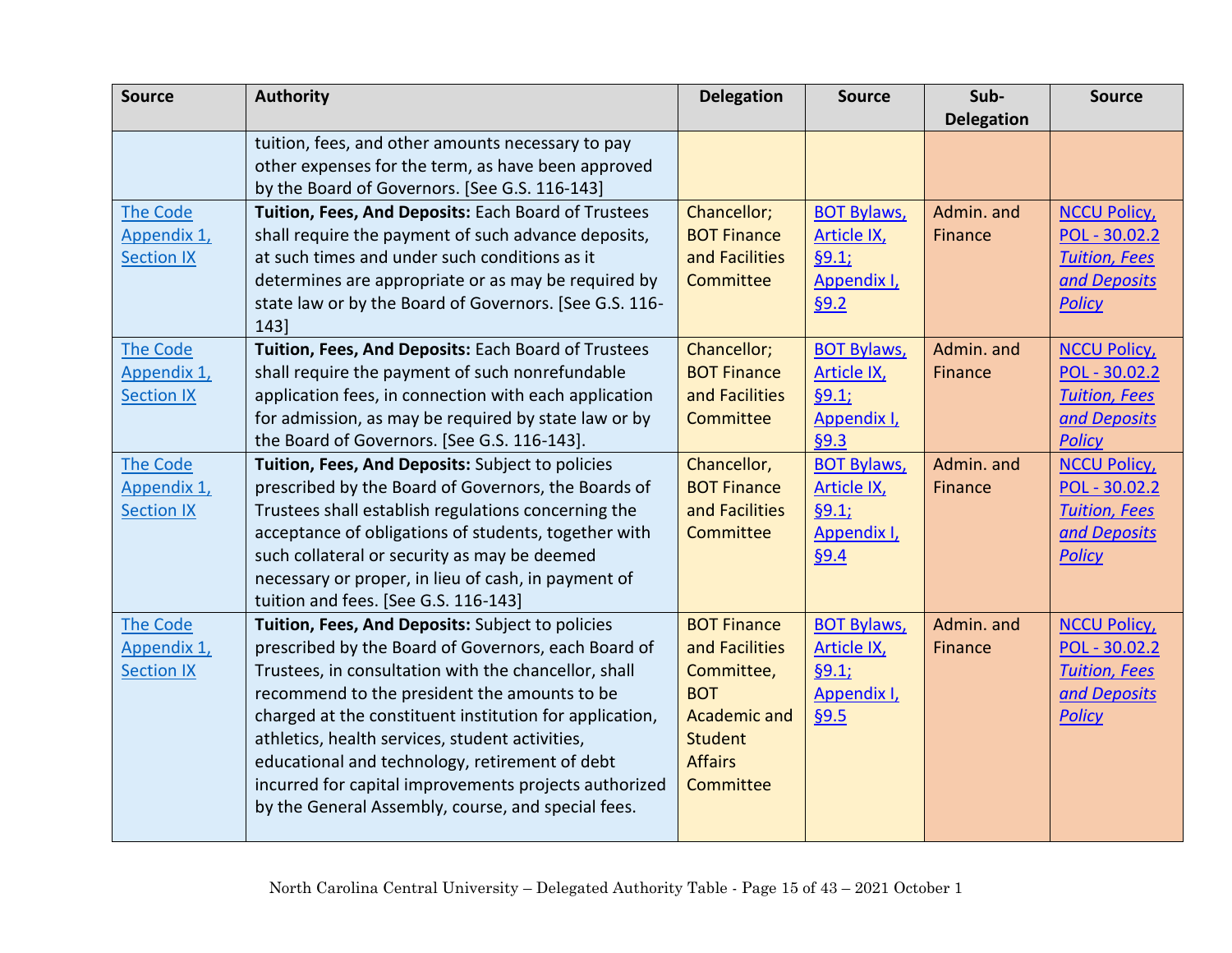| <b>Source</b>      | <b>Authority</b>                                          | <b>Delegation</b>   | <b>Source</b>     | Sub-              | <b>Source</b>        |
|--------------------|-----------------------------------------------------------|---------------------|-------------------|-------------------|----------------------|
|                    |                                                           |                     |                   | <b>Delegation</b> |                      |
| The Code           | Student Financial Aid: All scholarships and other         | <b>BOT</b>          | <b>BOT Bylaws</b> | Chancellor        | <b>BOT Bylaws,</b>   |
| Appendix 1,        | forms of financial aid to students which are limited in   | Academic and        | Appendix I,       |                   | Article IX, §9.1,    |
| <b>Section X</b>   | their application to or are supported from sources        | <b>Student</b>      | 610               |                   |                      |
|                    | generated by an individual campus shall be                | <b>Affairs</b>      |                   | Academic          | Resolution           |
|                    | administered by the constituent institution pursuant      | Committee           |                   | <b>Affairs</b>    |                      |
|                    | to such regulations as may be prescribed by the Board     |                     |                   |                   |                      |
|                    | of Trustees and subject to the terms of any applicable    |                     |                   |                   |                      |
|                    | laws and to policies of the Board of Governors.           |                     |                   |                   |                      |
| <b>The Code</b>    | Student Services: Each Board of Trustees, upon            | <b>BOT</b>          | <b>BOT Bylaws</b> | Chancellor        | <b>BOT Bylaws,</b>   |
| Appendix 1,        | recommendation of the chancellor, shall determine         | <b>Academic and</b> | Appendix I,       |                   | Article IX, §9.1,    |
| <b>Section XI</b>  | the type, level, and extent of student services (such as  | <b>Student</b>      | 611               |                   |                      |
|                    | health care, athletic programs, and counseling) to be     | <b>Affairs</b>      |                   |                   |                      |
|                    | maintained for the benefit of students at the             | Committee,          |                   |                   |                      |
|                    | institution, subject to general provisions concerning     | Advancement         |                   | <b>Student</b>    | <b>NCCU Policy</b>   |
|                    | types and levels of student services as may be            | and External        |                   | Affairs;          | POL - 30.02.2        |
|                    | prescribed by the Board of Governors.                     | <b>Affairs</b>      |                   | <b>Athletics</b>  | <b>Tuition, Fees</b> |
|                    |                                                           | Committee,          |                   |                   | and Deposits         |
|                    |                                                           | <b>Athletics</b>    |                   |                   | <b>Policy</b>        |
|                    |                                                           | Committee           |                   |                   |                      |
| <b>The Code</b>    | Student Activities And Government: Under such             | <b>Student</b>      | <b>Resolution</b> |                   |                      |
| Appendix 1,        | policies as may be prescribed by the Board of             | <b>Affairs</b>      |                   |                   |                      |
| <b>Section XII</b> | Governors and the Board of Trustees, the chancellor       |                     |                   |                   |                      |
|                    | shall be responsible for the regulation and approval of   |                     |                   |                   |                      |
|                    | organized, institutionally recognized student activities, |                     |                   |                   |                      |
|                    | the definition of roles and functions of any              |                     |                   |                   |                      |
|                    | institutionally recognized system of student self-        |                     |                   |                   |                      |
|                    | government and student participation in the               |                     |                   |                   |                      |
|                    | governance of any aspect of the institutional             |                     |                   |                   |                      |
|                    | programs and services.                                    |                     |                   |                   |                      |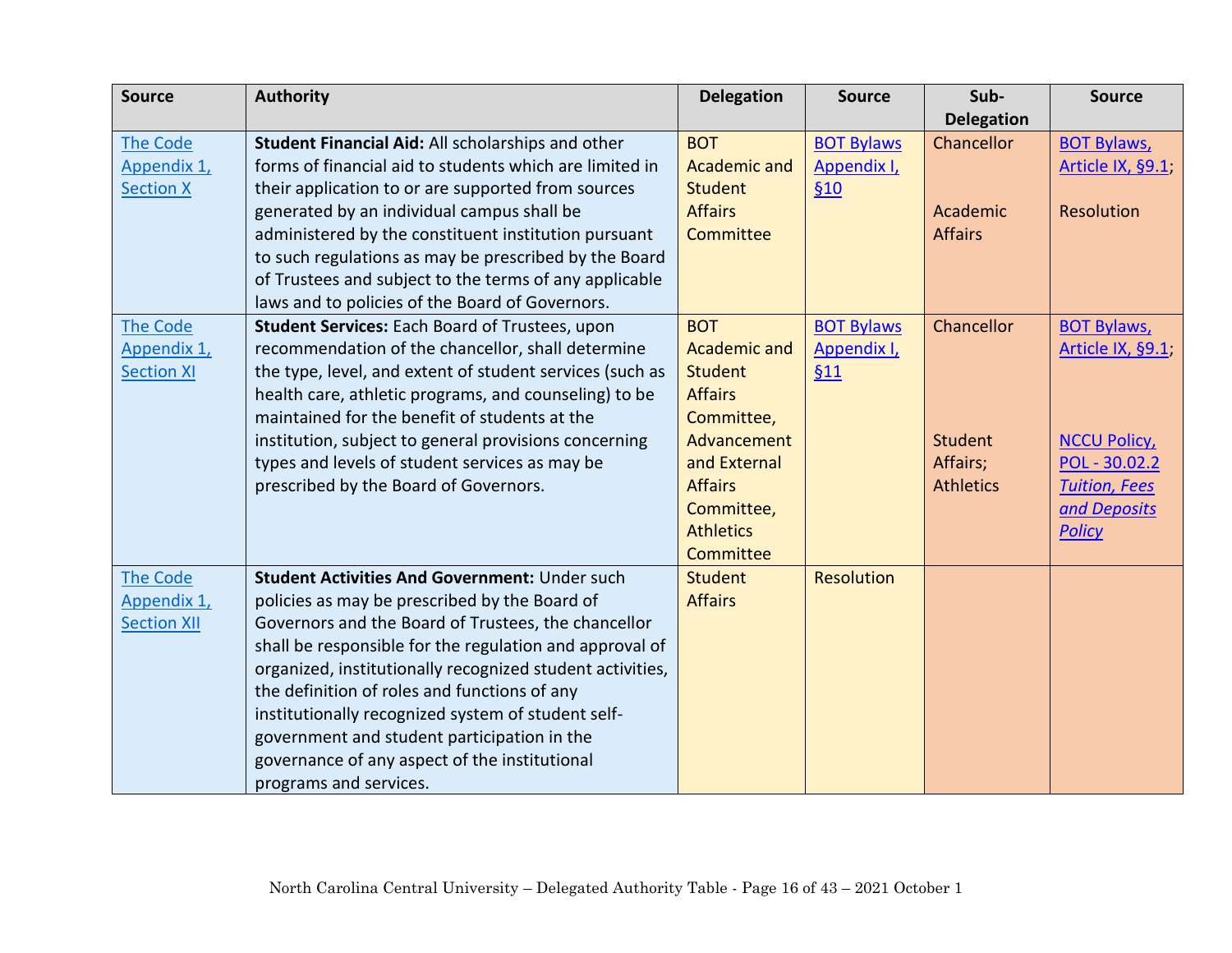| <b>Source</b>       | <b>Authority</b>                                           | <b>Delegation</b>  | <b>Source</b>         | Sub-              | <b>Source</b>         |
|---------------------|------------------------------------------------------------|--------------------|-----------------------|-------------------|-----------------------|
|                     |                                                            |                    |                       | <b>Delegation</b> |                       |
| The Code            | Intercollegiate Athletics: Subject to such policies as     | <b>Athletics</b>   | <b>NCCU Policy,</b>   |                   |                       |
| Appendix 1,         | may be prescribed by the Board of Governors and the        |                    | $POL - 60.00.3$       |                   |                       |
| <b>Section XIII</b> | Board of Trustees, the chancellor shall be responsible     |                    | <b>Policy</b>         |                   |                       |
|                     | for the establishment and supervision of the               |                    | <b>Statement</b>      |                   |                       |
|                     | institution's program of intercollegiate athletics.        |                    | <b>on</b>             |                   |                       |
|                     |                                                            |                    | <b>Intercollegiat</b> |                   |                       |
|                     |                                                            |                    | e Athletics           |                   |                       |
| <b>The Code</b>     | Campus Security: Subject to applicable provisions of       | Admin. and         | Cabinet-level         | <b>University</b> | <b>NCCU Policy</b>    |
| Appendix 1,         | state law and such policies as may be adopted by the       | <b>Finance</b>     | directive             | Police            | POL - 30.03.1,        |
| <b>Section XV</b>   | Board of Governors or the Board of Trustees, the           |                    |                       |                   | <b>Parking and</b>    |
|                     | chancellor shall be responsible for the maintenance of     |                    |                       |                   | <b>Traffic Policy</b> |
|                     | campus security.                                           |                    |                       |                   |                       |
|                     |                                                            |                    |                       |                   |                       |
| The Code            | <b>Auxiliary Enterprises, Utilities, And Miscellaneous</b> | <b>BOT Finance</b> | <b>BOT Bylaws,</b>    | Admin. and        | Resolution            |
| Appendix 1,         | Facilities: Pursuant to applicable provisions of state     | and Facilities     | Appendix I,           | Finance           |                       |
| <b>Section XVI</b>  | law and policies of the Board of Governors, the Boards     | Committee          | \$16                  |                   |                       |
|                     | of Trustees of affected constituent institutions shall     |                    |                       |                   |                       |
|                     | have authority and responsibility for the adoption of      |                    |                       |                   |                       |
|                     | policies applicable to and the control and supervision     |                    |                       |                   |                       |
|                     | of campus electric power plants and water and sewer        |                    |                       |                   |                       |
|                     | systems, other utilities and facilities [G.S. 116-35], and |                    |                       |                   |                       |
|                     | child development centers [G.S. 116-38].                   |                    |                       |                   |                       |
| <b>UNC Policy</b>   | <b>Dual Members and Conflicts of Interest: The</b>         | N/A                | N/A                   | N/A               | N/A                   |
| 200.1(5)(c)(iv)(    | restrictions on entering into a contract in paragraph      |                    |                       |                   |                       |
| $\overline{5}$      | c.iii., do not apply if the person with the substantial    |                    |                       |                   |                       |
|                     | interest does not participate in making or                 |                    |                       |                   |                       |
|                     | administering the contract and the committee of the        |                    |                       |                   |                       |
|                     | Board of Governors or of the relevant Board of             |                    |                       |                   |                       |
|                     | Trustees designated pursuant to paragraph d.i.,            |                    |                       |                   |                       |
|                     | below, finds that the contract is in the best interest of  |                    |                       |                   |                       |
|                     | the University.                                            |                    |                       |                   |                       |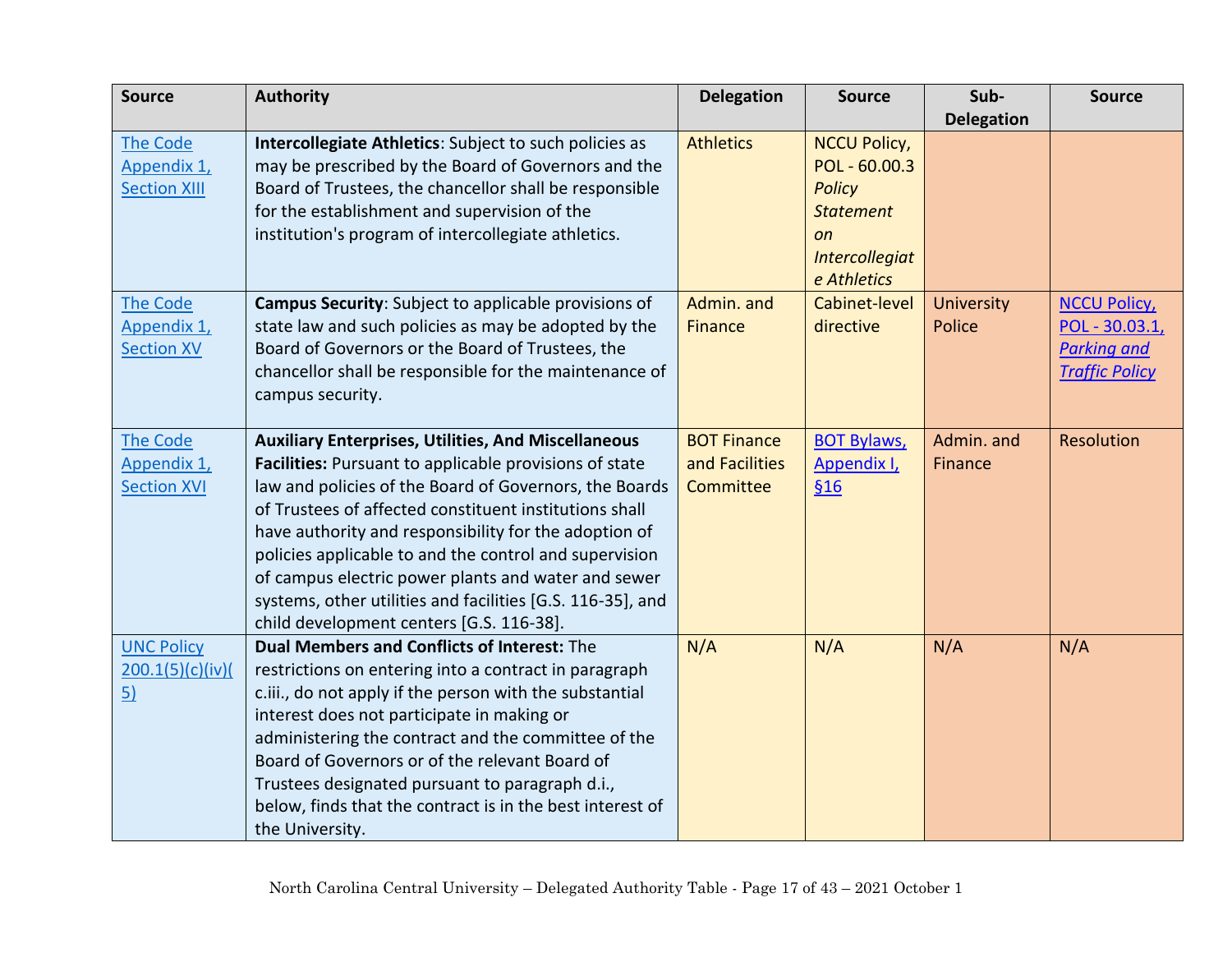| <b>Source</b>     | <b>Authority</b>                                                | <b>Delegation</b> | <b>Source</b>      | Sub-              | <b>Source</b> |
|-------------------|-----------------------------------------------------------------|-------------------|--------------------|-------------------|---------------|
|                   |                                                                 |                   |                    | <b>Delegation</b> |               |
| <b>UNC Policy</b> | Waiver from University Policies, Regulations, and               | N/A               | N/A                | N/A               | N/A           |
| 100.3(11)         | <b>Guidelines:</b> The chancellor of a constituent institution  |                   |                    |                   |               |
|                   | may, after consulting the Board of Trustees, submit to          |                   |                    |                   |               |
|                   | the president a request for waiver from the                     |                   |                    |                   |               |
|                   | requirements of a University policy, regulation, or             |                   |                    |                   |               |
|                   | guideline. Each request shall include, at a                     |                   |                    |                   |               |
|                   | minimum, the following: A declaration that the                  |                   |                    |                   |               |
|                   | constituent institution's chancellor and Board of               |                   |                    |                   |               |
|                   | Trustees support the waiver request.                            |                   |                    |                   |               |
| <b>UNC Policy</b> | <b>Conflicts of Interest: Each chair of a Board of Trustees</b> | N/A               | N/A                | N/A               | N/A           |
| 200.1.(5)(d)(i)   | shall designate a standing committee to determine               |                   |                    |                   |               |
|                   | whether a potential conflict is a permissible or                |                   |                    |                   |               |
|                   | impermissible activity and to make recommended                  |                   |                    |                   |               |
|                   | findings as to whether this policy has been violated.           |                   |                    |                   |               |
| <b>UNC Policy</b> | <b>Assessment Process for the Board of Trustees: The</b>        | N/A               | N/A                | N/A               | N/A           |
| 200.4(11)         | Board of Trustees of each constituent institution will          |                   |                    |                   |               |
|                   | conduct a self-assessment every four years at a time            |                   |                    |                   |               |
|                   | determined by the Chairperson of the Board of                   |                   |                    |                   |               |
|                   | Trustees after consultation with the chancellor and             |                   |                    |                   |               |
|                   | the President. The chancellor and Board Chairperson             |                   |                    |                   |               |
|                   | shall submit a summary report to the President and              |                   |                    |                   |               |
|                   | the Board of Governors at the conclusion of the                 |                   |                    |                   |               |
|                   | assessment.                                                     |                   |                    |                   |               |
| <b>UNC Policy</b> | <b>Assessment Process for the Chancellor:</b>                   | <b>BOT</b>        | <b>BOT Bylaws,</b> | N/A               | N/A           |
| 200.4(IV)         | (2) In the second spring after the appointment of the           | Executive/        | Art. 9, § 9.3,     |                   |               |
|                   | chancellor, and every four years thereafter, the Board          | Personnel         | <b>Performance</b> |                   |               |
|                   | of Trustees will review the performance of the                  | Committee         | <b>Reviews of</b>  |                   |               |
|                   | chancellor. An assessment committee of the Board of             |                   | the                |                   |               |
|                   | Trustees will ask each trustee to fill out a                    |                   | <b>Chancellor</b>  |                   |               |
|                   | questionnaire developed by the President's office. The          |                   |                    |                   |               |
|                   | results will be shared with the President and reviewed          |                   |                    |                   |               |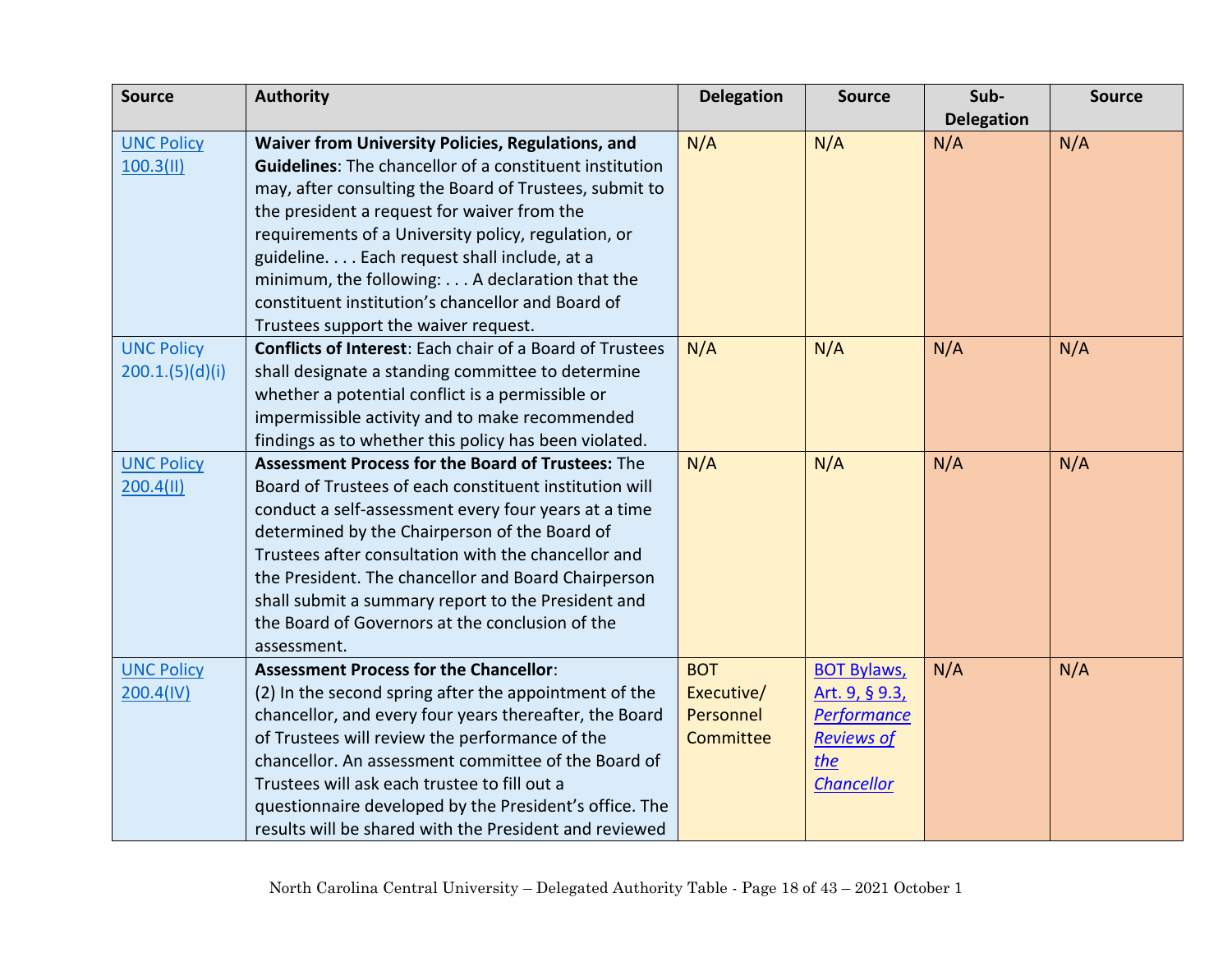| <b>Source</b>     | <b>Authority</b>                                            | <b>Delegation</b> | <b>Source</b>      | Sub-              | <b>Source</b> |
|-------------------|-------------------------------------------------------------|-------------------|--------------------|-------------------|---------------|
|                   |                                                             |                   |                    | <b>Delegation</b> |               |
|                   | in a meeting of the chancellor, the chair of the Board      |                   |                    |                   |               |
|                   | of Trustees and the President.                              |                   |                    |                   |               |
|                   | (3) In the fourth spring after the chancellor's             |                   |                    |                   |               |
|                   | appointment, and every four years thereafter, the           |                   |                    |                   |               |
|                   | President and the Board of Trustees will conduct a          |                   |                    |                   |               |
|                   | comprehensive review of the chancellor's                    |                   |                    |                   |               |
|                   | performance that will include major campus                  |                   |                    |                   |               |
|                   | constituencies such as faculty, students, and staff. The    |                   |                    |                   |               |
|                   | chairperson of the Board of Trustees will appoint an        |                   |                    |                   |               |
|                   | assessment committee.                                       |                   |                    |                   |               |
|                   | For chancellors appointed prior to 2001 who have had        |                   |                    |                   |               |
|                   | a review by the Board of Trustees under the previous        |                   |                    |                   |               |
|                   | assessment policy, the reviews designated in                |                   |                    |                   |               |
|                   | paragraphs 2 and 3 above will be conducted in the           |                   |                    |                   |               |
|                   | spring of years in accordance with the existing             |                   |                    |                   |               |
|                   | biennial and quadrennial schedule.                          |                   |                    |                   |               |
| <b>UNC Policy</b> | <b>Guidance for Fourth Year Comprehensive</b>               | <b>BOT</b>        | <b>BOT Bylaws,</b> | N/A               | N/A           |
| 200.4.2(G)        | Performance Review of the Chancellor: The chair of          | Executive/        | Art. IX, § 9.3,    |                   |               |
|                   | the Board of Trustees appoints an assessment                | Personnel         | <b>Performance</b> |                   |               |
|                   | committee comprised of selected trustees or the full        | Committee         | <b>Reviews of</b>  |                   |               |
|                   | Board The chancellor provides a self-assessment             |                   | the                |                   |               |
|                   | of goals and accomplishments to the Board of                |                   | <b>Chancellor</b>  |                   |               |
|                   | Trustees and the President. The chair of the Board          |                   |                    |                   |               |
|                   | of Trustees then presents the report to the full Board      |                   |                    |                   |               |
|                   | of Trustees in closed session at the next meeting.          |                   |                    |                   |               |
| <b>UNC Policy</b> | <b>Policy on Duties, Responsibilities, and Expectations</b> | N/A               | N/A                |                   |               |
| 200.7(IV)         | of Board Members: Any sanction [against a Board             |                   |                    |                   |               |
|                   | member] shall require an affirmative vote of two-           |                   |                    |                   |               |
|                   | thirds (2/3) of the voting membership of the Board of       |                   |                    |                   |               |
|                   | Governors or Board of Trustees then in office.              |                   |                    |                   |               |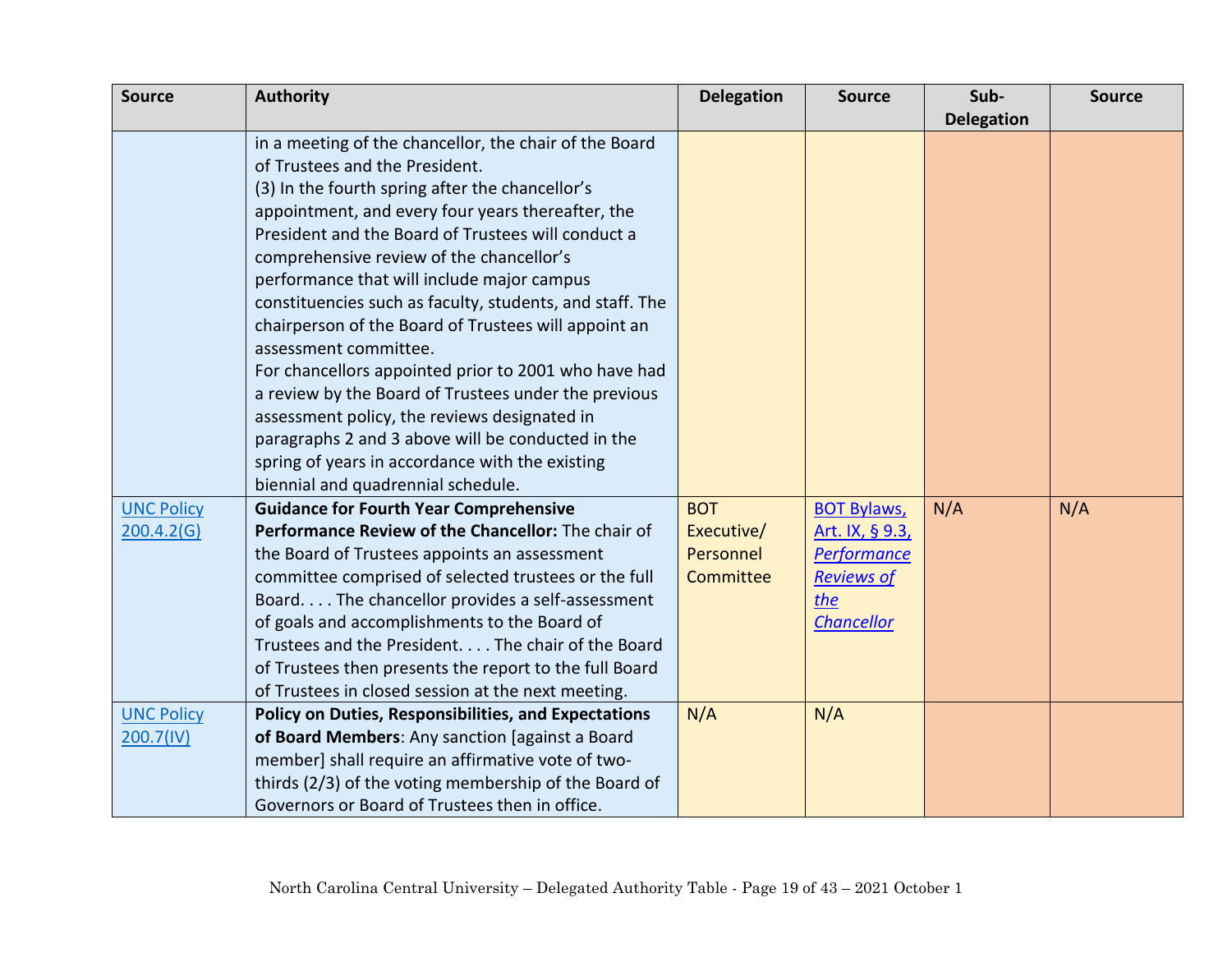| <b>Source</b>     | <b>Authority</b>                                            | <b>Delegation</b> | <b>Source</b>       | Sub-              | <b>Source</b>     |
|-------------------|-------------------------------------------------------------|-------------------|---------------------|-------------------|-------------------|
|                   |                                                             |                   |                     | <b>Delegation</b> |                   |
| <b>UNC Policy</b> | <b>Policy on Duties, Responsibilities, and Expectations</b> | N/A               | N/A                 |                   |                   |
| 200.7(IV)(D)      | of Board Members: Receive complaint against a               |                   |                     |                   |                   |
|                   | Board member from the BOG Committee on                      |                   |                     |                   |                   |
|                   | University Governance and follow directions for             |                   |                     |                   |                   |
|                   | appropriate action.                                         |                   |                     |                   |                   |
| <b>UNC Policy</b> | <b>Policy on Chancellor Searches and Elections: As</b>      | <b>BOT</b>        | <b>BOT Bylaws,</b>  | N/A               | N/A               |
| 200.8             | further described in this policy, members of the            | Search            | Appendix I,         |                   |                   |
|                   | Boards of Trustees shall serve as members of the            | Committee         | §1.4,               |                   |                   |
|                   | search committee, shall consider candidates proposed        |                   | <b>Chancellor</b>   |                   |                   |
|                   | by the search committee as potential finalists, and         |                   | <b>Selection</b>    |                   |                   |
|                   | shall refer a final slate of candidates to the president    |                   |                     |                   |                   |
|                   | for additional vetting and consideration The                |                   |                     |                   |                   |
|                   | Board of Trustees, following receipt of the report of       |                   |                     |                   |                   |
|                   | the search committee shall, subject to the direction of     |                   |                     |                   |                   |
|                   | the president, recommend an unranked slate of no            |                   |                     |                   |                   |
|                   | fewer than two (2) candidates for consideration by          |                   |                     |                   |                   |
|                   | the president in designating a nominee for the              |                   |                     |                   |                   |
|                   | chancellorship.                                             |                   |                     |                   |                   |
| <b>UNC Policy</b> | <b>Policy on Senior Academic and Administrative</b>         | <b>BOT</b>        | <b>BOT Bylaws,</b>  | Chancellor;       | <b>Resolution</b> |
| 300.1.1(11)(A)    | <b>Officers:</b> The appointments of these Tier I SAAOs are | Executive/        | <b>Appendix II,</b> | <b>Human</b>      |                   |
|                   | subject to the approval of the Board of Governors or a      | Personnel         | 61                  | <b>Resources</b>  |                   |
|                   | Board of Trustees delegated such authority by the           | Committee         |                     |                   |                   |
|                   | <b>Board of Governors.</b>                                  |                   |                     |                   |                   |
| <b>UNC Policy</b> | <b>Policy on Senior Academic and Administrative</b>         | <b>BOT</b>        | <b>BOT Bylaws,</b>  | Chancellor;       | Resolution        |
| 300.1.1(11)(B)    | <b>Officers:</b> The compensation of Tier I SAAOs shall be  | Executive/        | Appendix II,        | Human             |                   |
|                   | set by the Board of Governors or a Board of Trustees        | Personnel         | 61                  | <b>Resources</b>  |                   |
|                   | delegated such authority by the Board of Governors.         | Committee         |                     |                   |                   |
| <b>UNC Policy</b> | <b>Policy on Senior Academic and Administrative</b>         | <b>BOT</b>        | <b>BOT Bylaws,</b>  | Chancellor;       | Resolution        |
| $300.1.1$ (III)   | Officers: The authority to make appointments and            | Executive/        | <b>Appendix II,</b> | Human             |                   |
|                   | determine salaries for positions within Section I.B(1) is   | Personnel         | 61                  | <b>Resources</b>  |                   |
|                   | exercised by the Board of Governors, on                     | Committee         |                     |                   |                   |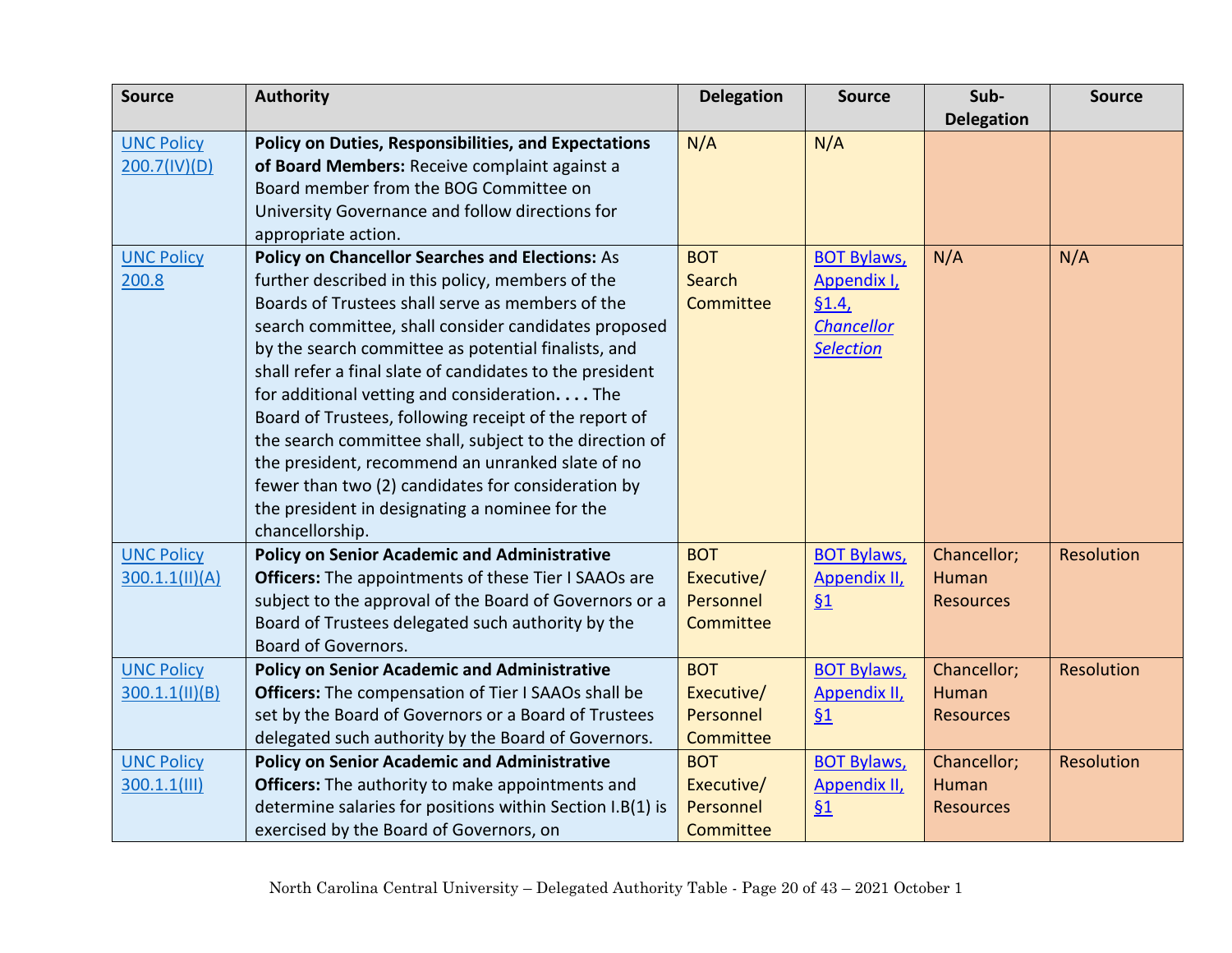| <b>Source</b>     | <b>Authority</b>                                         | <b>Delegation</b> | <b>Source</b>      | Sub-              | <b>Source</b>     |
|-------------------|----------------------------------------------------------|-------------------|--------------------|-------------------|-------------------|
|                   |                                                          |                   |                    | <b>Delegation</b> |                   |
|                   | recommendation of the president, or a Board of           |                   |                    |                   |                   |
|                   | Trustees delegated such authority by the Board of        |                   |                    |                   |                   |
|                   | Governors; for positions within Section I.B(2), such     |                   |                    |                   |                   |
|                   | authority is delegated by the Board of Governors to      |                   |                    |                   |                   |
|                   | the chancellors and the respective Boards of Trustees    |                   |                    |                   |                   |
|                   | of the constituent institutions.                         |                   |                    |                   |                   |
| <b>UNC Policy</b> | <b>Evaluation of Positions for Designation as Senior</b> | <b>BOT</b>        | <b>BOT Bylaws,</b> | Chancellor;       | <b>Resolution</b> |
| 300.1.2           | Academic and Administrative Officer: The Board of        | Executive/        | Appendix II,       | Human             |                   |
|                   | Governors shall appoint and fix the compensation of      | Personnel         | 61                 | <b>Resources</b>  |                   |
|                   | all persons nominated to fill the presidency, vice       | Committee         |                    |                   |                   |
|                   | presidencies, presidential staff positions,              |                   |                    |                   |                   |
|                   | chancellorships, vice chancellorships, and deanships.    |                   |                    |                   |                   |
|                   | With respect to other positions designated by the        |                   |                    |                   |                   |
|                   | Board as senior academic and administrative officers,    |                   |                    |                   |                   |
|                   | the authority to make appointments and determine         |                   |                    |                   |                   |
|                   | salaries shall be delegated to the chancellors and the   |                   |                    |                   |                   |
|                   | Boards of Trustees of the constituent institutions.      |                   |                    |                   |                   |
| <b>UNC Policy</b> | Policy on Administrative Separation and/or Retreat       | <b>BOT</b>        | <b>BOT Bylaws,</b> | Chancellor        | <b>Resolution</b> |
| 300.1.6           | to a Faculty Position: Every Board of Trustees and the   | Executive/        | Appendix II,       |                   |                   |
|                   | Board of Governors must establish a policy governing     | Personnel         | 61                 |                   |                   |
|                   | separation and/or retreat of administrators.             | Committee         |                    |                   |                   |
| <b>UNC Policy</b> | <b>Regulation on Administrative Separation (for</b>      | N/A               | N/A                |                   |                   |
| 300.1.6[R]        | individuals who began service in a covered position      |                   |                    |                   |                   |
|                   | on or after May 2, 2010): Any exception to these         |                   |                    |                   |                   |
|                   | (Administrative Separation and Return to a Tenured       |                   |                    |                   |                   |
|                   | Faculty Position) provisions must be approved by the     |                   |                    |                   |                   |
|                   | Board of Trustees and by the President.                  |                   |                    |                   |                   |
| <b>UNC Policy</b> | <b>Regulation on Administrative Separation (for</b>      | N/A               | N/A                |                   |                   |
| 300.1.6[R]        | individuals who began service in a covered position      |                   |                    |                   |                   |
|                   | on or after May 2, 2010): Any exception (regarding       |                   |                    |                   |                   |
|                   | Reappointment of an Administrator without Faculty        |                   |                    |                   |                   |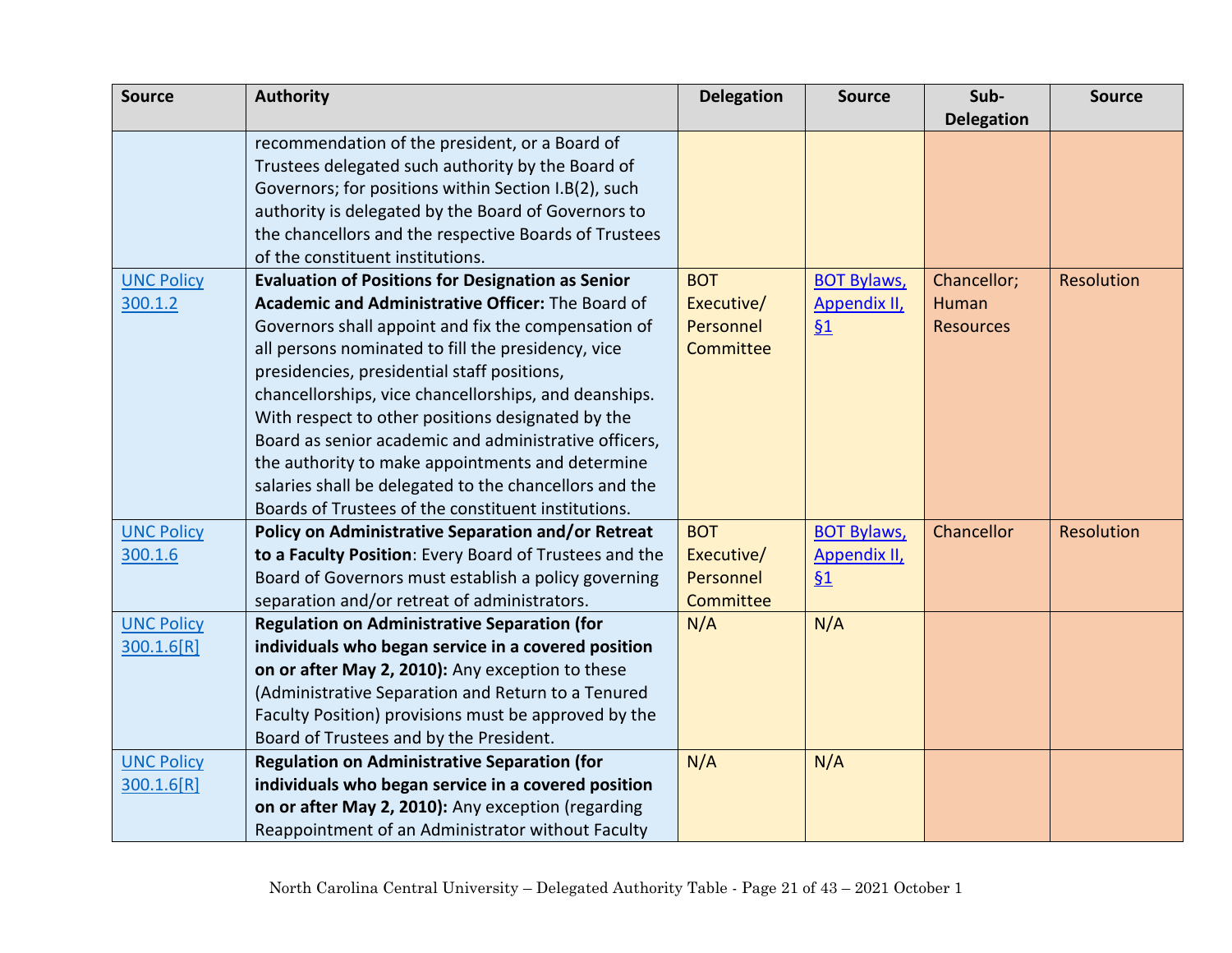| <b>Source</b>     | <b>Authority</b>                                        | <b>Delegation</b> | <b>Source</b> | Sub-              | <b>Source</b> |
|-------------------|---------------------------------------------------------|-------------------|---------------|-------------------|---------------|
|                   |                                                         |                   |               | <b>Delegation</b> |               |
|                   | Return Rights) must be approved by the Board of         |                   |               |                   |               |
|                   | Trustees and by the President.                          |                   |               |                   |               |
| <b>UNC Policy</b> | <b>Regulation on Administrative Separation (for</b>     | N/A               | N/A           |                   |               |
| 300.1.6[R]        | individuals who began service in a covered position     |                   |               |                   |               |
|                   | on or after May 2, 2010): Any agreement that results    |                   |               |                   |               |
|                   | in a longer period of compensation (more than 90        |                   |               |                   |               |
|                   | days) must be approved by the Board of Trustees or      |                   |               |                   |               |
|                   | the Board of Governors for employees of UNC General     |                   |               |                   |               |
|                   | Administration.                                         |                   |               |                   |               |
| <b>UNC Policy</b> | Regulation on Administrative Separation and/or          | N/A               | N/A           |                   |               |
| 300.1.6[R]        | Retreat to a Faculty Position (for individuals who      |                   |               |                   |               |
|                   | began service in a covered position prior to May 2,     |                   |               |                   |               |
|                   | 2010): If the chancellor proposes to pay the            |                   |               |                   |               |
|                   | administrator full or partial administrative pay after  |                   |               |                   |               |
|                   | the termination of the administrator's administrative   |                   |               |                   |               |
|                   | duties for longer than one year, the agreement must     |                   |               |                   |               |
|                   | be approved by the Board of Trustees of the             |                   |               |                   |               |
|                   | constituent institution.                                |                   |               |                   |               |
| <b>UNC Policy</b> | Regulation on Administrative Separation and/or          | N/A               | N/A           |                   |               |
| 300.1.6[R]        | Retreat to a Faculty Position (for individuals who      |                   |               |                   |               |
|                   | began service in a covered position prior to May 2,     |                   |               |                   |               |
|                   | 2010): If a chancellor or the president proposes to pay |                   |               |                   |               |
|                   | the administrator his or her full administrative salary |                   |               |                   |               |
|                   | after moving the administrator to a position that       |                   |               |                   |               |
|                   | would normally be lower paying, or if paid leave is to  |                   |               |                   |               |
|                   | be granted, the agreement with the administrator        |                   |               |                   |               |
|                   | must be approved by the Board of Trustees of the        |                   |               |                   |               |
|                   | constituent institution or by the Board of Governors    |                   |               |                   |               |
|                   | for employees of the Office of the President or the     |                   |               |                   |               |
|                   | <b>General Administration.</b>                          |                   |               |                   |               |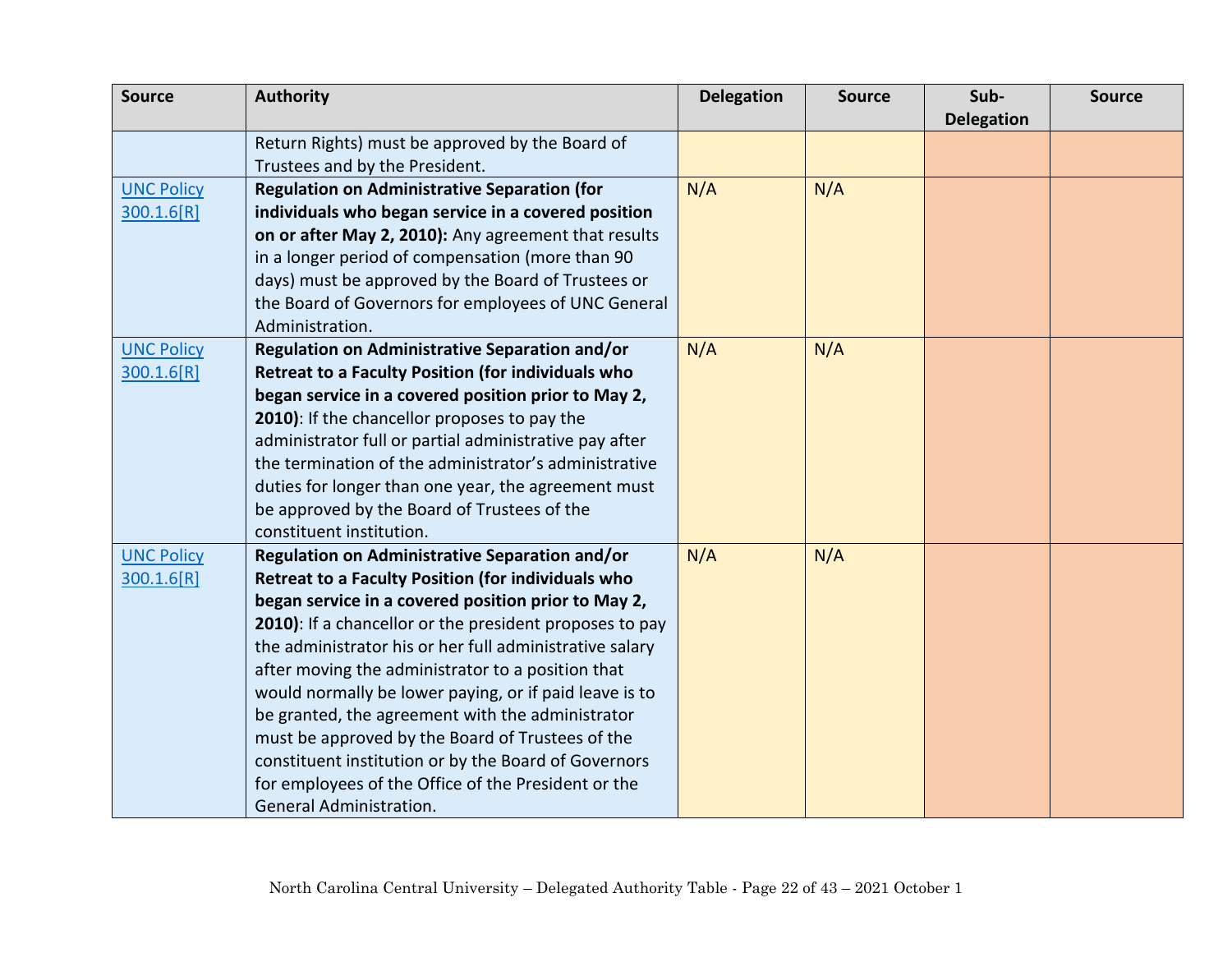| <b>Source</b>     | <b>Authority</b>                                                                                       | <b>Delegation</b>       | <b>Source</b>       | Sub-              | <b>Source</b>                            |
|-------------------|--------------------------------------------------------------------------------------------------------|-------------------------|---------------------|-------------------|------------------------------------------|
|                   |                                                                                                        |                         |                     | <b>Delegation</b> |                                          |
| <b>UNC Policy</b> | Regulation on Administrative Separation and/or                                                         | N/A                     | N/A                 |                   |                                          |
| 300.1.6[R]        | <b>Retreat to a Faculty Position (for individuals who</b>                                              |                         |                     |                   |                                          |
|                   | began service in a covered position prior to May 2,                                                    |                         |                     |                   |                                          |
|                   | 2010): Any agreement that results in a longer period                                                   |                         |                     |                   |                                          |
|                   | of compensation (more than 90 days) must be                                                            |                         |                     |                   |                                          |
|                   | approved by the Board of Trustees or the Board of                                                      |                         |                     |                   |                                          |
|                   | Governors for employees of UNC General                                                                 |                         |                     |                   |                                          |
|                   | Administration.                                                                                        |                         |                     |                   |                                          |
| <b>UNC Policy</b> | Administrative Separation of the President and the                                                     | N/A                     | N/A                 |                   |                                          |
| 300.1.6.2         | Chancellor: At the conclusion of the research leave,                                                   |                         |                     |                   |                                          |
|                   | the former chancellor shall submit a summary report                                                    |                         |                     |                   |                                          |
|                   | to the president, the Board of Governors, and the                                                      |                         |                     |                   |                                          |
|                   | applicable Board of Trustees.                                                                          |                         |                     |                   |                                          |
| <b>UNC Policy</b> | <b>Exempt Employees: The Board of Trustees of each</b>                                                 | <b>BOT</b>              | <b>BOT Bylaws,</b>  | Human             | <b>NCCU Policy</b>                       |
| 300.2.1           | constituent institution shall adopt for the institution                                                | Executive/<br>Personnel | <b>Appendix II,</b> | <b>Resources</b>  | POL - 80.06.2                            |
|                   | personnel policies for covered positions within the                                                    | <b>Committee</b>        | 61.3                |                   | <b>Employment</b><br><b>Policies for</b> |
|                   | institution that are consistent with all provisions of<br>these policies. Any proposed provision in an |                         |                     |                   | <b>EHRA Non-</b>                         |
|                   | institutional policy statement that in any manner adds                                                 |                         |                     |                   | <b>Faculty</b>                           |
|                   | to or modifies the provisions of these policies must be                                                |                         |                     |                   | <b>Employees</b>                         |
|                   | submitted for review and approved by the President                                                     |                         |                     |                   |                                          |
|                   | prior to its adoption and implementation.                                                              |                         |                     |                   |                                          |
| <b>UNC Policy</b> | Non-Salary and Deferred Compensation: The policy                                                       | N/A                     | N/A                 |                   |                                          |
| 300.2.14          | shall either provide specified non-salary                                                              |                         |                     |                   |                                          |
|                   | compensation to a defined category of employees                                                        |                         |                     |                   |                                          |
|                   | uniformly or shall require approval by the Board of                                                    |                         |                     |                   |                                          |
|                   | Trustees or Board of Governors upon                                                                    |                         |                     |                   |                                          |
|                   | recommendation by the chancellor or president,                                                         |                         |                     |                   |                                          |
|                   | respectively, regarding non-salary compensation                                                        |                         |                     |                   |                                          |
|                   | granted to an individual employee before non-salary                                                    |                         |                     |                   |                                          |
|                   | compensation is provided.                                                                              |                         |                     |                   |                                          |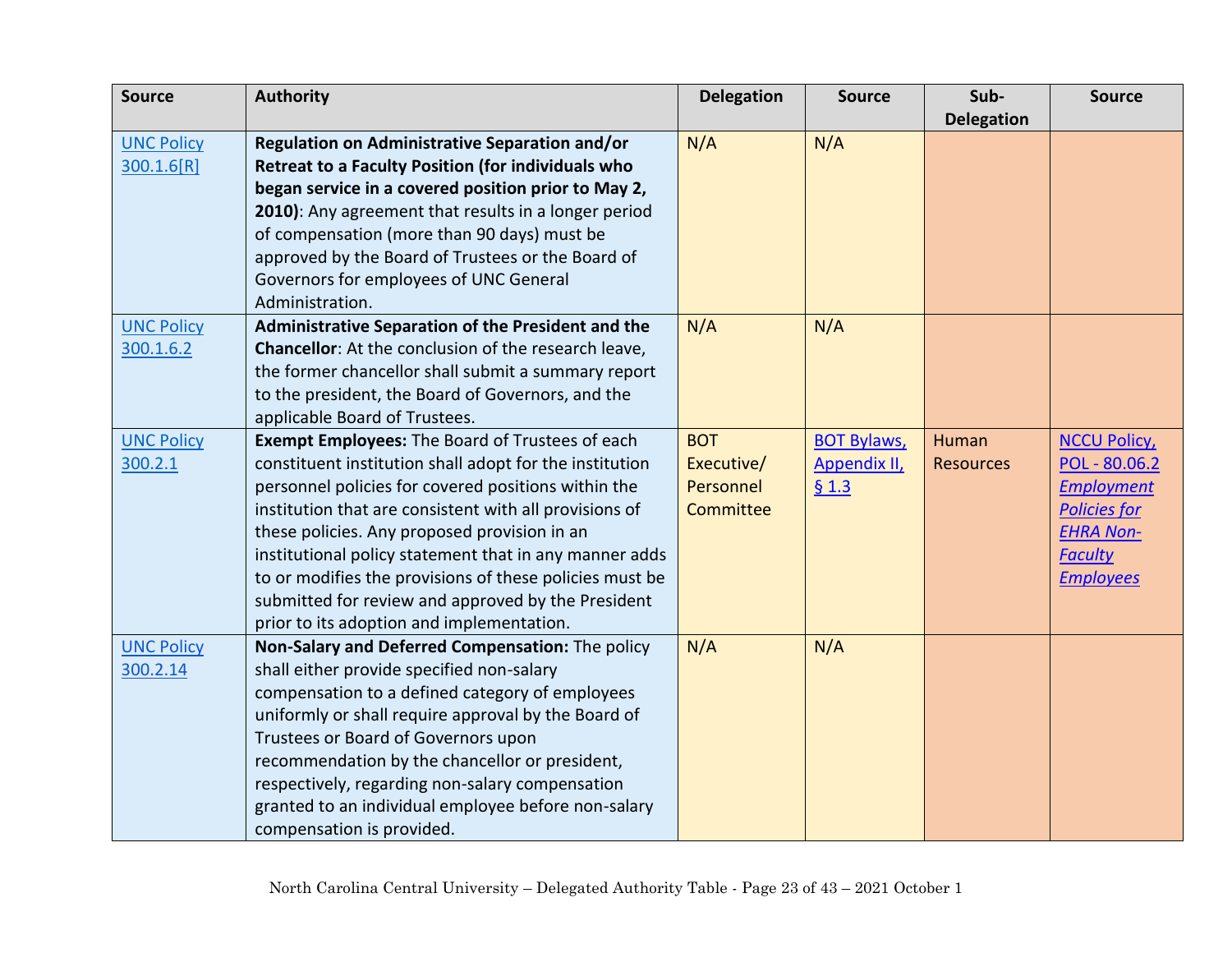| <b>Source</b>                           | <b>Authority</b>                                                                                                | <b>Delegation</b> | <b>Source</b>       | Sub-                 | <b>Source</b>                      |
|-----------------------------------------|-----------------------------------------------------------------------------------------------------------------|-------------------|---------------------|----------------------|------------------------------------|
|                                         |                                                                                                                 |                   |                     | <b>Delegation</b>    |                                    |
| <b>UNC Policy</b>                       | Non-Salary and Deferred Compensation: An                                                                        | N/A               | N/A                 |                      |                                    |
| 300.2.14                                | exception permitting non-salary compensation to be                                                              |                   |                     |                      |                                    |
|                                         | funded from State funds may be approved by a Board                                                              |                   |                     |                      |                                    |
|                                         | of Trustees or the Board of Governors only when                                                                 |                   |                     |                      |                                    |
|                                         | permitted by the Office of State Budget and                                                                     |                   |                     |                      |                                    |
|                                         | Management.                                                                                                     |                   |                     |                      |                                    |
| <b>UNC Policy</b>                       | <b>Regulation for Deferred Compensation for</b>                                                                 | N/A               | N/A                 |                      |                                    |
| 300.2.14[R]                             | <b>Chancellors:</b> Any campus that seeks to make                                                               |                   |                     |                      |                                    |
|                                         | contributions on behalf of its chancellor shall deliver a                                                       |                   |                     |                      |                                    |
|                                         | written request through the Board of Trustees to the                                                            |                   |                     |                      |                                    |
|                                         | president that describes its proposal for funding the                                                           |                   |                     |                      |                                    |
|                                         | contributions. Contributions to a qualified                                                                     |                   |                     |                      |                                    |
|                                         | retirement plan as chancellor deferred                                                                          |                   |                     |                      |                                    |
|                                         | compensation may be suspended or discontinued at                                                                |                   |                     |                      |                                    |
|                                         | the discretion of the Board of Governors or the Board                                                           |                   |                     |                      |                                    |
|                                         | of Trustees.                                                                                                    |                   |                     |                      |                                    |
| <b>UNC Policy</b>                       | Anti-Nepotism Reports: The chancellor shall report                                                              | N/A               | N/A                 |                      |                                    |
| 300.4.2 and                             | annually to the Board of Trustees, at the regular                                                               |                   |                     |                      |                                    |
| 300.4.2.1[G]                            | meeting falling closest to the date of commencement,                                                            |                   |                     |                      |                                    |
|                                         | concerning all specific cases during the preceding year                                                         |                   |                     |                      |                                    |
|                                         | in which the terms of this policy were applied.                                                                 |                   |                     |                      |                                    |
| <b>UNC Policy</b>                       | Political Activities of Employees: The Board of                                                                 | <b>BOT Bylaws</b> | <b>BOT Bylaws</b>   | <b>Legal Affairs</b> | <b>NCCU Policy</b>                 |
| 300.5.1                                 | Trustees of each constituent institution shall adopt                                                            | Governance        | <b>Appendix II,</b> |                      | POL - 01.04.1                      |
|                                         | policies governing political activities of employees.                                                           | Committee         | 62                  |                      | <b>Political</b>                   |
|                                         | Policies adopted or substantively amended by a Board                                                            |                   |                     |                      | <b>Activities</b><br><b>Policy</b> |
|                                         | of Trustees regarding political activities of employees<br>shall be effective upon approval by the president.   |                   |                     |                      |                                    |
|                                         |                                                                                                                 | N/A               |                     |                      |                                    |
| <b>UNC Policy</b><br>$300.5.2$ (III)(B) | <b>Candidacy for Elective Office; Officeholding (Elective</b><br>and Appointive Public Office): If the petition |                   | N/A                 |                      |                                    |
|                                         | [concerning candidacy for or service in the General                                                             |                   |                     |                      |                                    |
|                                         | Assembly] pertains to a chancellor, it shall be                                                                 |                   |                     |                      |                                    |
|                                         |                                                                                                                 |                   |                     |                      |                                    |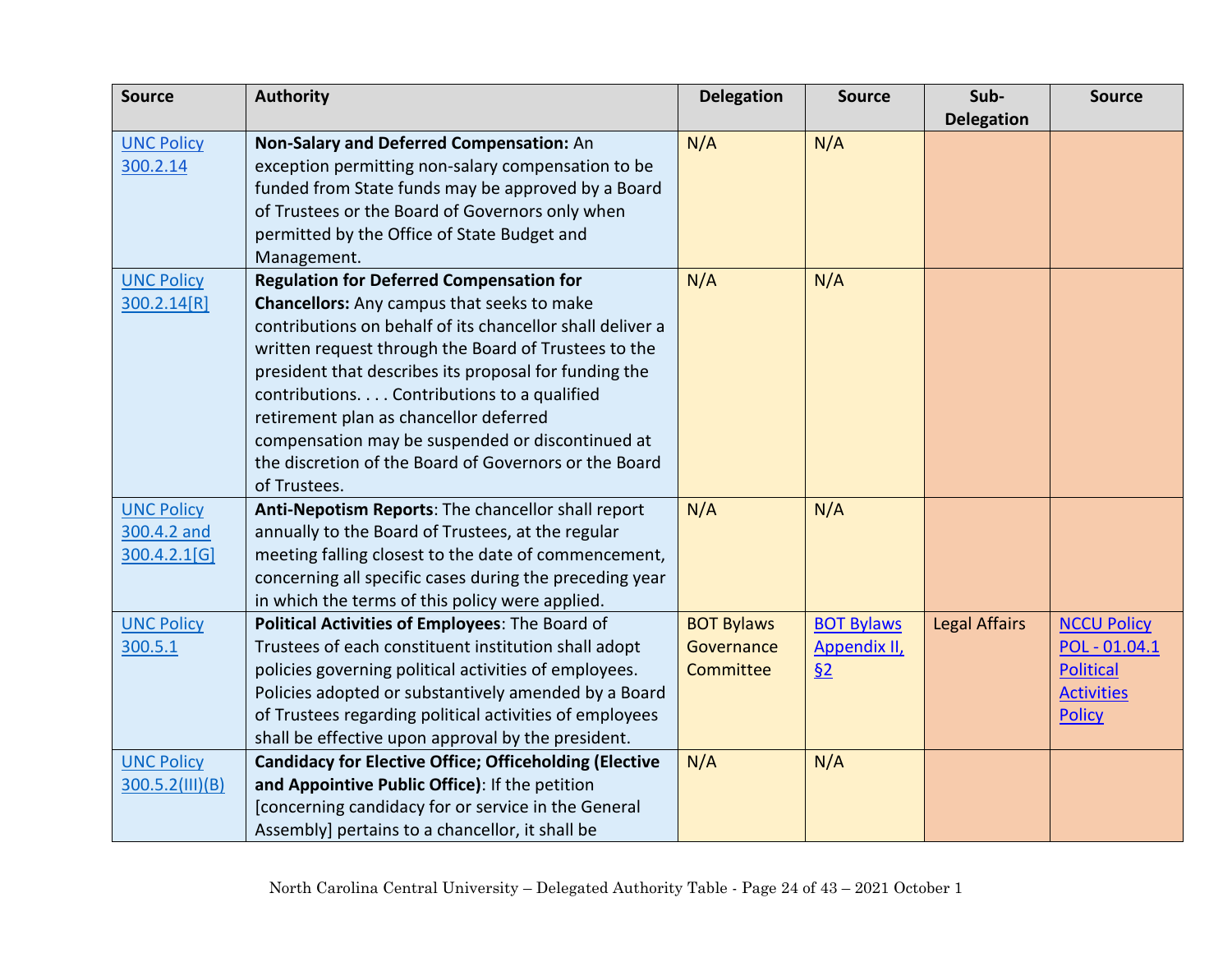| <b>Source</b>     | <b>Authority</b>                                                                         | <b>Delegation</b>  | <b>Source</b> | Sub-              | <b>Source</b>          |
|-------------------|------------------------------------------------------------------------------------------|--------------------|---------------|-------------------|------------------------|
|                   |                                                                                          |                    |               | <b>Delegation</b> |                        |
|                   | accompanied by a recommendation of the Board of                                          |                    |               |                   |                        |
|                   | Trustees.                                                                                |                    |               |                   |                        |
| <b>UNC Policy</b> | <b>Candidacy for Elective Office; Officeholding (Elective</b>                            | N/A                | N/A           |                   |                        |
| 300.5.2(III)(B)   | and Appointive Public Office): Petitions by University                                   |                    |               |                   |                        |
|                   | employees other than senior academic and                                                 |                    |               |                   |                        |
|                   | administrative officers, with the exception of petitions                                 |                    |               |                   |                        |
|                   | concerning candidacy for the General Assembly, shall                                     |                    |               |                   |                        |
|                   | be addressed to and resolved by the appropriate                                          |                    |               |                   |                        |
|                   | Board of Trustees and shall be transmitted through                                       |                    |               |                   |                        |
|                   | the chancellor.                                                                          |                    |               |                   |                        |
| <b>UNC Policy</b> | <b>Candidacy for Elective Office; Officeholding (Elective</b>                            | N/A                | N/A           |                   |                        |
| 300.5.2(V)(C)     | and Appointive Public Office): The Board of Trustees                                     |                    |               |                   |                        |
|                   | of each constituent institution shall adopt policies                                     |                    |               |                   |                        |
|                   | governing public officeholding by employees. Policies                                    |                    |               |                   |                        |
|                   | adopted or substantively amended by a Board of                                           |                    |               |                   |                        |
|                   | Trustees regarding public officeholding by employees                                     |                    |               |                   |                        |
|                   | shall be effective upon approval by the president.                                       |                    |               |                   |                        |
| <b>UNC Policy</b> | Regulation on Institutional Occupational Safety and                                      | <b>BOT Finance</b> |               | Admin. and        | <b>EHS Plan</b>        |
| 300.8.3[R]        | Health Programs: The institutional safety and health                                     | and Facilities     |               | Finance           | https://myeol.         |
|                   | director is responsible for preparing a campus safety                                    | Committee          |               | (Environment      | nccu.edu/sites         |
|                   | and health plan, in accordance with standards and                                        |                    |               | -al Health and    | /default/files/        |
|                   | requirements of the NC DOL, G.S. 143-582, and the                                        |                    |               | Safety)           | 2020-10/nccu-          |
|                   | OSHR Workplace Requirements for Safety and Health.                                       |                    |               |                   | safety-and-<br>health- |
|                   | This plan shall be shared at least annually with the<br>institution's Board of Trustees. |                    |               |                   | committee-             |
|                   |                                                                                          |                    |               |                   | program.pdf            |
| <b>UNC Policy</b> | Regulation on Institutional Occupational Safety and                                      | N/A                |               |                   |                        |
| 300.8.3[R]        | Health Programs: The institutional safety and health                                     |                    |               |                   |                        |
|                   | director shall make a written report at least annually                                   |                    |               |                   |                        |
|                   | to the institution's chancellor, Board of Trustees, and                                  |                    |               |                   |                        |
|                   | UNC System Office associate vice president of safety                                     |                    |               |                   |                        |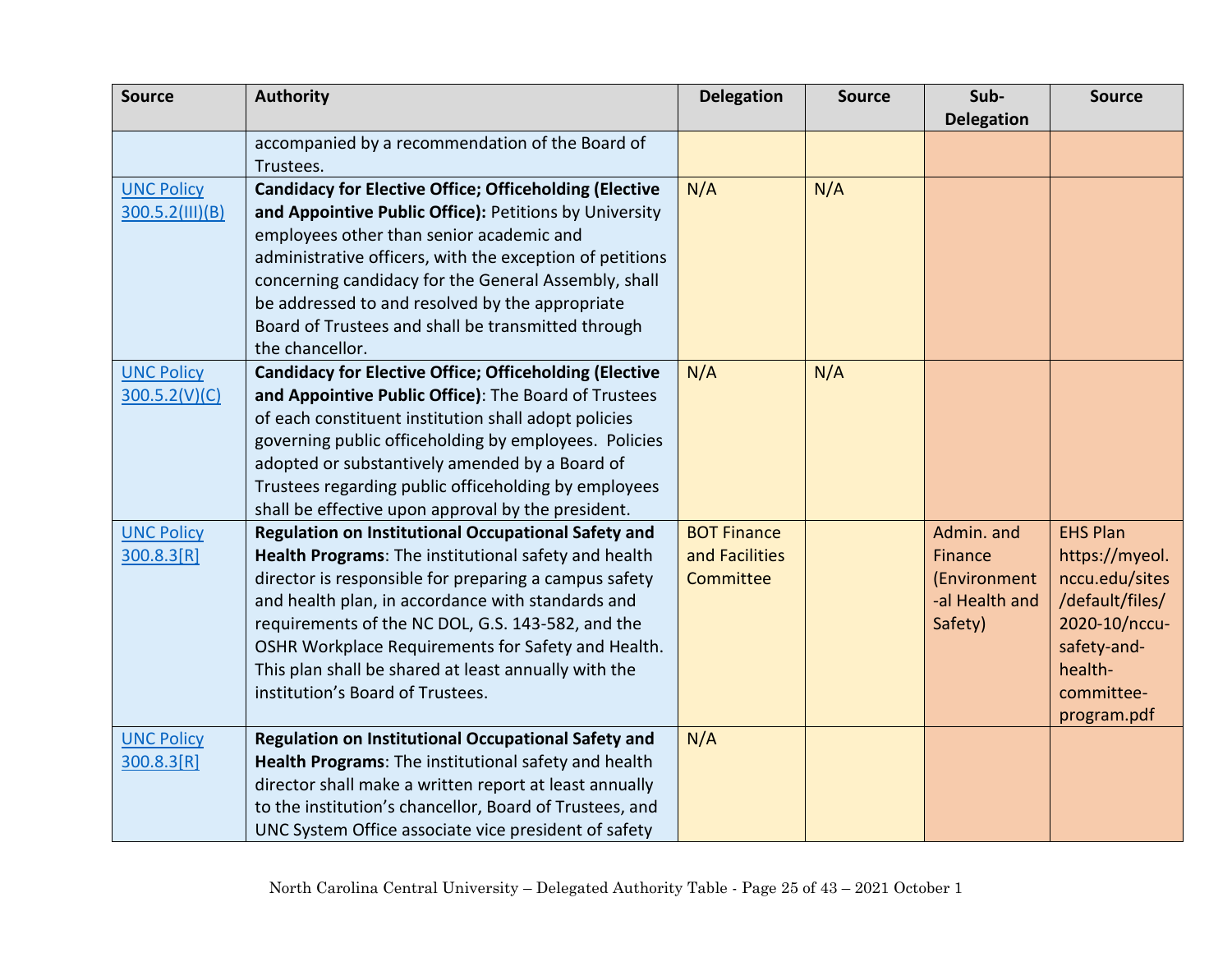| <b>Source</b>            | <b>Authority</b>                                                                                         | <b>Delegation</b> | <b>Source</b>      | Sub-              | <b>Source</b>      |
|--------------------------|----------------------------------------------------------------------------------------------------------|-------------------|--------------------|-------------------|--------------------|
|                          |                                                                                                          |                   |                    | <b>Delegation</b> |                    |
|                          | and emergency operations on the major activities and                                                     |                   |                    |                   |                    |
|                          | programs conducted as part of the institution's safety                                                   |                   |                    |                   |                    |
|                          | and health function.                                                                                     |                   |                    |                   |                    |
| <b>UNC Policy</b>        | Policy on Diversity and Inclusion Within the                                                             | N/A               |                    |                   |                    |
| 300.8.5 and              | University of North Carolina: Each constituent                                                           |                   |                    |                   |                    |
| 300.8.5[R](1X)           | institution, through its chancellor, D&I Officer, or                                                     |                   |                    |                   |                    |
|                          | other chancellor designee, shall provide a report at                                                     |                   |                    |                   |                    |
|                          | least annually to the Board of Trustees on D&I-related                                                   |                   |                    |                   |                    |
|                          | information as identified by the president or                                                            |                   |                    |                   |                    |
|                          | president's designee.                                                                                    |                   |                    |                   |                    |
| <b>UNC Policy</b>        | <b>Regulation Related to Fostering Undergraduate</b>                                                     | Chancellor        | <b>BOT Bylaws,</b> | Academic          | <b>NCCU Policy</b> |
| 400.1.5[R]               | Student Success: An institution with compelling                                                          |                   | <b>Article IX</b>  | <b>Affairs</b>    | REG - 10.05.2      |
|                          | reasons as to why a program's requirements must                                                          |                   | §9.1               |                   | <b>Fostering</b>   |
|                          | exceed 120 semester credit hours may petition to                                                         |                   |                    |                   | Undergraduat       |
|                          | have an exception approved by its Board of Trustees.                                                     |                   |                    |                   | e Student          |
|                          | Compelling reasons include, but are not limited to:                                                      |                   |                    |                   | <b>Success</b>     |
|                          | programmatic accreditation standards; licensure                                                          |                   |                    |                   | Regulation         |
|                          | requirements; and other state, federal, or                                                               |                   |                    |                   |                    |
|                          | professional regulations.                                                                                | N/A               |                    |                   |                    |
| <b>UNC</b><br>Regulation | Regulation on Planning, Establishing, and Reviewing<br>Centers and Institutes in the University of North |                   | N/A                |                   |                    |
| 400.5[R]                 | Carolina: The Board of Trustees of each administrative                                                   |                   |                    |                   |                    |
|                          | campus has the authority to approve campus level                                                         |                   |                    |                   |                    |
|                          | policies on centers and institutes and to authorize                                                      |                   |                    |                   |                    |
|                          | establishment and discontinuation of institutional                                                       |                   |                    |                   |                    |
|                          | centers and institutes consistent with these                                                             |                   |                    |                   |                    |
|                          | regulations and the directions of the president or the                                                   |                   |                    |                   |                    |
|                          | Board of Governors. The Board of Trustees may                                                            |                   |                    |                   |                    |
|                          | delegate to the chancellor the authority to approve                                                      |                   |                    |                   |                    |
|                          | the discontinuation of institutional centers and                                                         |                   |                    |                   |                    |
|                          | institutes. Administrative campuses must have                                                            |                   |                    |                   |                    |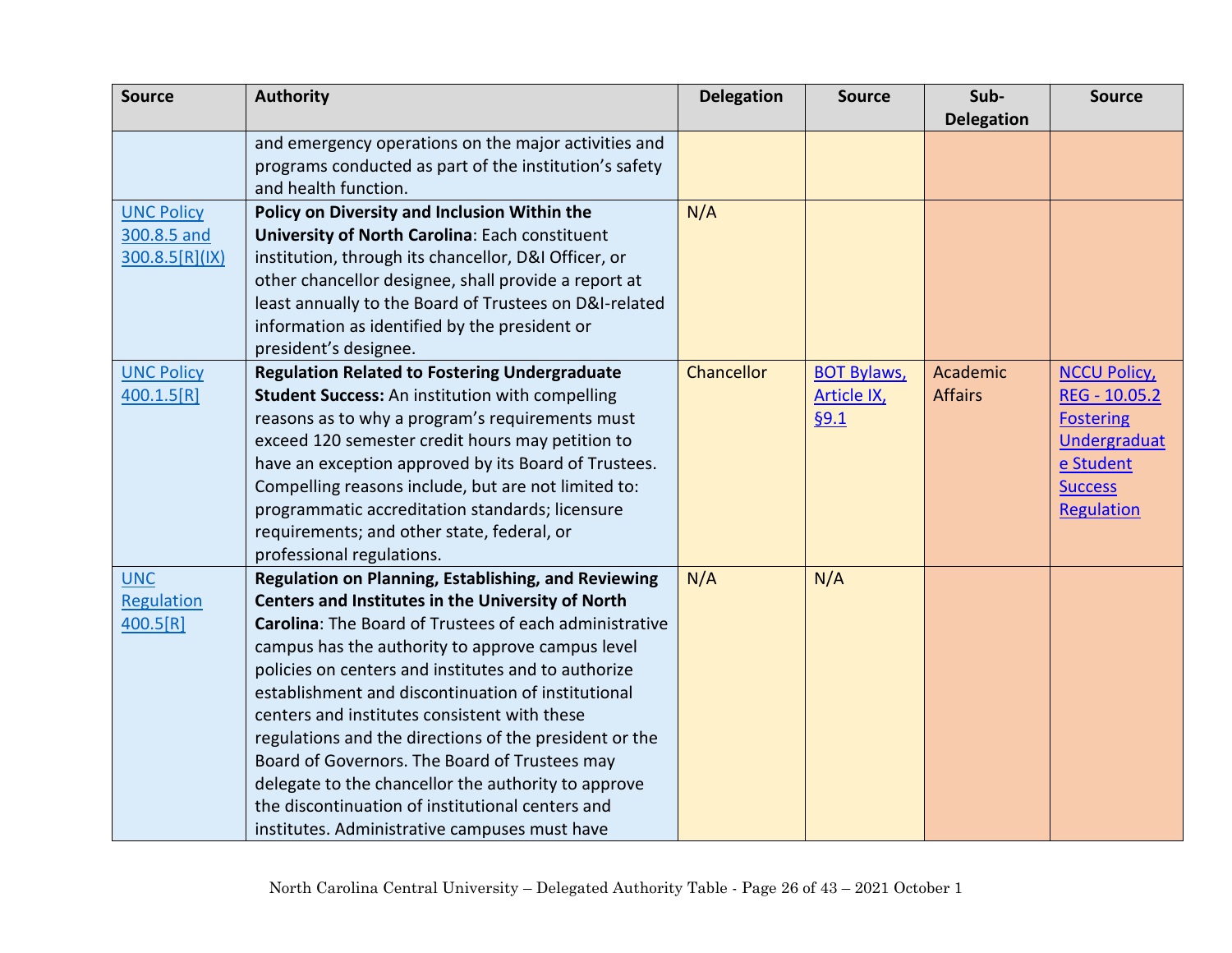| <b>Source</b> | <b>Authority</b>                                              | <b>Delegation</b> | <b>Source</b> | Sub-              | <b>Source</b> |
|---------------|---------------------------------------------------------------|-------------------|---------------|-------------------|---------------|
|               |                                                               |                   |               | <b>Delegation</b> |               |
|               | policies that address the following aspects of the            |                   |               |                   |               |
|               | establishment of institutional centers and institutes         |                   |               |                   |               |
|               | Clear process for granting and notification of the            |                   |               |                   |               |
|               | establishment of a center or institute, which includes        |                   |               |                   |               |
|               | approval by the chancellor and Board of Trustees and          |                   |               |                   |               |
|               | notification to the Office of Research and Graduate           |                   |               |                   |               |
|               | Education at UNC General Administration prior to              |                   |               |                   |               |
|               | establishment.                                                |                   |               |                   |               |
| <b>UNC</b>    | <b>Regulation on Planning, Establishing, and Reviewing</b>    | N/A               | N/A           |                   |               |
| Regulation    | <b>Centers and Institutes in the University of North</b>      |                   |               |                   |               |
| 400.5[R]      | <b>Carolina:</b> The Board of Trustees of each administrative |                   |               |                   |               |
|               | campus has the authority to approve campus level              |                   |               |                   |               |
|               | policies on centers and institutes and to authorize           |                   |               |                   |               |
|               | establishment and discontinuation of institutional            |                   |               |                   |               |
|               | centers and institutes consistent with these                  |                   |               |                   |               |
|               | regulations and the directions of the president or the        |                   |               |                   |               |
|               | Board of Governors. The Board of Trustees may                 |                   |               |                   |               |
|               | delegate to the chancellor the authority to approve           |                   |               |                   |               |
|               | the discontinuation of institutional centers and              |                   |               |                   |               |
|               | institutes.                                                   |                   |               |                   |               |
| <b>UNC</b>    | Regulation for the Establishment of an Early College          | N/A               | N/A           |                   |               |
| Regulation    | High School on UNC Campuses: An agreement may be              |                   |               |                   |               |
| 400.6.1[R]    | made between a local school district's Board of               |                   |               |                   |               |
|               | Education and a constituent institution and must be           |                   |               |                   |               |
|               | approved by the appropriate entities and signed by            |                   |               |                   |               |
|               | the chair of the Board of Education; superintendent of        |                   |               |                   |               |
|               | the collaborating school district; chair of the campus        |                   |               |                   |               |
|               | Board of Trustees; and the chancellor of the                  |                   |               |                   |               |
|               | institution.                                                  |                   |               |                   |               |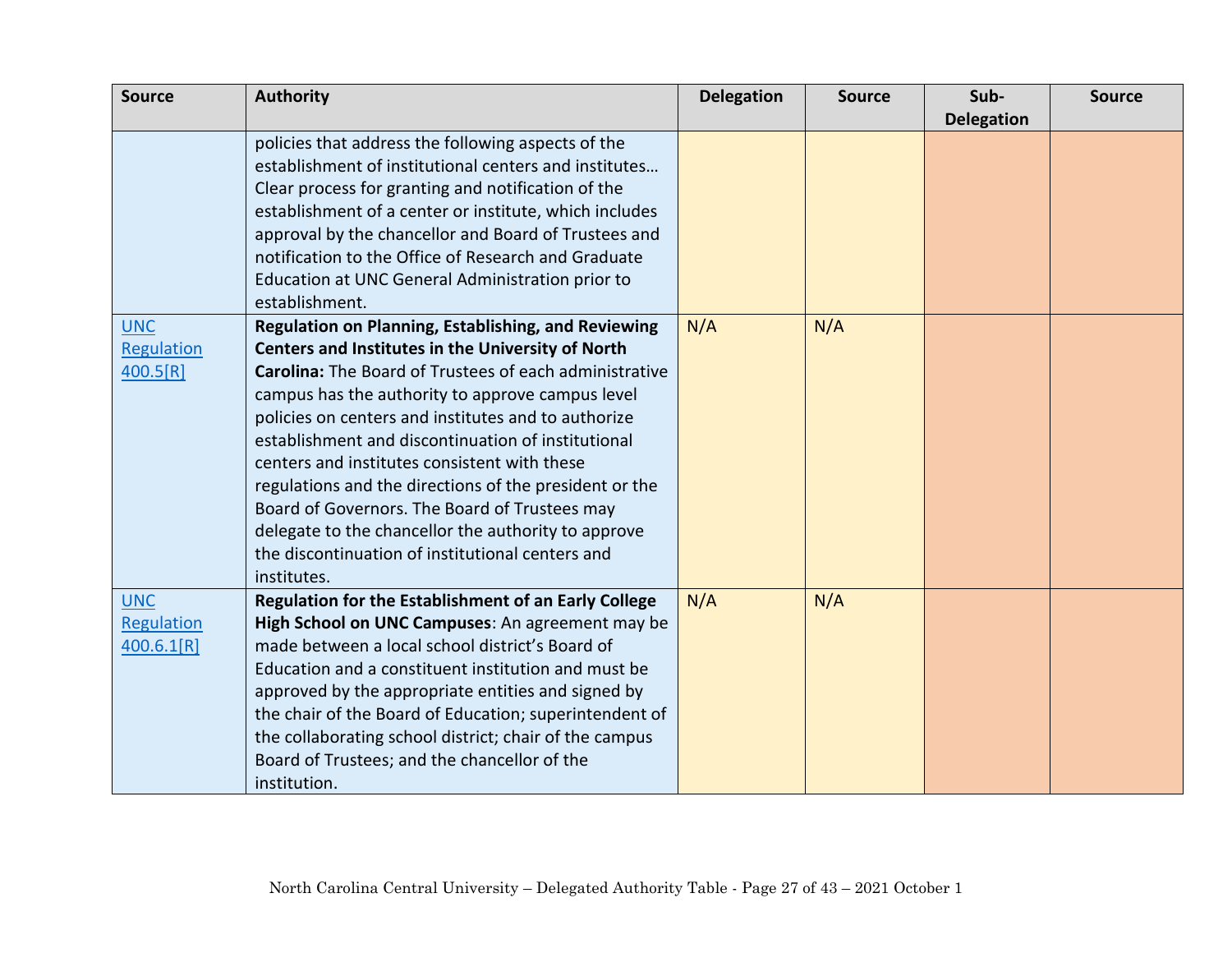| <b>Source</b>     | <b>Authority</b>                                       | <b>Delegation</b>   | <b>Source</b>       | Sub-                | <b>Source</b>          |
|-------------------|--------------------------------------------------------|---------------------|---------------------|---------------------|------------------------|
|                   |                                                        |                     |                     | <b>Delegation</b>   |                        |
| <b>UNC Policy</b> | Patent and Copyright Policies: With this limitation,   | <b>BOT</b>          | <b>BOT Bylaws,</b>  | Academic            | <b>NCCU Policy</b>     |
| 500.2             | the exact proportion shall be determined in            | <b>Academic and</b> | Appendix II,        | <b>Affairs</b>      | POL - 50.01.1          |
|                   | accordance with the institution's patent procedures as | <b>Student</b>      | §6                  | (Sponsored          | <b>Intellectual</b>    |
|                   | approved by the institution's Board of Trustees and    | <b>Affairs</b>      |                     | <b>Research and</b> | <b>Property Policy</b> |
|                   | the President.                                         | Committee           |                     | Programs)           |                        |
| <b>UNC Policy</b> | Patent and Copyright Policies: The Board of Trustees   | <b>BOT</b>          | <b>BOT Bylaws,</b>  | Academic            | <b>NCCU Policy</b>     |
| 500.2             | of each constituent institution shall adopt patent     | <b>Academic and</b> | <b>Appendix II,</b> | <b>Affairs</b>      | POL - 50.01.1          |
|                   | procedures that are consistent with and implement      | <b>Student</b>      | $\underline{\S6}$   | (Sponsored          | <b>Intellectual</b>    |
|                   | these policies, taking into account the nature and     | <b>Affairs</b>      |                     | <b>Research and</b> | <b>Property Policy</b> |
|                   | scope of the institution's programs.                   | Committee           |                     | Programs)           |                        |
| <b>UNC Policy</b> | Policy on Design, Construction, and Financing of       | <b>BOT Finance</b>  | <b>BOT Bylaws,</b>  | Admin. and          | <b>NCCU Policy</b>     |
| 600.1.1(11)(A)(1) | Capital Improvement Projects: The Board of             | and Facilities      | Appendix II,        | Finance             | REG - 30.01.6          |
|                   | Governors delegates to the president and the Boards    | Committee           | $\underline{\S5}$   |                     | Design (A/E)           |
|                   | of Trustees the power to approve capital               |                     |                     |                     | <b>Selection</b>       |
|                   | improvement projects that are funded entirely with     |                     |                     |                     | <b>Policy</b>          |
|                   | non-General Fund money that are projected to cost      |                     |                     |                     |                        |
|                   | less than \$750,000.                                   |                     |                     |                     | <b>NCCU Policy</b>     |
|                   |                                                        |                     |                     |                     | REG - 30.05.2          |
|                   |                                                        |                     |                     |                     | <b>Capital</b>         |
|                   |                                                        |                     |                     |                     | <b>Improvement</b>     |
|                   |                                                        |                     |                     |                     | <b>Budgeting and</b>   |
|                   |                                                        |                     |                     |                     | <b>Approval</b>        |
|                   |                                                        |                     |                     |                     | Regulation             |
| <b>UNC Policy</b> | Policy on Design, Construction, and Financing of       | <b>BOT Finance</b>  | <b>BOT Bylaws,</b>  | Admin. and          | <b>NCCU Policy</b>     |
| 600.1.1(11)(A)(2) | Capital Improvement Projects: The Board of             | and Facilities      | Appendix I,         | Finance             | REG - 30.01.6          |
|                   | Governors delegates to the president and the Boards    | Committee           | §6, Property        |                     | Design (A/E)           |
|                   | of Trustees authority to approve advance planning of   |                     | and                 |                     | <b>Selection</b>       |
|                   | capital improvement projects, where the advance        |                     | <b>Buildings</b>    |                     | <b>Policy</b>          |
|                   | planning effort is to be funded entirely with non-     |                     |                     |                     |                        |
|                   | General Fund money. (fn2 Unless otherwise indicated    |                     |                     |                     | <b>NCCU Policy,</b>    |
|                   | by the Board of Governors, this delegation of          |                     |                     |                     | REG - 30.05.2          |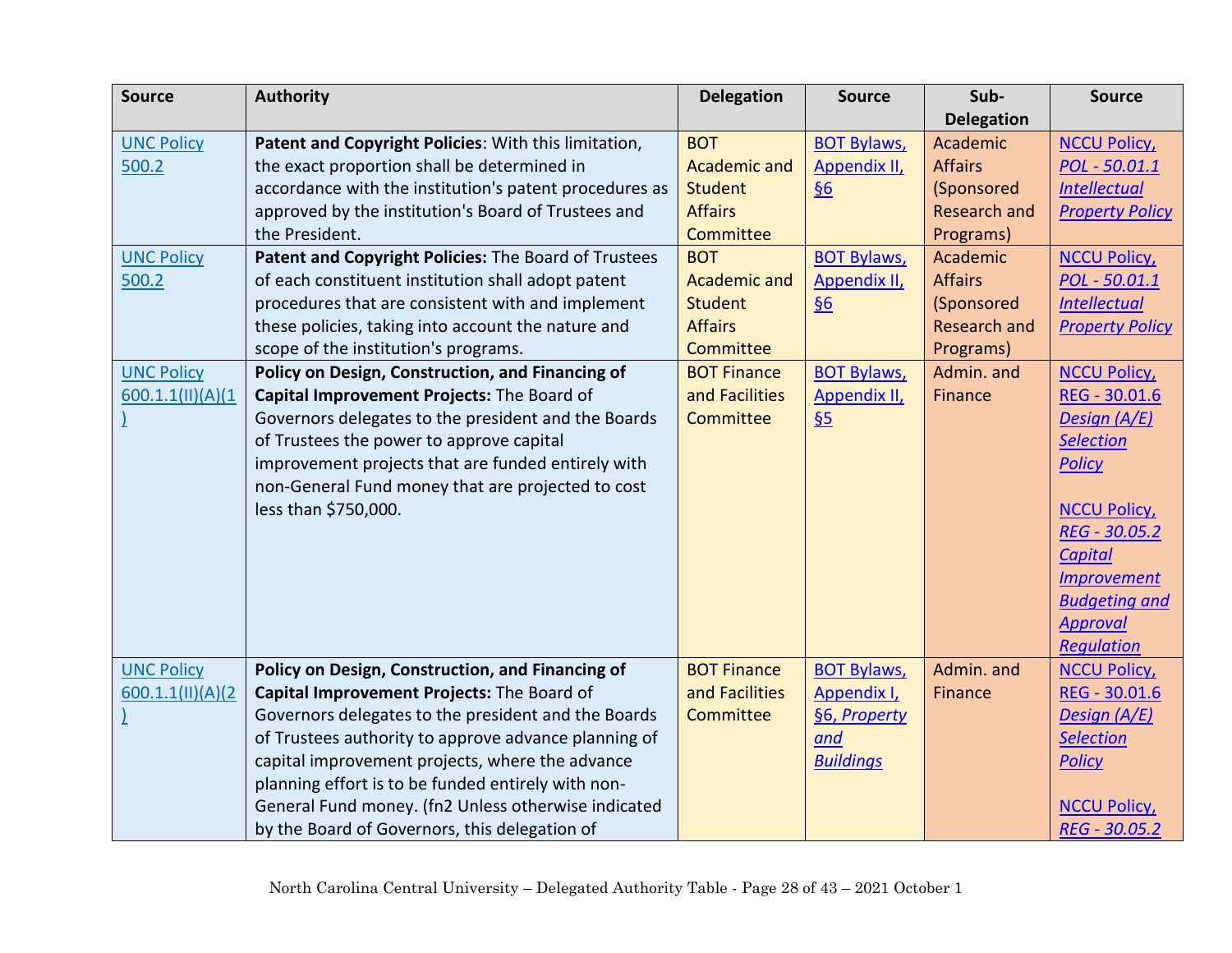| <b>Source</b>     | <b>Authority</b>                                           | <b>Delegation</b>     | <b>Source</b>       | Sub-              | <b>Source</b>        |
|-------------------|------------------------------------------------------------|-----------------------|---------------------|-------------------|----------------------|
|                   |                                                            |                       |                     | <b>Delegation</b> |                      |
|                   | authority to Boards of Trustees to approve advance         |                       |                     |                   | Capital              |
|                   | planning efforts shall not be further delegated.)          |                       |                     |                   | <b>Improvement</b>   |
|                   |                                                            |                       |                     |                   | <b>Budgeting and</b> |
|                   |                                                            |                       |                     |                   | <b>Approval</b>      |
|                   |                                                            |                       |                     |                   | Regulation           |
| <b>UNC Policy</b> | Policy on Design, Construction, and Financing of           | <b>BOT Finance</b>    | <b>BOT Bylaws,</b>  | Admin. and        | <b>NCCU Policy</b>   |
| 600.1.1(11)(B)(2) | Capital Improvement Projects: Upon request by the          | and Facilities        | Appendix I,         | Finance           | REG - 30.01.6        |
|                   | Board of Trustees of a constituent institution or          | Committee             | §6, Property        |                   | Design (A/E)         |
|                   | affiliated entity and with the recommendation of the       |                       | and                 |                   | <b>Selection</b>     |
|                   | president, the Board of Governors may delegate to          |                       | <b>Buildings</b>    |                   | <b>Policy</b>        |
|                   | the Board of Trustees of a constituent institution or      |                       |                     |                   |                      |
|                   | affiliated entity additional authority to approve capital  |                       |                     |                   | <b>NCCU Policy</b>   |
|                   | improvement projects funded entirely with non-             |                       |                     |                   | REG - 30.05.2        |
|                   | General Fund money that are projected to cost less         |                       |                     |                   | <b>Capital</b>       |
|                   | than \$1,000,000.                                          |                       |                     |                   | <b>Improvement</b>   |
|                   |                                                            |                       |                     |                   | <b>Budgeting and</b> |
|                   |                                                            |                       |                     |                   | <b>Approval</b>      |
|                   |                                                            |                       |                     |                   | Regulation           |
| <b>UNC Policy</b> | <b>Guideline on the Delegation of Authority to Execute</b> | <b>Various</b>        | <b>NCCU Policy</b>  |                   |                      |
| 600.1.1.1[G]      | Construction Contracts: As of December 18, 1972, the       | <b>Campus Vice</b>    | $REG -$             |                   |                      |
|                   | President has delegated to each chancellor the             | <b>Chancellors or</b> | 01.03.1,            |                   |                      |
|                   | authority and responsibility for execution of              | <b>Directors as</b>   | <b>Delegation</b>   |                   |                      |
|                   | construction contracts, in conjunction with the            | defined in            | of Authority        |                   |                      |
|                   | performance by the Board of Trustees of its                | policy;               | to Sign             |                   |                      |
|                   | enumerated responsibilities.                               |                       | <b>Contracts</b>    |                   |                      |
|                   |                                                            |                       | <b>Resolution</b>   |                   |                      |
|                   |                                                            | <b>Facilities</b>     | <b>NCCU Policy,</b> |                   |                      |
|                   |                                                            | Management;           | REG-                |                   |                      |
|                   |                                                            |                       | 30.01.7             |                   |                      |
|                   |                                                            |                       | <b>Informal</b>     |                   |                      |
|                   |                                                            |                       |                     |                   |                      |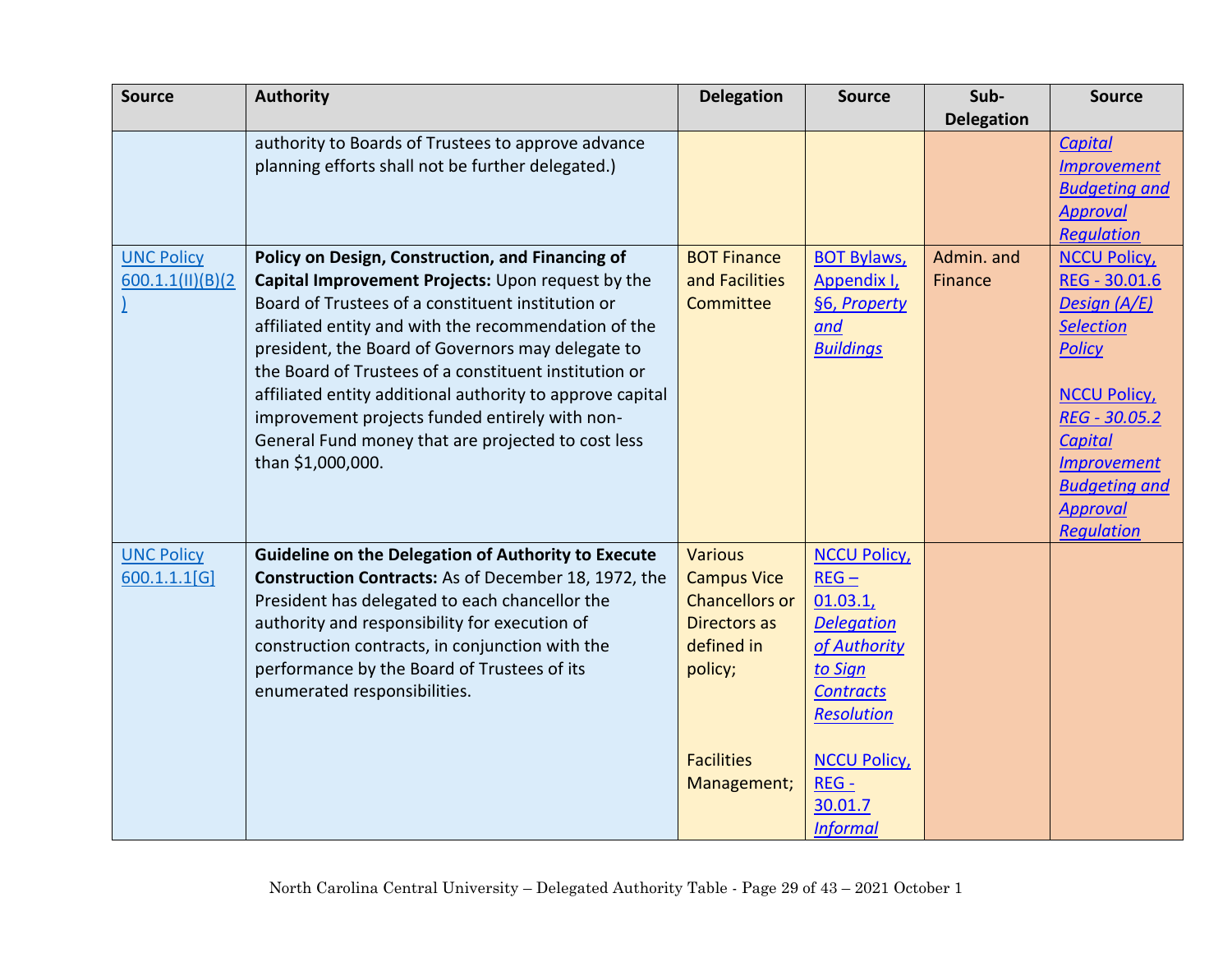| <b>Source</b>      | <b>Authority</b>                                                                                             | <b>Delegation</b>  | <b>Source</b>       | Sub-                   | <b>Source</b>                       |
|--------------------|--------------------------------------------------------------------------------------------------------------|--------------------|---------------------|------------------------|-------------------------------------|
|                    |                                                                                                              |                    |                     | <b>Delegation</b>      |                                     |
|                    |                                                                                                              |                    | <b>Contracts</b>    |                        |                                     |
|                    |                                                                                                              |                    | <b>Requlation</b>   |                        |                                     |
|                    |                                                                                                              |                    |                     |                        |                                     |
|                    |                                                                                                              | <b>Purchasing</b>  | <b>NCCU Policy</b>  |                        |                                     |
|                    |                                                                                                              |                    | $REG -$             |                        |                                     |
|                    |                                                                                                              |                    | 30.06.8,            |                        |                                     |
|                    |                                                                                                              |                    | <b>Contracts</b>    |                        |                                     |
|                    |                                                                                                              |                    | <b>Requlation</b>   |                        |                                     |
| <b>UNC Policy</b>  | <b>Policy on Authority for Real Property Transactions:</b>                                                   | <b>BOT Finance</b> | <b>BOT Bylaws,</b>  | Chancellor, if         | <b>BOT Bylaws,</b>                  |
| 600.1.3(11)(B)     | The Board of Governors delegates to the Boards of                                                            | and Facilities     | Appendix I,         | leasehold less         | Appendix I,                         |
| and $(C)$          | Trustees of the constituent institutions the power to                                                        | Committee          | §6, Property        | than \$50,000;         | <b>Property and</b>                 |
|                    | authorize acquisition or disposition by the institutions                                                     |                    | and                 |                        | <b>Buildings</b>                    |
|                    | of the following interests in real property without                                                          |                    | <b>Buildings;</b>   |                        | §6.3.1                              |
|                    | obtaining approval of the Board of Governors:                                                                |                    | <b>Appendix II,</b> |                        |                                     |
|                    | Any interest in real property, other than a<br>$\bullet$                                                     |                    | §5, Facilities      |                        |                                     |
|                    | leasehold, with a value less than \$500,000;                                                                 |                    | and Finance         | Chancellor,            | <b>NCCU Policy</b>                  |
|                    | and                                                                                                          |                    | Committee           | Legal Affairs,         | POL - 30.01.1                       |
|                    | A leasehold interest in real property with                                                                   |                    |                     | & Facilities           | <b>Real Property</b>                |
|                    | annual value less than \$500,000 and a term of                                                               |                    |                     | Management;            | <b>Transactions</b>                 |
|                    | not more than 10 years                                                                                       |                    |                     |                        | <b>Policy</b>                       |
|                    | The Boards of Trustees of the constituent institutions                                                       |                    |                     |                        |                                     |
|                    | are authorized to delegate to the chancellors of their<br>respective institutions the power to authorize for |                    |                     | Chancellor,<br>then to | <b>NCCU Policy</b><br>REG - 30.05.1 |
|                    | their institutions acquisition or disposition of an                                                          |                    |                     | <b>Facilities</b>      | <b>Acquisition</b>                  |
|                    | interest in real property valued at less than \$50,000                                                       |                    |                     | Management             | and                                 |
|                    |                                                                                                              |                    |                     |                        | <b>Disposition of</b>               |
|                    |                                                                                                              |                    |                     |                        | <b>Real Property</b>                |
|                    |                                                                                                              |                    |                     |                        | <b>Requlation</b>                   |
| <b>UNC Policy</b>  | <b>Policy on Authority for Real Property Transactions:</b>                                                   | <b>BOT Finance</b> | <b>BOT Bylaws,</b>  | Chancellor, if         | <b>BOT Bylaws,</b>                  |
| $600.1.3$ (III)(B) | Upon request by the Board of Trustees of a                                                                   | and Facilities     | Appendix I,         | leasehold less         | Appendix I,                         |
|                    | constituent institution and with the recommendation                                                          | Committee          | §6, Property        | than \$50,000;         | §6.3.1                              |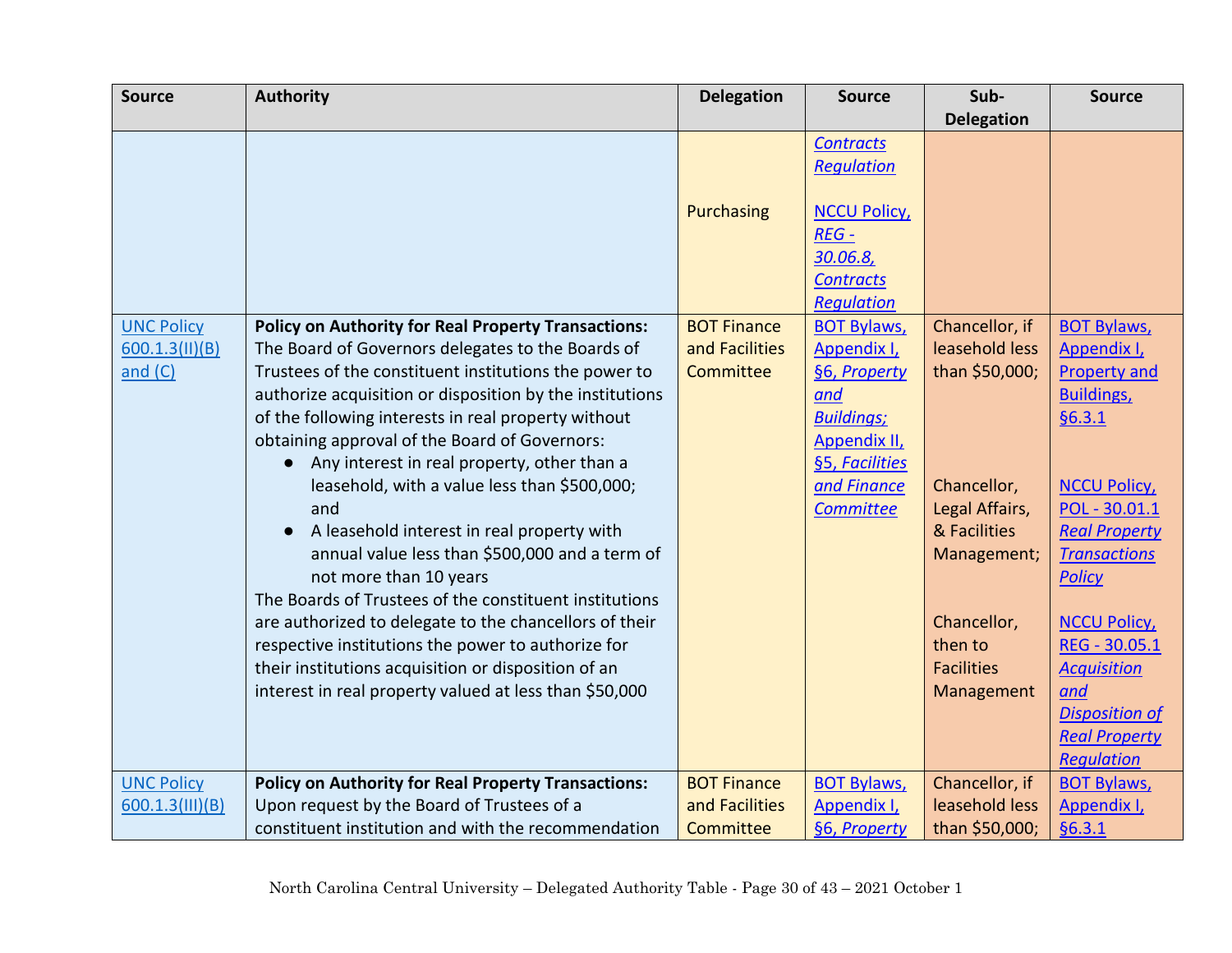| <b>Source</b>                                | <b>Authority</b>                                                                                                                                                                                                                                                                                                                                                                                                                                          | <b>Delegation</b> | <b>Source</b>                                                                                        | Sub-                                                         | <b>Source</b>                                                                                                                          |
|----------------------------------------------|-----------------------------------------------------------------------------------------------------------------------------------------------------------------------------------------------------------------------------------------------------------------------------------------------------------------------------------------------------------------------------------------------------------------------------------------------------------|-------------------|------------------------------------------------------------------------------------------------------|--------------------------------------------------------------|----------------------------------------------------------------------------------------------------------------------------------------|
|                                              |                                                                                                                                                                                                                                                                                                                                                                                                                                                           |                   |                                                                                                      | <b>Delegation</b>                                            |                                                                                                                                        |
|                                              | of the president, the Board of Governors may<br>delegate to the Board of Trustees of a constituent<br>institution additional authority to acquire and dispose<br>of an interest in real property other than a lease if<br>valued at less than \$1,000,000, and/or, consistent<br>with G.S. 116-31.12, to acquire and dispose of real<br>property by lease if the lease is valued annually at less<br>than \$750,000 and has a term of not more than 10    |                   | and<br><b>Buildings;</b><br><b>Appendix II,</b><br>§5, Facilities<br>and Finance<br><b>Committee</b> | Chancellor,<br>Legal Affairs,<br>& Facilities<br>Management; | <b>NCCU Policy</b><br>POL - 30.01.1<br><b>Real Property</b><br><b>Transactions</b><br><b>Policy</b>                                    |
|                                              | years.                                                                                                                                                                                                                                                                                                                                                                                                                                                    |                   |                                                                                                      | Chancellor,<br>then to<br><b>Facilities</b><br>Management    | <b>NCCU Policy</b><br>REG - 30.05.1<br><b>Acquisition</b><br>and<br><b>Disposition of</b><br><b>Real Property</b><br><b>Regulation</b> |
| <b>UNC</b><br>Regulation<br>600.1.3[R] (III) | <b>Required Authorizations for Real Property</b><br>Transactions:<br>An instrument involving acquisition or disposition of<br>real property by lease using additional delegated<br>authority authorized by a constituent institution's<br>Board of Trustees shall be executed by the chancellor<br>or designee.                                                                                                                                           | N/A               | N/A                                                                                                  |                                                              |                                                                                                                                        |
| <b>UNC</b><br>Regulation<br>600.1.3[R](IV)   | <b>Requirements for Lease Transactions Using</b><br>Additional Delegated Authority: The requirements in<br>this section IV apply to acquisitions and dispositions of<br>real property by lease by constituent institutions that<br>have been granted additional delegated authority for<br>lease transactions by the Board of Governors.<br>Acquisition by Lease Process. If the lease cost and<br>term are not within the delegation set by the Board of | N/A               | N/A                                                                                                  |                                                              |                                                                                                                                        |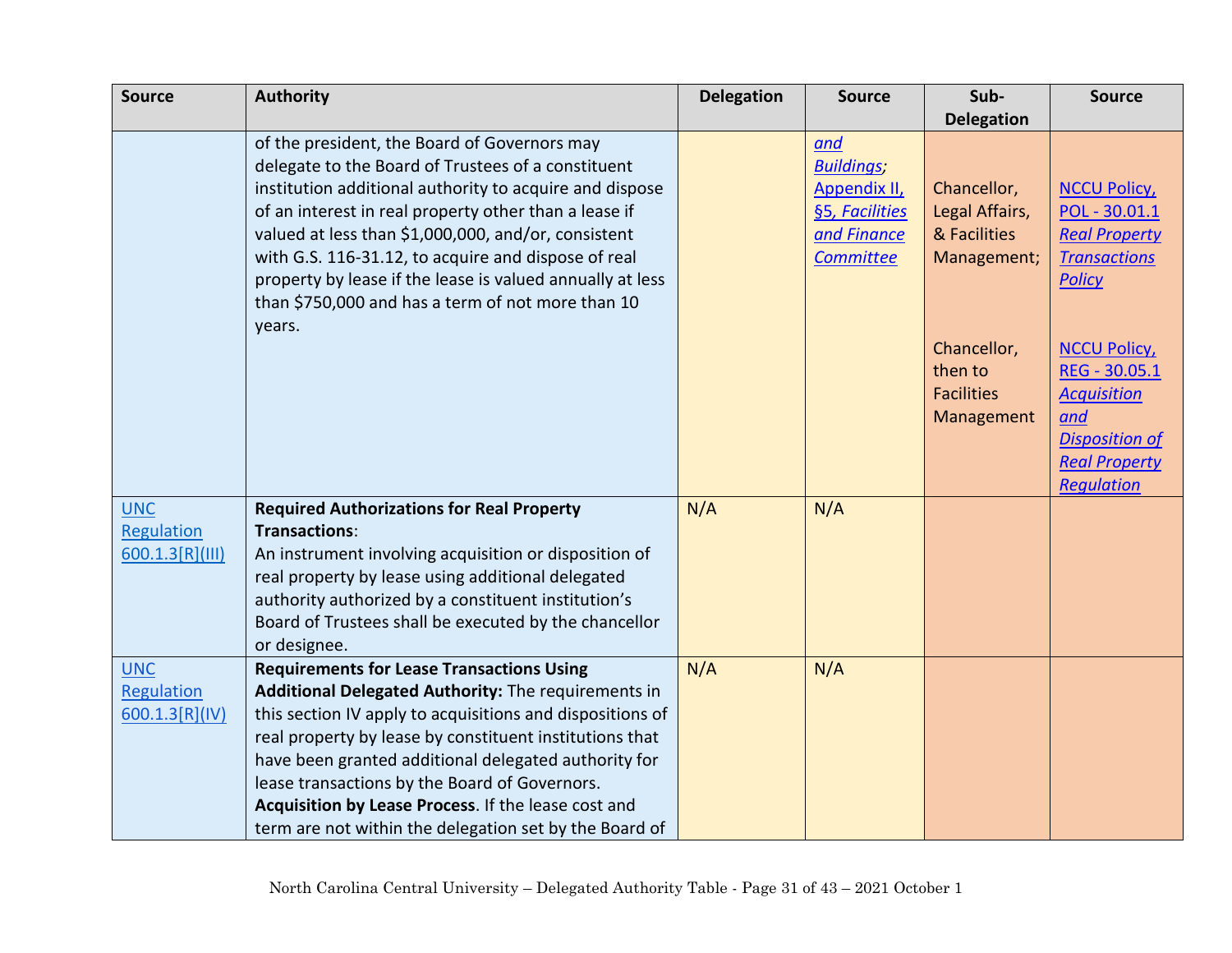| <b>Source</b>                                    | <b>Authority</b>                                                                                                                                                                                                                                                                                                                                                  | <b>Delegation</b>                                     | <b>Source</b>                             | Sub-                  | <b>Source</b>                                                                                                                                                                                            |
|--------------------------------------------------|-------------------------------------------------------------------------------------------------------------------------------------------------------------------------------------------------------------------------------------------------------------------------------------------------------------------------------------------------------------------|-------------------------------------------------------|-------------------------------------------|-----------------------|----------------------------------------------------------------------------------------------------------------------------------------------------------------------------------------------------------|
|                                                  |                                                                                                                                                                                                                                                                                                                                                                   |                                                       |                                           | <b>Delegation</b>     |                                                                                                                                                                                                          |
|                                                  | Trustees of the constituent institution, the campus<br>property office shall seek approval of the proposed<br>lease by the Board of Trustees via a request by the<br>vice chancellor for business affairs.<br>Disposition by Lease Process. The proposed<br>disposition of real property by lease must be<br>endorsed by the chancellor or designee and the Board |                                                       |                                           |                       |                                                                                                                                                                                                          |
|                                                  | of Trustees of the constituent institution.                                                                                                                                                                                                                                                                                                                       |                                                       |                                           |                       |                                                                                                                                                                                                          |
| <b>UNC Policy</b><br>600.2.1 and<br>600.2.1.2[G] | <b>Endowment Funds: The Board of Trustees of each</b><br>constituent institution shall establish and maintain an<br>endowment fund for the constituent institution.                                                                                                                                                                                               | <b>BOT</b> of the<br><b>NCCU</b><br>Endowment<br>Fund | <b>BOT Bylaws,</b><br><b>Article XIII</b> | Admin. and<br>Finance | <b>NCCU Policy</b><br>POL - 30.04.1<br><b>Endowment</b><br><b>Fund</b><br><b>Investment</b><br>Policy;<br><b>NCCU Policy</b><br>POL - 30.02.1<br><b>Budget</b><br><b>Administration</b><br><b>Policy</b> |
| <b>UNC Policy</b><br>600.2.1                     | <b>Endowment Funds: Pursuant to these regulations</b><br>each Board of Trustees shall appoint an investment<br>board to be known as "The Board of Trustees of the<br><b>Endowment Fund of North Carolina Central</b><br>University".                                                                                                                              | <b>BOT</b> of the<br><b>NCCU</b><br>Endowment<br>Fund | <b>BOT Bylaws,</b><br><b>Article XIII</b> | Admin. and<br>Finance | <b>NCCU Policy</b><br>POL - 30.04.1<br><b>Endowment</b><br><b>Fund</b><br><b>Investment</b><br>Policy;<br><b>NCCU Policy</b><br>POL - 30.02.1<br><b>Budget</b><br><b>Administration</b><br><b>Policy</b> |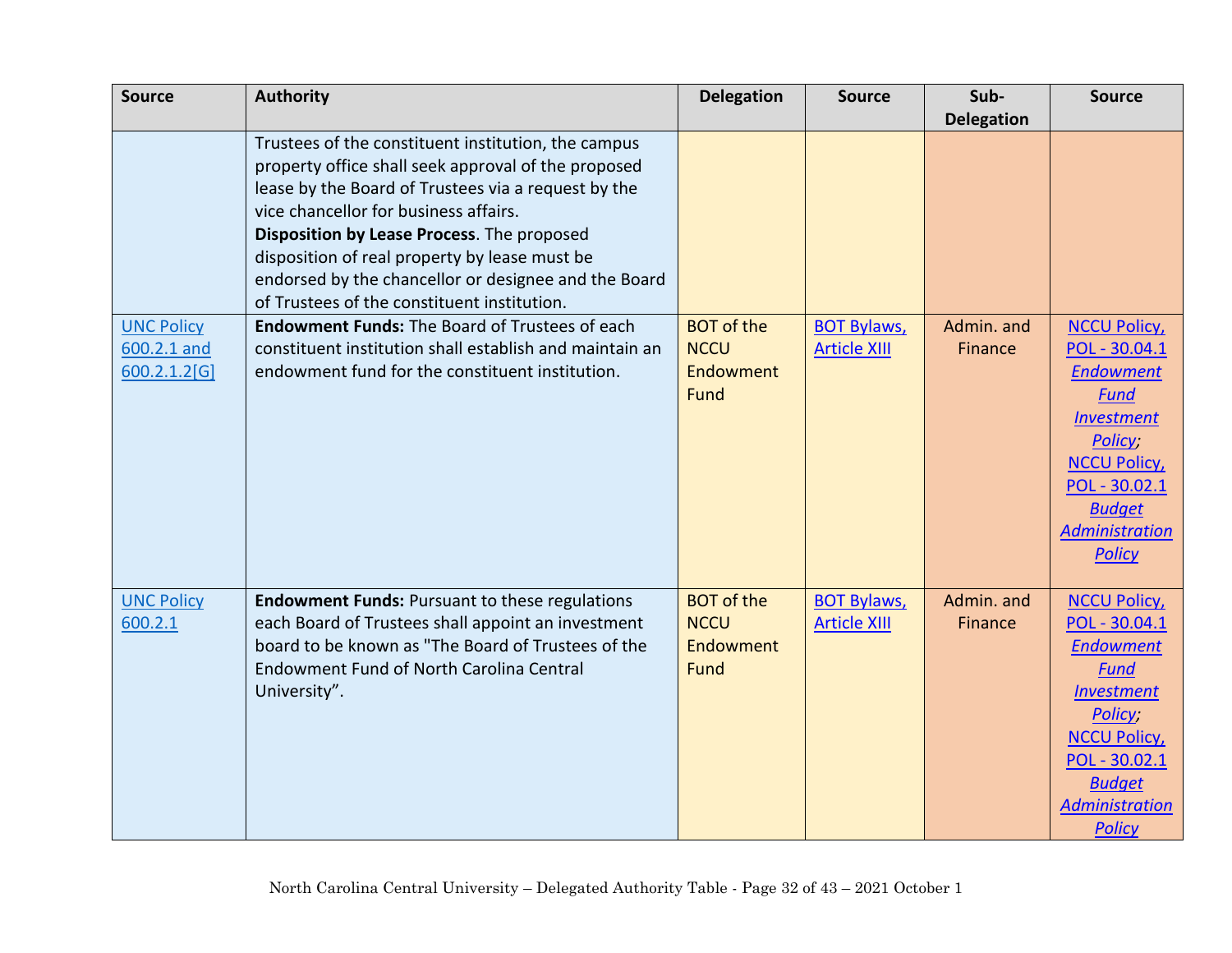| <b>Source</b>     | <b>Authority</b>                                         | <b>Delegation</b>    | <b>Source</b>       | Sub-              | <b>Source</b>                          |
|-------------------|----------------------------------------------------------|----------------------|---------------------|-------------------|----------------------------------------|
|                   |                                                          |                      |                     | <b>Delegation</b> |                                        |
|                   |                                                          |                      |                     |                   |                                        |
| <b>UNC Policy</b> | <b>Endowment Funds: The trustees of the endowment</b>    | <b>BOT</b> of the    | <b>BOT Bylaws,</b>  | Admin. and        | <b>NCCU Policy</b>                     |
| 600.2.1           | fund shall have the power to buy, sell, lend, exchange,  | <b>NCCU</b>          | <b>Article VIII</b> | Finance           | POL - 30.04.1                          |
|                   | lease, transfer, or otherwise dispose of or to acquire   | Endowment            |                     |                   | <b>Endowment</b>                       |
|                   | any property provided further that, any gratuitous       | Fund                 |                     |                   | Fund                                   |
|                   | transfer of property or funds from the endowment         |                      |                     |                   | <b>Investment</b>                      |
|                   | fund shall be only upon direction of the Board of        |                      |                     |                   | Policy;                                |
|                   | Trustees of the institution upon recommendation of       |                      |                     |                   | <b>NCCU Policy</b>                     |
|                   | the chancellor.                                          |                      |                     |                   | POL - 30.02.1                          |
|                   |                                                          |                      |                     |                   | <b>Budget</b>                          |
|                   |                                                          |                      |                     |                   | <b>Administration</b><br><b>Policy</b> |
|                   |                                                          |                      |                     |                   |                                        |
| <b>UNC Policy</b> | <b>Endowment Funds: The board of trustees of the</b>     | <b>BOT</b> of the    | <b>BOT Bylaws,</b>  | Admin. and        | <b>NCCU Policy</b>                     |
| 600.2.1           | endowment fund may transfer interest or principal of     | <b>NCCU</b>          | <b>Article VIII</b> | Finance           | POL - 30.04.1                          |
|                   | the endowment fund to the useful possession of the       | Endowment            |                     |                   | <b>Endowment</b>                       |
|                   | constituent institution provided further that, such      | <b>Fund</b>          |                     |                   | <b>Fund</b>                            |
|                   | transfer be executed only by direction of the Board of   |                      |                     |                   | <b>Investment</b>                      |
|                   | Trustees of the institution and for the purpose          |                      |                     |                   | Policy;                                |
|                   | identified by the Board of Trustees of the institution,  |                      |                     |                   | <b>NCCU Policy</b>                     |
|                   | upon recommendation of the chancellor.                   |                      |                     |                   | POL - 30.02.1                          |
|                   |                                                          |                      |                     |                   | <b>Budget</b>                          |
|                   |                                                          |                      |                     |                   | <b>Administration</b>                  |
|                   |                                                          |                      |                     |                   | <b>Policy</b>                          |
| <b>UNC Policy</b> | Distinguished Professors Endowment Trust Fund: An        | <b>BOT Executive</b> | <b>BOT Bylaws,</b>  | Chancellor,       | <b>NCCU Policy</b>                     |
| 600.2.3           | institutional Board of Trustees, to be eligible for an   | and Personnel        | <b>Appendix II,</b> | Institutional     | $POL - 20.00.1,$                       |
|                   | allocation from the President under the schedule set     | Committee            | \$1; \$3            | Advancement       | <b>Fundraising</b>                     |
|                   | forth herein, shall establish a Distinguished Professors | and BOT              |                     |                   | Coordination                           |
|                   | Endowment Fund (hereafter "Endowment Fund") to           | Advancement          |                     |                   | <b>Policy</b>                          |
|                   | be administered in accordance with N.C.G.S. §116-36      | and External         |                     |                   |                                        |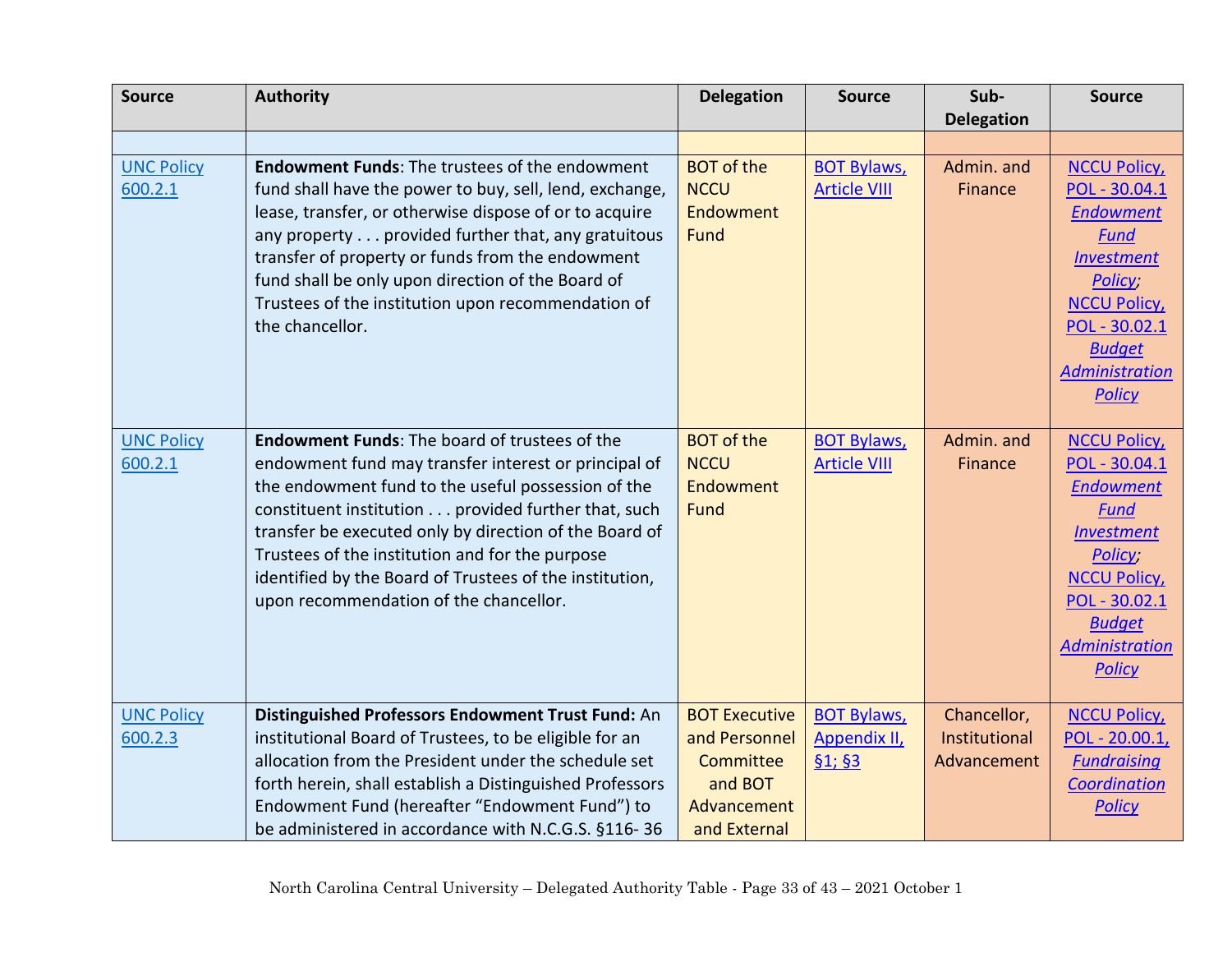| <b>Source</b>     | <b>Authority</b>                                       | <b>Delegation</b> | <b>Source</b> | Sub-              | <b>Source</b>      |
|-------------------|--------------------------------------------------------|-------------------|---------------|-------------------|--------------------|
|                   |                                                        |                   |               | <b>Delegation</b> |                    |
|                   | and private contributions received for this purpose    | <b>Affairs</b>    |               |                   | <b>NCCU Policy</b> |
|                   | shall be deposited to that Endowment Fund, together    | Committee         |               | Admin. and        | POL - 30.04.1      |
|                   | with the challenge grant from the Trust Fund. Federal  |                   |               | Finance           | <b>Endowment</b>   |
|                   | grant funds do not meet the definition of "private     |                   |               |                   | <b>Fund</b>        |
|                   | gift" or "private contribution."                       |                   |               |                   | <b>Investment</b>  |
|                   |                                                        |                   |               |                   | <b>Policy</b>      |
| <b>UNC Policy</b> | Distinguished Professors Endowment Trust Fund: The     | N/A               | N/A           |                   |                    |
| 600.2.3           | Board of Trustees may name the endowed chair or        |                   |               |                   |                    |
|                   | chairs in honor of a donor, benefactor, or other       |                   |               |                   |                    |
|                   | person or organization and shall consult with the      |                   |               |                   |                    |
|                   | chancellor regarding an endowed chair position         |                   |               |                   |                    |
|                   | vacancy.                                               |                   |               |                   |                    |
| <b>UNC Policy</b> | Distinguished Professors Endowment Trust Fund: The     | N/A               | N/A           |                   |                    |
| 600.2.3           | Board of Governors delegates the authority to          |                   |               |                   |                    |
|                   | designate a Distinguished Professorship, including     |                   |               |                   |                    |
|                   | Distinguished Scholar, and Distinguished Fellow, as    |                   |               |                   |                    |
|                   | time limited to the Boards of Trustees of those        |                   |               |                   |                    |
|                   | constituent institutions designated as Special         |                   |               |                   |                    |
|                   | Responsibility Constituent Institutions with           |                   |               |                   |                    |
|                   | Management Flexibility to Appoint and Fix              |                   |               |                   |                    |
|                   | Compensation.                                          |                   |               |                   |                    |
| <b>UNC Policy</b> | Audit Reports: The Board of Trustees shall receive     | N/A               | N/A           |                   |                    |
| 600.2.5;          | annual independent financial audit reports from each   |                   |               |                   |                    |
| $600.2.5.1[G]$ ;  | of the private foundations, associations, or clubs     |                   |               |                   |                    |
| 600.5.2.5[R]      | whose primary purpose is to provide financial support  |                   |               |                   |                    |
|                   | to the institution.                                    |                   |               |                   |                    |
| <b>UNC Policy</b> | <b>Regulation on Required Elements of University-</b>  | N/A               | N/A           |                   |                    |
| 600.2.5.2[R]      | Associated Entity Relationship: An Associated Entity   |                   |               |                   |                    |
|                   | (including any subsidiary or affiliate of an existing  |                   |               |                   |                    |
|                   | Associated Entity), seeking to be associated with a    |                   |               |                   |                    |
|                   | constituent institution must be approved in writing by |                   |               |                   |                    |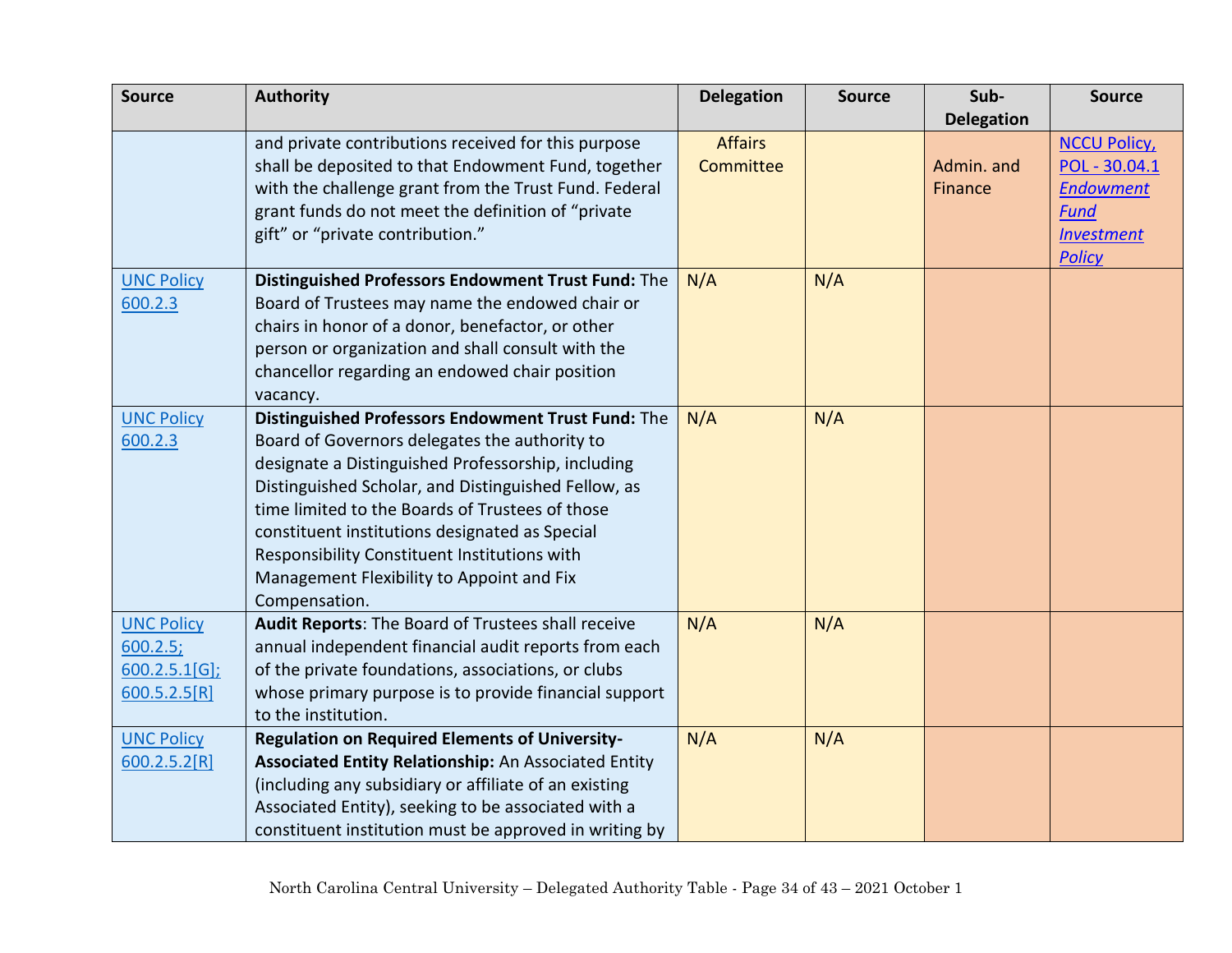| <b>Source</b>     | <b>Authority</b>                                         | <b>Delegation</b> | <b>Source</b> | Sub-              | <b>Source</b> |
|-------------------|----------------------------------------------------------|-------------------|---------------|-------------------|---------------|
|                   |                                                          |                   |               | <b>Delegation</b> |               |
|                   | the chancellor and the Board of Trustees of the          |                   |               |                   |               |
|                   | constituent institution.                                 |                   |               |                   |               |
| <b>UNC Policy</b> | <b>Regulation on Required Elements of University-</b>    | N/A               | N/A           |                   |               |
| 600.2.5.2[R]      | Associated Entity Relationship: The head of the          |                   |               |                   |               |
|                   | Approving Institution may neither remove the             |                   |               |                   |               |
|                   | approved status of an Associated Entity of that          |                   |               |                   |               |
|                   | Approving Institution, nor decline to extend such        |                   |               |                   |               |
|                   | approved status beyond the expiration of the             |                   |               |                   |               |
|                   | Associated Entity's then-current term, without           |                   |               |                   |               |
|                   | advance written approval of the Board of Governors       |                   |               |                   |               |
|                   | and the president, or Board of Trustees of the           |                   |               |                   |               |
|                   | Approving Institution and the president, depending on    |                   |               |                   |               |
|                   | whether the Approving Institution is the UNC System      |                   |               |                   |               |
|                   | Office or a constituent institution.                     |                   |               |                   |               |
| <b>UNC Policy</b> | <b>Granting of Management Flexibility to Appoint and</b> | N/A               | N/A           |                   |               |
| 600.3.4           | Fix Compensation: The president delegates to the         |                   |               |                   |               |
|                   | Board of Trustees for each constituent institution the   |                   |               |                   |               |
|                   | authority to execute the following personnel actions     |                   |               |                   |               |
|                   | for faculty and EHRA non-faculty instructional,          |                   |               |                   |               |
|                   | research, and public service (IRPS) employees:           |                   |               |                   |               |
|                   | 1. Permanent and temporary appointments and              |                   |               |                   |               |
|                   | salaries.                                                |                   |               |                   |               |
|                   | 2. Promotion, including faculty rank changes but         |                   |               |                   |               |
|                   | excluding tenure.                                        |                   |               |                   |               |
|                   | 3. Permanent and temporary salary increases or           |                   |               |                   |               |
|                   | stipends.                                                |                   |               |                   |               |
| <b>UNC Policy</b> | <b>Granting of Management Flexibility to Appoint and</b> | N/A               |               |                   |               |
| 600.3.4           | Fix Compensation: The president further authorizes       |                   |               |                   |               |
|                   | the Boards of Trustees for the constituent institutions  |                   |               |                   |               |
|                   | to delegate any of these actions to their chancellors,   |                   |               |                   |               |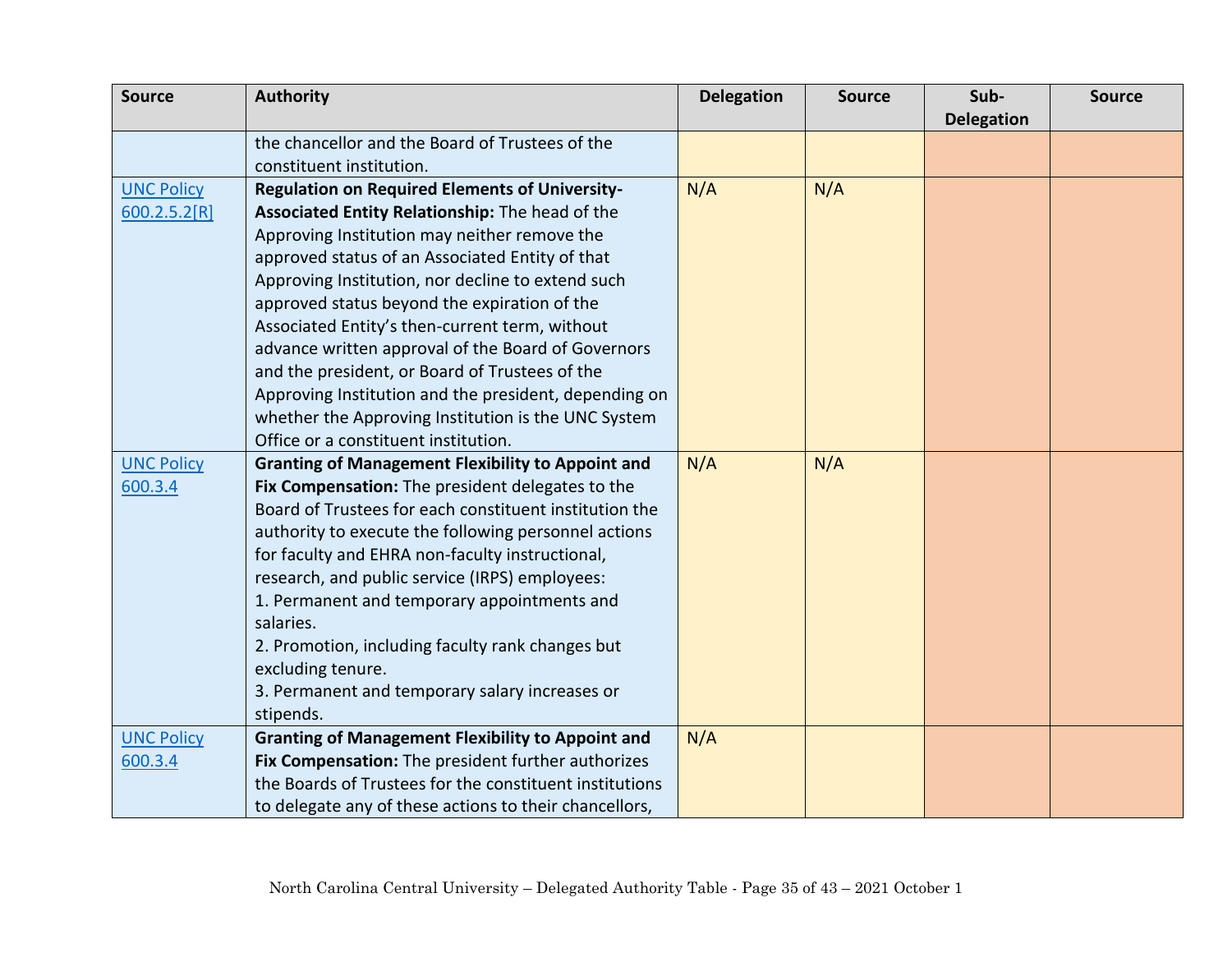| <b>Source</b>     | <b>Authority</b>                                         | <b>Delegation</b> | <b>Source</b> | Sub-              | <b>Source</b> |
|-------------------|----------------------------------------------------------|-------------------|---------------|-------------------|---------------|
|                   |                                                          |                   |               | <b>Delegation</b> |               |
|                   | or to specific designees of the chancellor by title, as  |                   |               |                   |               |
|                   | they deem appropriate.                                   |                   |               |                   |               |
| <b>UNC Policy</b> | <b>Granting of Management Flexibility to Appoint and</b> | N/A               |               |                   |               |
| 600.3.4           | Fix Compensation: The Board of Trustees is delegated     |                   |               |                   |               |
|                   | the authority to execute the following personnel         |                   |               |                   |               |
|                   | actions, which it shall not delegate further unless the  |                   |               |                   |               |
|                   | president or the Board of Governors shall allow:         |                   |               |                   |               |
|                   | 1. Upon recommendation of the chancellor, appoint        |                   |               |                   |               |
|                   | and fix the salary and non-salary compensation for all   |                   |               |                   |               |
|                   | vice chancellors and other Tier 1 senior academic and    |                   |               |                   |               |
|                   | administrative officers with the exclusion of the        |                   |               |                   |               |
|                   | chancellor.                                              |                   |               |                   |               |
|                   | 2. Approve appointments and salary changes for           |                   |               |                   |               |
|                   | SAAO Tier 1 appointments, with the exclusion of the      |                   |               |                   |               |
|                   | chancellor.                                              |                   |               |                   |               |
|                   | 3. Upon recommendation of the chancellor, establish      |                   |               |                   |               |
|                   | salary ranges for SAAO Tier 2 positions, consistent      |                   |               |                   |               |
|                   | with both the salary ranges and the policies             |                   |               |                   |               |
|                   | established by the Board of Governors and the            |                   |               |                   |               |
|                   | regulations and guidelines established by the            |                   |               |                   |               |
|                   | president. The institution may otherwise elect to        |                   |               |                   |               |
|                   | adopt salary ranges established by the UNC General       |                   |               |                   |               |
|                   | Administration for these positions.                      |                   |               |                   |               |
|                   | 4. Upon recommendation of the chancellor, and            |                   |               |                   |               |
|                   | consistent with the approved tenure policies and         |                   |               |                   |               |
|                   | regulations of each institution, confer permanent        |                   |               |                   |               |
|                   | tenure.                                                  |                   |               |                   |               |
| <b>UNC Policy</b> | <b>Granting of Management Flexibility to Appoint and</b> |                   |               |                   |               |
| 600.3.4           | Fix Compensation: The Board of Trustees is also          |                   |               |                   |               |
|                   | delegated the authority for the following personnel      |                   |               |                   |               |
|                   | actions, which it may further delegate to the            |                   |               |                   |               |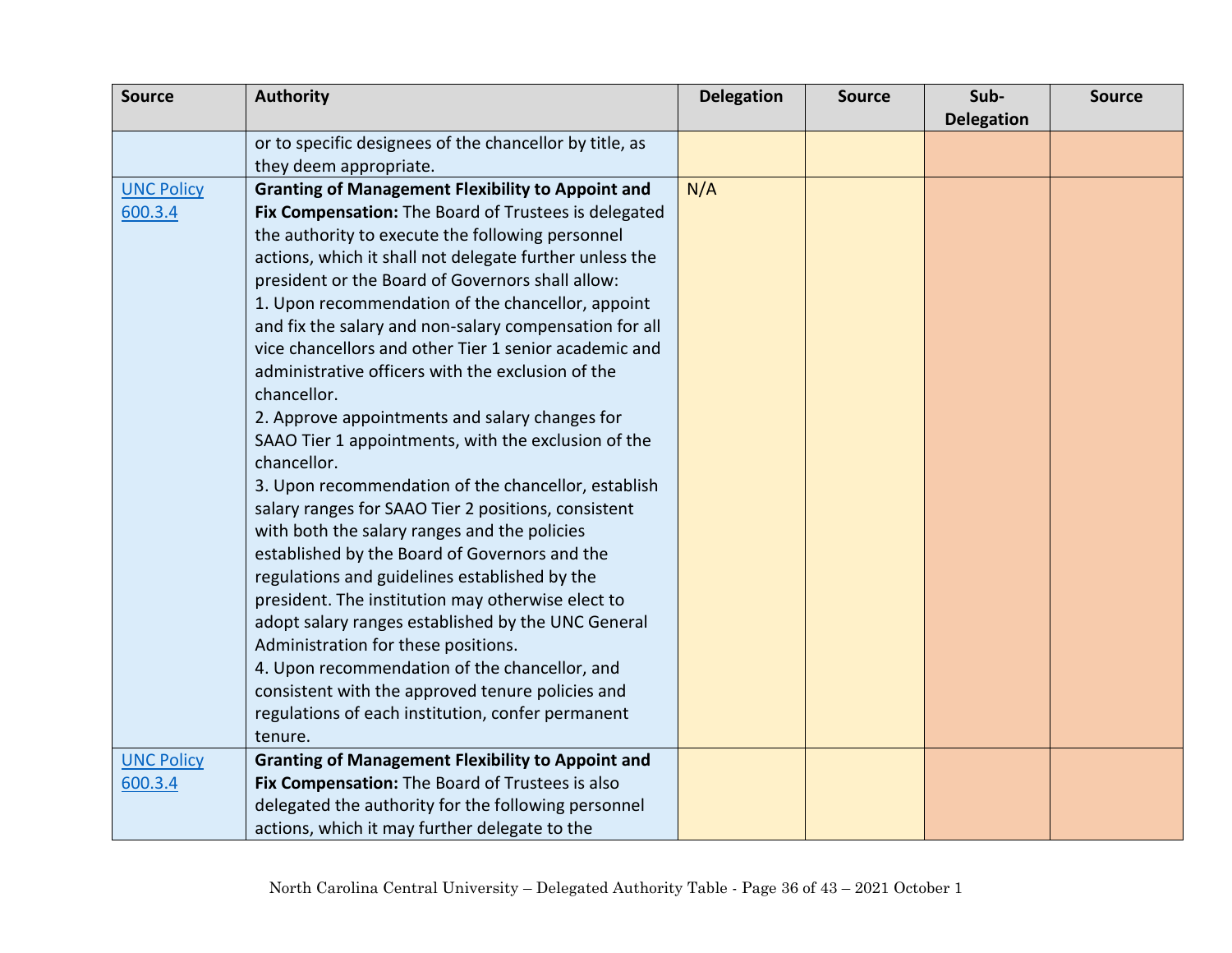| <b>Source</b>     | <b>Authority</b>                                           | <b>Delegation</b> | <b>Source</b>      | Sub-              | <b>Source</b> |
|-------------------|------------------------------------------------------------|-------------------|--------------------|-------------------|---------------|
|                   |                                                            |                   |                    | <b>Delegation</b> |               |
|                   | chancellor and may authorize the chancellor to             | N/A               |                    |                   |               |
|                   | further delegate on a limited basis:                       |                   |                    |                   |               |
|                   | 1. Establish faculty salary ranges within different        |                   |                    |                   |               |
|                   | academic disciplines, based on relevant data.              |                   |                    |                   |               |
|                   | 2. Appoint and fix the compensation for faculty            |                   |                    |                   |               |
|                   | awarded the designation of Distinguished Professors.       |                   |                    |                   |               |
|                   | 3. Establish IRPS positions and salary ranges.             |                   |                    |                   |               |
| <b>UNC Policy</b> | <b>Consulting Contracts Report: The Board of Trustees</b>  | N/A               |                    |                   |               |
| 600.5.4           | shall receive annual reports regarding contracts for       |                   |                    |                   |               |
|                   | consulting services.                                       |                   |                    |                   |               |
| <b>UNC Policy</b> | <b>Regulation on Minimum Eligibility Requirements for</b>  | Chancellor        | <b>BOT Bylaws,</b> | Academic          | Resolution    |
| 700.1.1.1[R]      | <b>Undergraduate Admission for the University of North</b> |                   | <b>Article IX</b>  | <b>Affairs</b>    |               |
|                   | Carolina System: Each campus shall establish policies      |                   | §9.1               | (Enrollment       |               |
|                   | describing the admission of students requiring special     |                   |                    | Management)       |               |
|                   | consideration with regard to Minimum Course                |                   |                    |                   |               |
|                   | Requirements (MCR) or students for whom                    |                   |                    |                   |               |
|                   | chancellor's exceptions are made to Minimum                |                   |                    |                   |               |
|                   | Admission Requirements (MAR) Policies must                 |                   |                    |                   |               |
|                   | include faculty participation in the decision-making       |                   |                    |                   |               |
|                   | process and must be approved by the campus Board           |                   |                    |                   |               |
|                   | of Trustees.                                               |                   |                    |                   |               |
| <b>UNC Policy</b> | <b>Regulation on Minimum Eligibility Requirements for</b>  | N/A               | N/A                |                   |               |
| 700.1.1.1[R]      | <b>Undergraduate Admission for the University of North</b> |                   |                    |                   |               |
|                   | Carolina System: Any campus may set admissions             |                   |                    |                   |               |
|                   | requirements that exceed minimums established by           |                   |                    |                   |               |
|                   | the Board of Governors upon the approval of their          |                   |                    |                   |               |
|                   | campus Board of Trustees.                                  |                   |                    |                   |               |
| <b>UNC Policy</b> | Special Consideration Admissions Report: A report of       | N/A               | N/A                |                   |               |
| 700.1.1.1[R]      | the admission of students requiring special                |                   |                    |                   |               |
|                   | consideration to the Minimum Course Requirements           |                   |                    |                   |               |
|                   | (MCR) and chancellor's exceptions to the Minimum           |                   |                    |                   |               |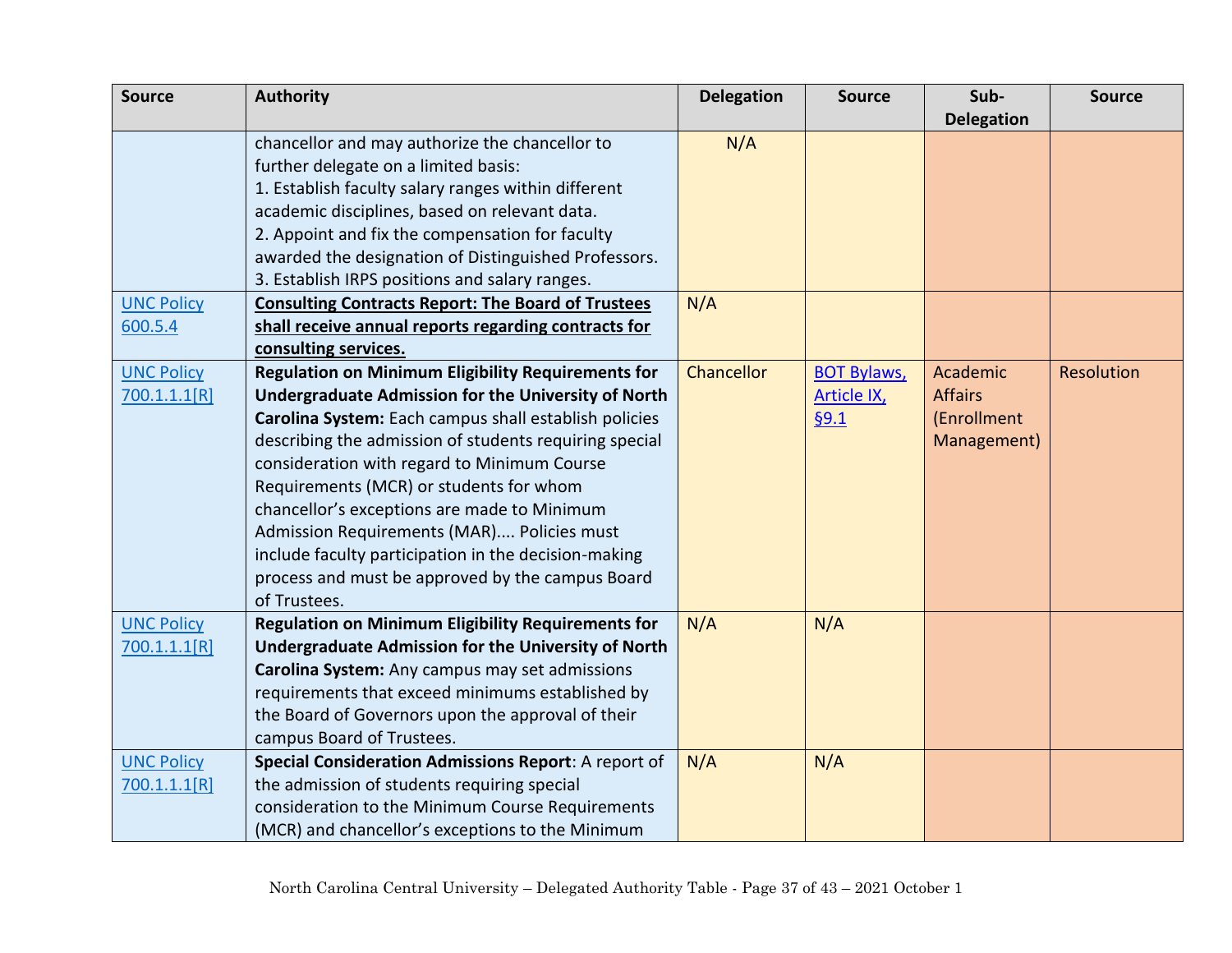| <b>Source</b>     | <b>Authority</b>                                        | <b>Delegation</b> | <b>Source</b>      | Sub-              | <b>Source</b>       |
|-------------------|---------------------------------------------------------|-------------------|--------------------|-------------------|---------------------|
|                   |                                                         |                   |                    | <b>Delegation</b> |                     |
|                   | Admission Requirements (MAR) must be made               |                   |                    |                   |                     |
|                   | annually to the Board of Trustees at each respective    |                   |                    |                   |                     |
|                   | campus.                                                 |                   |                    |                   |                     |
| <b>UNC Policy</b> | Regulation on Transfer Student Admission: Each          | <b>Chancellor</b> | <b>BOT Bylaws,</b> | Academic          | <b>NCCU Policy</b>  |
| 700.1.1.2[R]      | campus shall establish policies describing the          |                   | <b>Article IX</b>  | <b>Affairs</b>    | REG - 10.01.7       |
|                   | admission of transfer students for whom exceptions      |                   | §9.1               | (Enrollment       | <b>Transfer of</b>  |
|                   | are made to MCR and/or MAR. Criteria pertaining to      |                   |                    | Management)       | <b>Undergraduat</b> |
|                   | admissions exceptions shall be developed with faculty   |                   |                    |                   | e Credit            |
|                   | participation and approved by the campus Board of       |                   |                    |                   | Regulation          |
|                   | Trustees.                                               |                   |                    |                   |                     |
| <b>UNC Policy</b> | Policy on Awarding Undergraduate Credit on the          | N/A               | N/A                |                   |                     |
| 700.10.1          | <b>Basis of Advanced Course Examination Scores: UNC</b> |                   |                    |                   |                     |
|                   | System constituent institutions shall award             |                   |                    |                   |                     |
|                   | appropriate credit to undergraduates who have           |                   |                    |                   |                     |
|                   | earned a Qualified Advanced Course Examination          |                   |                    |                   |                     |
|                   | Score, as defined in the Regulation on Awarding         |                   |                    |                   |                     |
|                   | Undergraduate Credit on the Basis of Advanced           |                   |                    |                   |                     |
|                   | Course Examination Scores, Section 700.10.1[R] of the   |                   |                    |                   |                     |
|                   | UNC Policy Manual. Any exceptions to this policy must   |                   |                    |                   |                     |
|                   | be approved by the institution's Board of Trustees in   |                   |                    |                   |                     |
|                   | accordance with the guidance described in Section       |                   |                    |                   |                     |
|                   | 700.10.1[R] of the UNC Policy Manual. An                |                   |                    |                   |                     |
|                   | institution must report any exceptions granted by its   |                   |                    |                   |                     |
|                   | Board of Trustees, and the reasons and evidence for     |                   |                    |                   |                     |
|                   | those exceptions, to the president annually no later    |                   |                    |                   |                     |
|                   | than July 1.                                            |                   |                    |                   |                     |
| <b>UNC Policy</b> | <b>Regulation on Awarding Undergraduate Credit on</b>   | N/A               | N/A                |                   |                     |
| 700.10.1[R]       | the Basis of Advanced Course Examination Scores:        |                   |                    |                   |                     |
|                   | UNC System constituent institutions shall award         |                   |                    |                   |                     |
|                   | Appropriate Credit to undergraduates who have           |                   |                    |                   |                     |
|                   | earned a Qualified Advanced Course Examination          |                   |                    |                   |                     |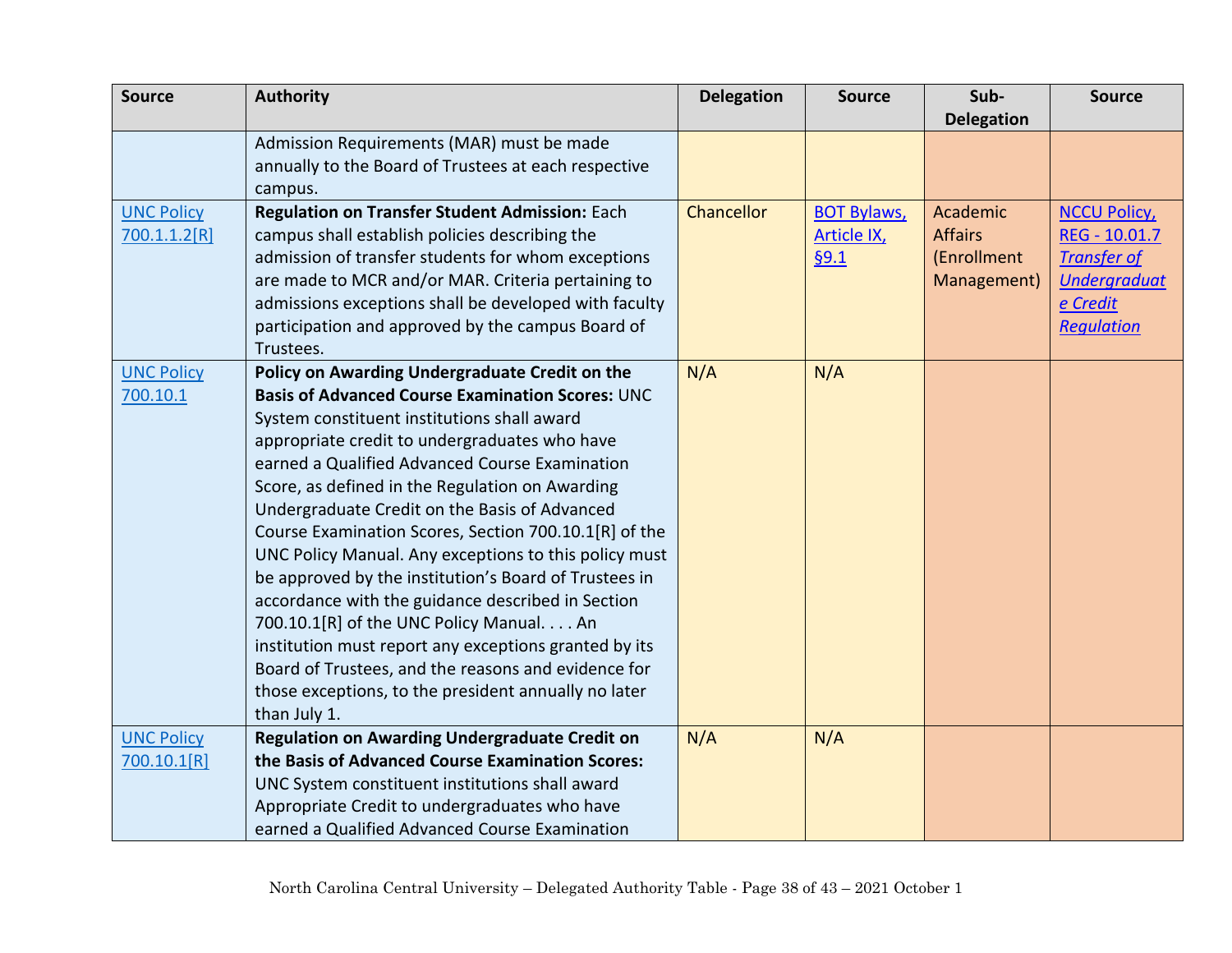| <b>Source</b>           | <b>Authority</b>                                        | <b>Delegation</b> | <b>Source</b>      | Sub-              | <b>Source</b>      |
|-------------------------|---------------------------------------------------------|-------------------|--------------------|-------------------|--------------------|
|                         |                                                         |                   |                    | <b>Delegation</b> |                    |
|                         | Score. An institution with Compelling Reasons as to     |                   |                    |                   |                    |
|                         | why a score higher than three must be required for a    |                   |                    |                   |                    |
|                         | student to receive Appropriate Credit may petition to   |                   |                    |                   |                    |
|                         | have an exception approved by its Board of Trustees.    |                   |                    |                   |                    |
|                         | Compelling Reasons must be based on analyses of         |                   |                    |                   |                    |
|                         | Academic Outcomes.                                      |                   |                    |                   |                    |
| <b>UNC Policy</b>       | <b>Regulation on Awarding Undergraduate Credit on</b>   | N/A               | N/A                |                   |                    |
| 700.10.1[R]             | the Basis of Advanced Course Examination Scores: If     |                   |                    |                   |                    |
|                         | an institution elects to discontinue the awarding of    |                   |                    |                   |                    |
|                         | credit for an AP Exam for which credit is awarded       |                   |                    |                   |                    |
|                         | during the 2018-19 academic year, however,              |                   |                    |                   |                    |
|                         | approval must first be provided by the institution's    |                   |                    |                   |                    |
|                         | <b>Board of Trustees.</b>                               |                   |                    |                   |                    |
| <b>UNC Policy</b>       | <b>Regulation on Awarding Undergraduate Credit on</b>   | N/A               | N/A                |                   |                    |
| 700.10.1 <sup>[R]</sup> | the Basis of Advanced Course Examination Scores:        |                   |                    |                   |                    |
|                         | Any institutional policy or practice of awarding credit |                   |                    |                   |                    |
|                         | on the basis of scores for any Advanced Course          |                   |                    |                   |                    |
|                         | Examination in place prior to the implementation of     |                   |                    |                   |                    |
|                         | the policy (during the 2018-19 academic year) shall     |                   |                    |                   |                    |
|                         | not be discontinued thereafter without approval of      |                   |                    |                   |                    |
|                         | the institution's Board of Trustees.                    |                   |                    |                   |                    |
| <b>UNC Policy</b>       | <b>Guideline on the Residence Status of Students</b>    | <b>Chancellor</b> | <b>BOT Bylaws,</b> | Academic          | <b>NCCU Policy</b> |
| 900.1[G]                | Receiving Full Scholarships: Constituent institutions   |                   | <b>Article IX</b>  | <b>Affairs</b>    | POL - 40.08.1      |
|                         | may consider as resident students, for tuition and all  |                   | §9.1               | (Enrollment       | <b>On-Campus</b>   |
|                         | other purposes,                                         |                   |                    | Management)       | <b>Residency</b>   |
|                         | nonresident students who receive a full scholarship     |                   |                    |                   | <b>Requirement</b> |
|                         | from entities recognized by the institution.            |                   |                    |                   | <b>Policy</b>      |
|                         | Participation by constituent institutions is optional.  |                   |                    |                   |                    |
|                         | Constituent institutions participating must do so       |                   |                    |                   |                    |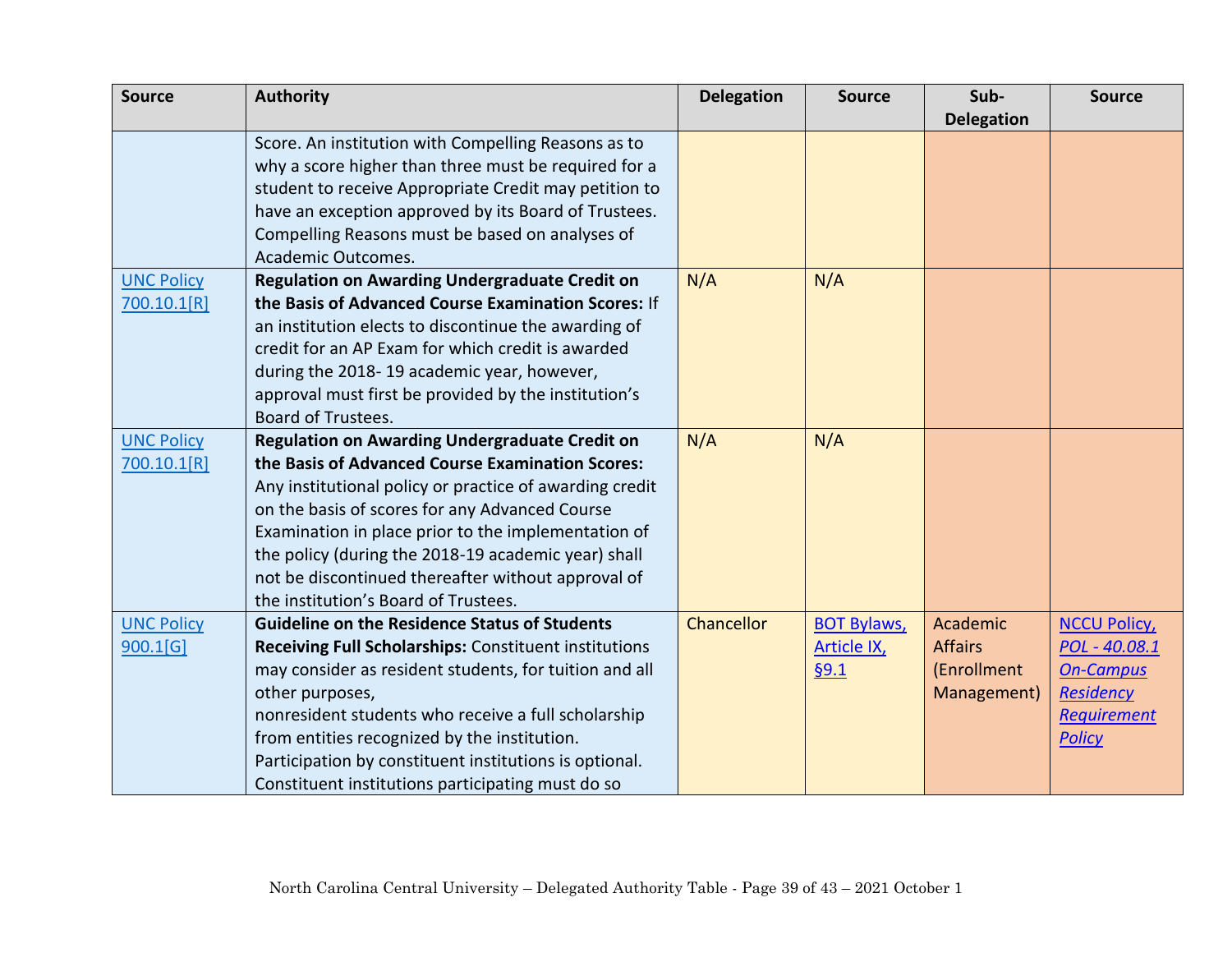| <b>Source</b>     | <b>Authority</b>                                        | <b>Delegation</b> | <b>Source</b> | Sub-              | <b>Source</b> |
|-------------------|---------------------------------------------------------|-------------------|---------------|-------------------|---------------|
|                   |                                                         |                   |               | <b>Delegation</b> |               |
|                   | based on a resolution by its Board of Trustees. The     |                   |               |                   |               |
|                   | resolution of the Board of Trustees can be approved     |                   |               |                   |               |
|                   | at                                                      |                   |               |                   |               |
|                   | any time.                                               |                   |               |                   |               |
| <b>UNC Policy</b> | Establishing Tuition and Fees: The chancellor shall     | N/A               | N/A           |                   |               |
| 1000.1.1          | review the recommendations of the Committee [that       |                   |               |                   |               |
|                   | reviewed student fees] and present recommendations      |                   |               |                   |               |
|                   | to the Board of Trustees for review and approval.       |                   |               |                   |               |
|                   | Before a chancellor makes recommendations to the        |                   |               |                   |               |
|                   | Board of Trustees, the recommendations of the fee       |                   |               |                   |               |
|                   | review committee will be shared with student            |                   |               |                   |               |
|                   | government leaders so that students may inform the      |                   |               |                   |               |
|                   | chancellor of their perspectives on the proposed        |                   |               |                   |               |
|                   | changes.                                                |                   |               |                   |               |
|                   | The recommendations of the Board of Trustees will be    |                   |               |                   |               |
|                   | forwarded to the President for review.                  |                   |               |                   |               |
| <b>UNC Policy</b> | Regulation on the Waiver of Tuition and Fees for        | N/A               | N/A           |                   |               |
| 1000.2.2.1[R]     | Faculty and Staff: The waiver of tuition for an         |                   |               |                   |               |
|                   | employee shall be limited to three courses per          |                   |               |                   |               |
|                   | academic year. The waiver of fees for an employee       |                   |               |                   |               |
|                   | may be limited according to institutional policy        |                   |               |                   |               |
|                   | determined by the Board of Trustees of each             |                   |               |                   |               |
|                   | employing institution.                                  |                   |               |                   |               |
| <b>UNC Policy</b> | Athletics Report: The chancellors shall submit an       | N/A               | N/A           |                   |               |
| 1100.1            | annual report to the Board of Trustees of the           |                   |               |                   |               |
|                   | constituent institutions with a copy to the President,  |                   |               |                   |               |
|                   | who will report to the Board of Governors. The annual   |                   |               |                   |               |
|                   | report shall be designed according to criteria and      |                   |               |                   |               |
|                   | format defined by the Office of the President and shall |                   |               |                   |               |
|                   | include specified elements.                             |                   |               |                   |               |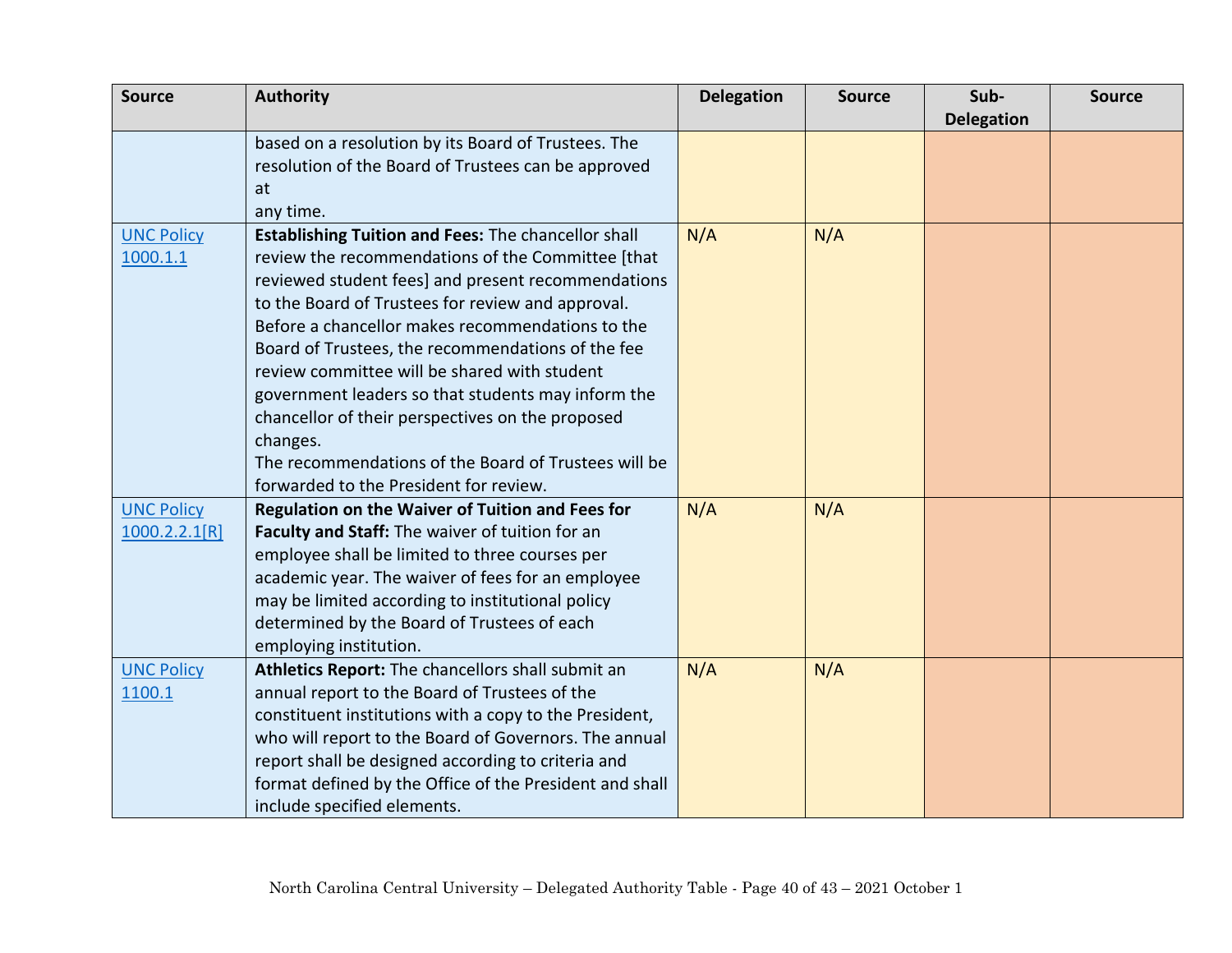| <b>Source</b>     | <b>Authority</b>                                         | <b>Delegation</b> | <b>Source</b> | Sub-              | <b>Source</b> |
|-------------------|----------------------------------------------------------|-------------------|---------------|-------------------|---------------|
|                   |                                                          |                   |               | <b>Delegation</b> |               |
| <b>UNC Policy</b> | <b>Athletics Admissions Exceptions Report: The</b>       | N/A               | N/A           |                   |               |
| 1100.1            | chancellors shall report to the Board of Trustees the    |                   |               |                   |               |
|                   | student-athlete exceptions to the institution's          |                   |               |                   |               |
|                   | undergraduate admissions criteria.                       |                   |               |                   |               |
| <b>UNC</b>        | Athletics Financial Reports: The Board of Trustees of    | N/A               | N/A           |                   |               |
| Regulation        | each institution, through the chancellor, must           |                   |               |                   |               |
| 1100.1.1[R]       | annually receive and review the financial indicators     |                   |               |                   |               |
|                   | contained in the NCAA Dashboard "Presidential View"      |                   |               |                   |               |
|                   | for the institution as described in Section II.A.2.,     |                   |               |                   |               |
|                   | above. This "Presidential View" data should be           |                   |               |                   |               |
|                   | reported on an annual basis and shall include the        |                   |               |                   |               |
|                   | most recent year's data as well as five-year trend       |                   |               |                   |               |
|                   | data.                                                    |                   |               |                   |               |
|                   | The Board of Trustees shall also receive and review      |                   |               |                   |               |
|                   | the annual institutional budget for intercollegiate      |                   |               |                   |               |
|                   | athletics, including major sources of revenue and        |                   |               |                   |               |
|                   | expenses. This budget report shall include specified     |                   |               |                   |               |
|                   | elements.                                                |                   |               |                   |               |
| <b>UNC Policy</b> | Head Coaches' and Athletic Directors' Contracts: No      | N/A               | N/A           |                   |               |
| 1100.3            | contract of employment between an institution and a      |                   |               |                   |               |
|                   | head athletic coach or an athletic director which is for |                   |               |                   |               |
|                   | a term longer than one year shall be valid unless and    |                   |               |                   |               |
|                   | until all terms and conditions of the contracts have     |                   |               |                   |               |
|                   | been approved by the Board of Trustees. The Board of     |                   |               |                   |               |
|                   | Trustees must approve specific terms of coach or         |                   |               |                   |               |
|                   | athletic director contracts (deferred compensation,      |                   |               |                   |               |
|                   | buyout clause, damage mitigation waiver, loss of         |                   |               |                   |               |
|                   | outside income), subject to approval by the President    |                   |               |                   |               |
|                   | and Board of Governors.                                  |                   |               |                   |               |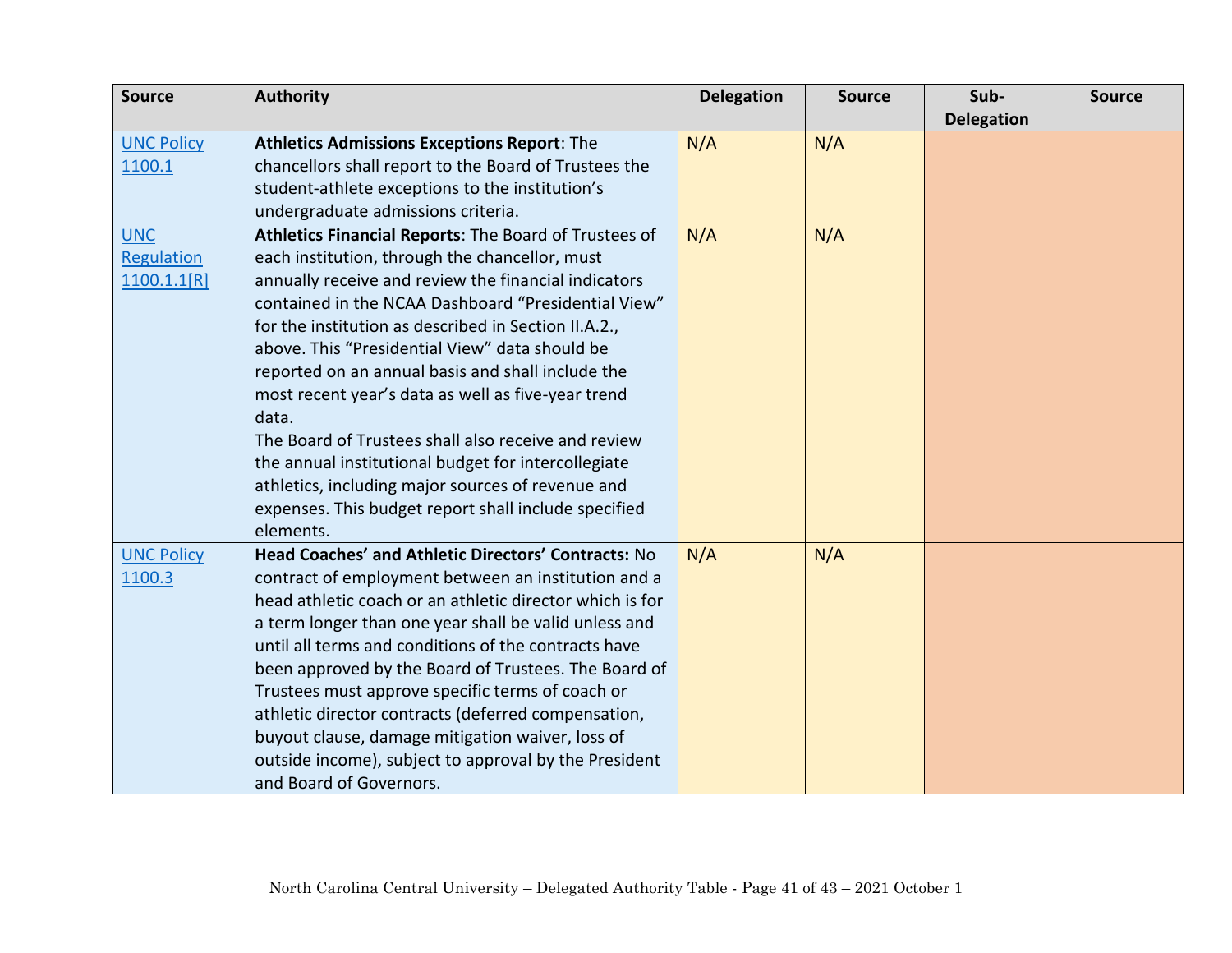| <b>Source</b>     | <b>Authority</b>                                             | <b>Delegation</b>  | <b>Source</b>      | Sub-              | <b>Source</b>          |
|-------------------|--------------------------------------------------------------|--------------------|--------------------|-------------------|------------------------|
|                   |                                                              |                    |                    | <b>Delegation</b> |                        |
| <b>UNC Policy</b> | Policy on Illegal Drugs: Each Board of Trustees shall        | <b>BoT Student</b> | <b>BOT Bylaws,</b> | <b>Student</b>    | <b>NCCU Policy</b>     |
| 1300.1            | adopt a policy on illegal drugs applicable to all            | and Academic       | Appendix II,       | <b>Affairs</b>    | POL - 40.01.1          |
|                   | students, faculty and staff.                                 | <b>Affairs</b>     | $\underline{\S6}$  |                   | <b>Policy on</b>       |
|                   |                                                              | <b>Committee</b>   |                    |                   | <b>Illegal Drugs</b>   |
| <b>UNC Policy</b> | <b>University Enterprise Risk Management and</b>             | N/A                | N/A                |                   |                        |
| 1300.7            | <b>Compliance:</b> Each constituent institution shall        |                    |                    |                   |                        |
|                   | establish an enterprise risk management process that         |                    |                    |                   |                        |
|                   | aligns with the institution's programs, activities, and      |                    |                    |                   |                        |
|                   | management systems and that supports the                     |                    |                    |                   |                        |
|                   | institution's strategic and other goals. The enterprise      |                    |                    |                   |                        |
|                   | risk management processes established at each                |                    |                    |                   |                        |
|                   | constituent institution shall include components and         |                    |                    |                   |                        |
|                   | appropriate procedures for: Providing periodic               |                    |                    |                   |                        |
|                   | updates to the chancellor and the Board of Trustees.         |                    |                    |                   |                        |
| <b>UNC Policy</b> | <b>Policy on Providing Safety and Security Presentations</b> | N/A                | N/A                |                   |                        |
| 1300.9            | to University Boards: The chancellor of each                 |                    |                    |                   |                        |
|                   | constituent institution or the chancellor's designee         |                    |                    |                   |                        |
|                   | shall provide an annual presentation to the                  |                    |                    |                   |                        |
|                   | constituent institution's Board of Trustees with             |                    |                    |                   |                        |
|                   | relevant data and information concerning campus              |                    |                    |                   |                        |
|                   | security, the safety of students and others, sexual          |                    |                    |                   |                        |
|                   | assault, alcohol and drug use, risk management, and          |                    |                    |                   |                        |
|                   | associated institutional policies.                           |                    |                    |                   |                        |
| <b>UNC Policy</b> | Information Technology Governance: The Board of              | Chancellor         | <b>BOT Bylaws,</b> | Information       | <b>NCCU Policy</b>     |
| 1400.1            | Governors and the Board of Trustees of each                  |                    | <b>Article IX</b>  | <b>Technology</b> | POL - 70.00.1,         |
|                   | constituent institution shall assign responsibility for      |                    | §9.1               | <b>Services</b>   | <b>Information</b>     |
|                   | oversight of IT governance to a standing committee of        |                    |                    |                   | <b>Security Policy</b> |
|                   | the Board with audit responsibility.                         |                    |                    |                   |                        |
|                   |                                                              |                    |                    |                   | <b>NCCU Policy</b>     |
|                   |                                                              |                    |                    |                   | REG - 70.00.2          |
|                   |                                                              |                    |                    |                   | Data and               |